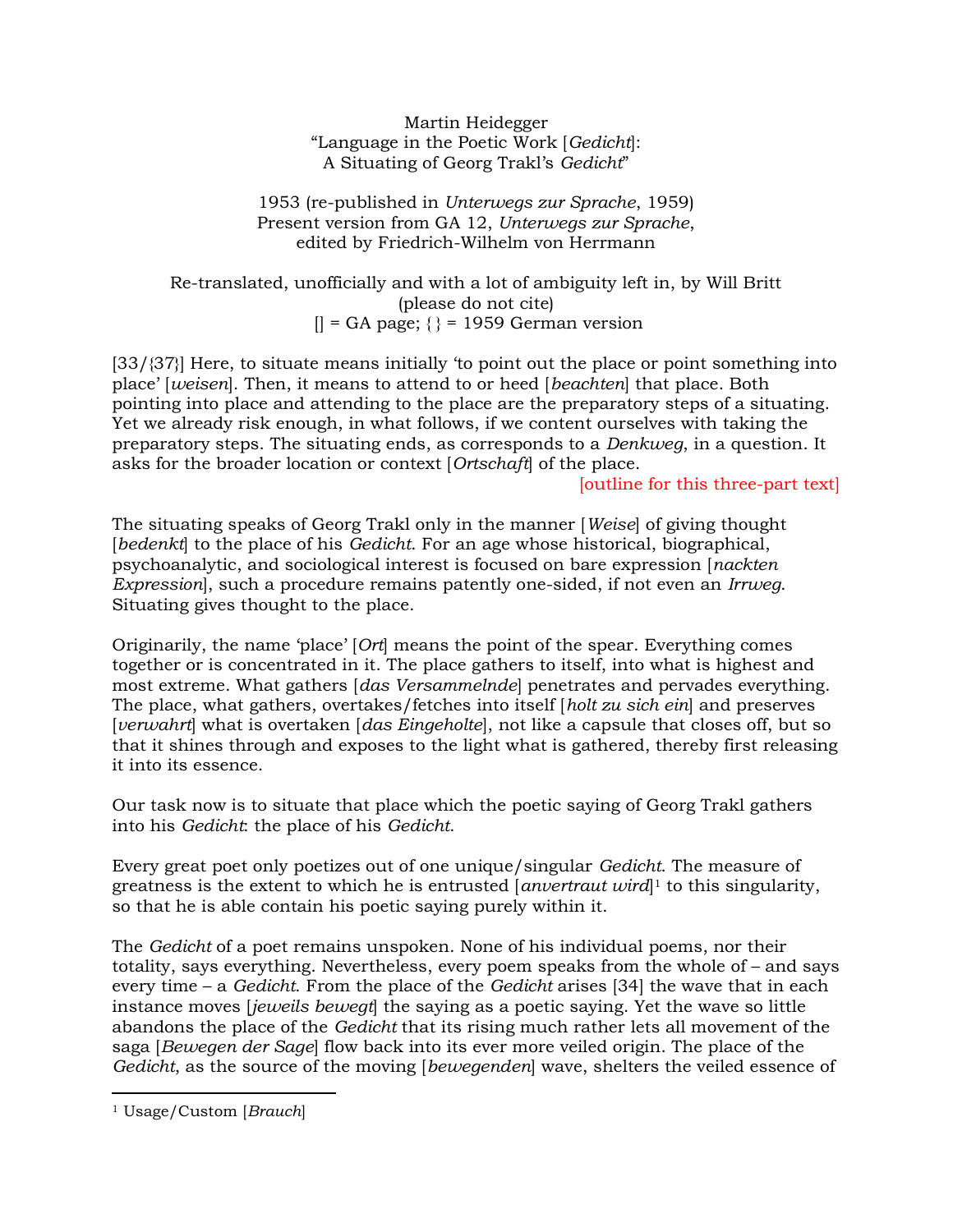what can initially appear to metaphysical-aesthetic representation as rhythm. [kinesis of being; rhythm as pattern of Schlage; waves on pp. 70 and 72, from "Lament" (which starts with sleep and death); cf. waves in Republic?; susurration or oscillation of pain (waves of pain)]

Since the unique/singular Gedicht persists in what is unspoken, we [first instance] can situate its place only by trying to point into the place, from what is spoken in the individual poems. But for that, every individual poem already requires an elucidation. This brings to a first shining that lucidity [das Lautere] that glitters through everything said poetically. [like a ray of light through clarified wine – Derrida]

One easily sees that a correct elucidation [Erläuterung] already presupposes the situating. The individual poems only gleam and sound *[leuchten und klingen]* from out of the place of the Gedicht. On the other hand, a situating of the Gedicht already needs to pass through a pre-cursory elucidation of individual poems.

Every thoughtful dialogue with the Gedicht of a poet persists in this reciprocal relatedness between situating and elucidating. [but see Conversation w/ Japanese, UzS 121 – Krell's reference]

The only authentic dialogue with the Gedicht of a poet is the poetizing one: the poetic conversation between poets. But it is also possible, and at times even necessary, that there be a dialogue of thinking with poetry, for this reason: because a distinctive though in each case different relationship [Verhältnis] to language is proper to [eignet] them both.

The conversation of thinking with poetry deals with calling forth the essence of language, whereby mortals again learn to dwell in language.

{39} The dialogue of thinking with poetry is long. It has barely begun. With respect to Georg Trakl's Gedicht, it requires a peculiar reticence. The thoughtful dialogue with poetry can serve the Gedicht only indirectly. Thus it stands in danger of disturbing the saying of the Gedicht, [35] instead of letting it sing from out of its own proper calm.

The situating of the *Gedicht* is a thoughtful dialogue with poetry. It neither expounds a poet's outlook on the world, nor does it take inventory of his workshop. Above all, a situating of the Gedicht can never substitute for, nor even guide, our listening to the poem. Thoughtful situating can at most make the listening question-worthy and, in the most favorable case, make it more meditative [besinnlicher].

With these limitations in mind, we shall first try to point out the place of the unspoken Gedicht. To do so, we must set out [ausgehen] from the spoken poems. The question is: from which? The fact that each of Trakl's poems points, with equal steadiness though not uniformly, into the one place of the Gedicht attests to the unique/singular harmony of his poems in the one basic tone [Grundton] of his Gedicht. [By contrast to, say, Hölderlin.]

But the attempt we shall now make to indicate his place must make do with just a few selected stanzas, lines, and phrases. The appearance that we thereby arbitrarily mislead/seduce [verfahren] is unavoidable. Yet the selection is guided by the aim of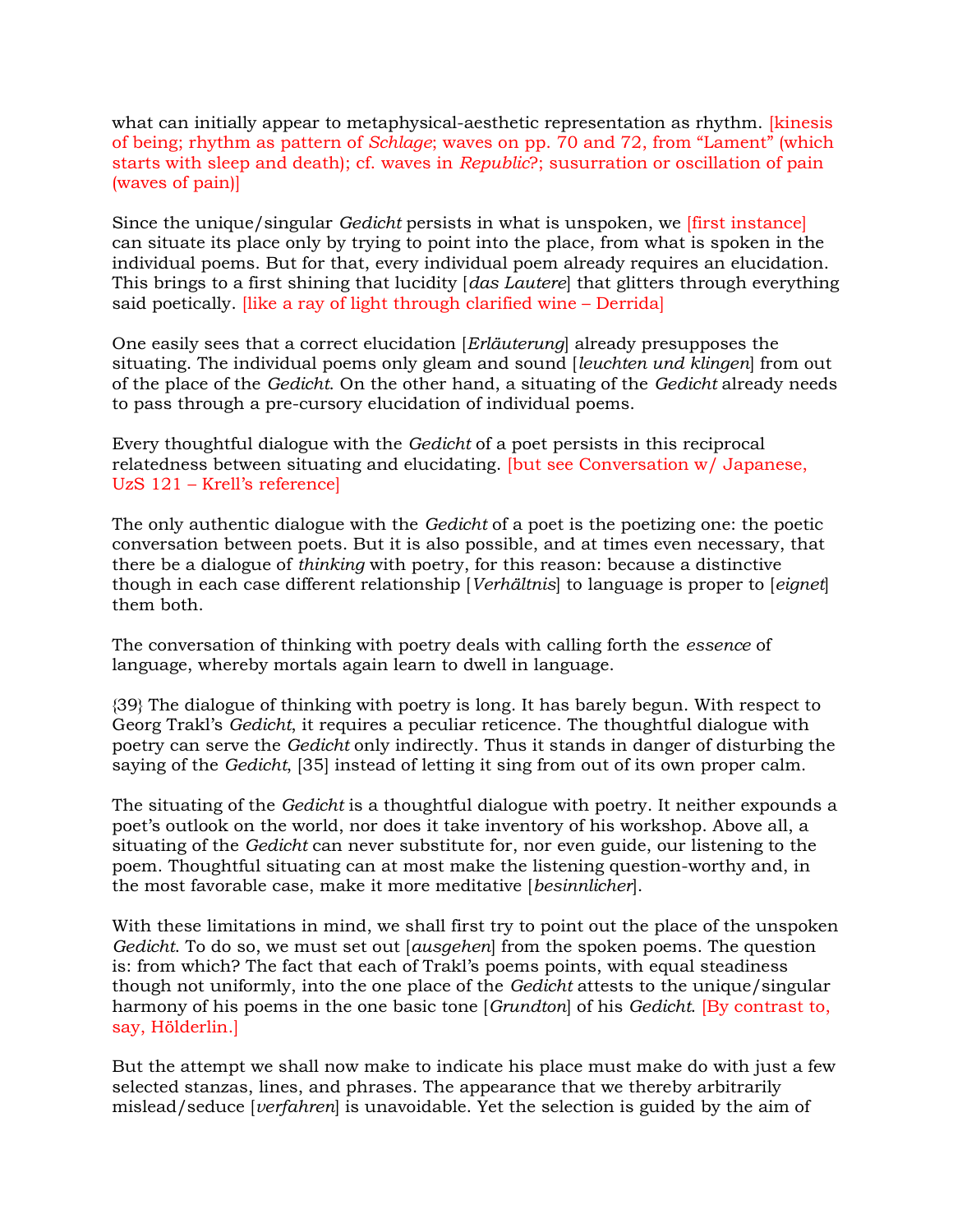bringing our attention to the place of the Gedicht, almost as if by a leap of insight or leaping glance [Blicksprung].

I

One of the poems says:

There is the soul, something foreign on earth.

Unexpectedly, with this sentence/proposition we find ourselves in a common representation/idea. It presents the earth to us as the earthly in the sense of the {40} transitory. The soul counts, by contrast, as the imperishable, the superterrestrial. Since Plato's teaching, the soul belongs to the supersensible. But if it appears in what is sensible, it does so only as cast away [nur verschlagen]. Here 'on earth' the soul is [36] miscast [nicht den rechten Schlag]. It does not belong to the earth. The soul is 'something foreign' here. The body is the soul's prison, if not something even worse. Apparently, then, there remains for the soul no other outlook than to abandon as soon as possible the realm of the sensible, which, seen in terms of Platonism, is what is not-truly-being and only decomposing. [Schlag is the root of Geschlecht – Krell]

Yet how remarkable! The sentence/proposition

There is the soul, something foreign on earth.

speaks from out of a poem entitled the "Springtime of the Soul."2 No word of a superterrestrial homeland of the immortal soul sounds in that poem. We grow reflective, and we do well to attend to the language of the poet. The soul: 'a strange thing [ein Fremdes].' In other poems, Trakl often and happily uses the same construction: "a mortal thing," "a dark thing," "a solitary thing," "a spent thing," "a sick thing," "a human thing," "a pale thing," "a dead thing," "a silent thing." This construction does not always have the same sense, even ignoring the variety of its respective content. A 'solitary thing' or 'a strange thing' could mean something singular that in a given case is 'solitary,' or that by chance is 'strange' in a special and limited perspective.  $\{41\}$ 'Something strange' of this sort can be classified in the species of the strange in general and put away. Represented thus, the soul would be merely one instance among others of the strange.

Yet what does 'strange' mean? One usually understands by the strange what is unfamiliar [Nichtvertraute], what does not speak to/claim us, [37] such that it burdens and unsettles. But 'strange' [fremd], which is the Old High German 'fram,' properly means: onward to somewhere else, underway toward… , off to whatever is in store for us. The strange wanders out ahead. Yet it does not roam about aimlessly, devoid of every determination/destiny. What is strange goes in search of the place where it can remain as a wandering thing. Barely disclosed to itself, 'the strange' already follows the call onto the way into what is its own [Eigenes].

The poet names the soul 'a strange thing on earth.' The earth is precisely what its wandering could not yet reach. The soul only now seeks the earth; it does not flee from

<sup>2</sup> Citation info provided here.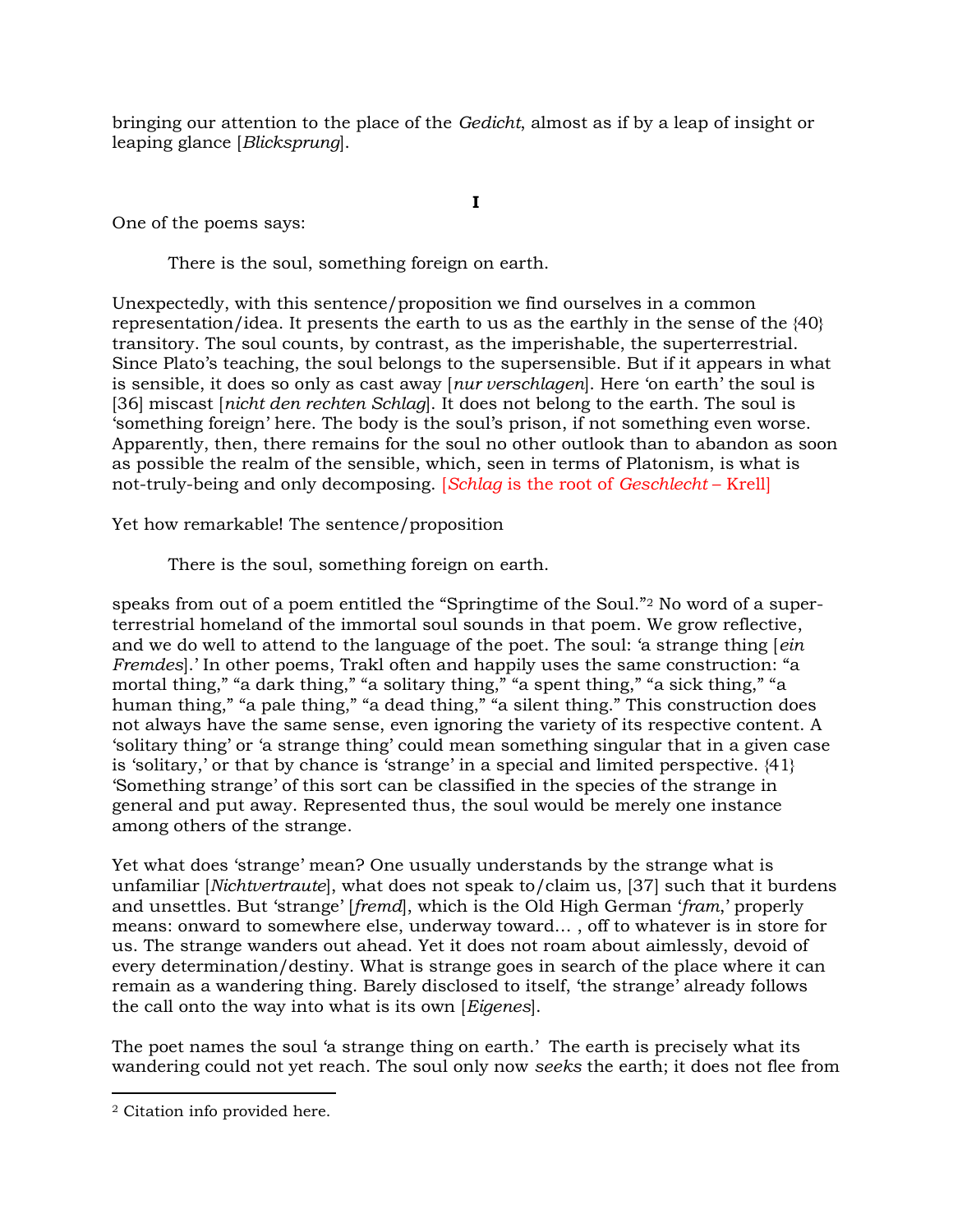it. To seek the earth by wandering, so that on the earth it could poetically build and dwell, and thus for the first time save the earth as earth, fulfills the essence of the soul. Therefore, the soul is not by any means first of all soul, and then additionally, on whatever grounds, something that does not belong on earth.

The sentence

The soul is a strange thing on earth.

much rather names the essence of that which is called 'soul.' The sentence contains no assertion about a soul whose essence is already known, as if the point should be merely to specify, as a supplement, that something happens to this soul which is unbefitting and therefore alien to it: namely, that it finds neither refuge nor address [Zuspruch] on earth. To the contrary, the soul as soul is 'a strange thing on earth' in the basic trait [Grundzug] of its essence. Thus, it remains underway and follows, by wandering, the tug [Zuq] of its essence. Meanwhile, the question importunes us: this thing that is 'a strange thing' in the elucidated sense, whither has it been called to turn its step? A stanza from the third part of the poem "Sebastian in a Dream" answers:

 $\{42\}$  O how still is a walk along the blue river Sensing/pondering forgotten things, since in green boughs The thrush called a strange thing into descent.

[38] The soul is called into descent or going-under [i.e., to die: *in den Untergang*]. Then it is so! The soul should end its terrestrial wandering and abandon the earth. That is not what the talk [Rede] in the designated lines is about. But yet they do speak of 'descent.' Certainly. Only the descent named here is neither catastrophe nor the mere withering away [*Erschwinden*] into decay [*Verfall*]. What descends along the blue river

Descends in rest and growing-silent. ("Transfigured Autumn")

Into which rest? Into that of the dead. But of which dead? And into which growingsilent?

The soul is a strange thing on earth.

The line in which this sentence belongs continues:

 … ghostly gloams [dämmert] Blueness over the mishewn forest…

The sun is named just above. The step of the strange thing advances into the gloaming [Dämmerung]. 'Gloaming' initially means growing dark. 'Blueness gloams.' Is the blue of the sunny day darkening? Is it disappearing in the evening in favor of the night? 'Gloaming' is nevertheless no mere descending of the day as dissolution [Verfall] of its brightness into the gloom [Finsternis]. Gloaming does not have to mean 'descent' at all. Morning, too, gloams. In it the day arises. Gloaming is at the same time arising. Blueness gloams over the 'mishewn or hewn away [verhauen],' over the tangled, withered-together forest. The night's blueness arises in the evening.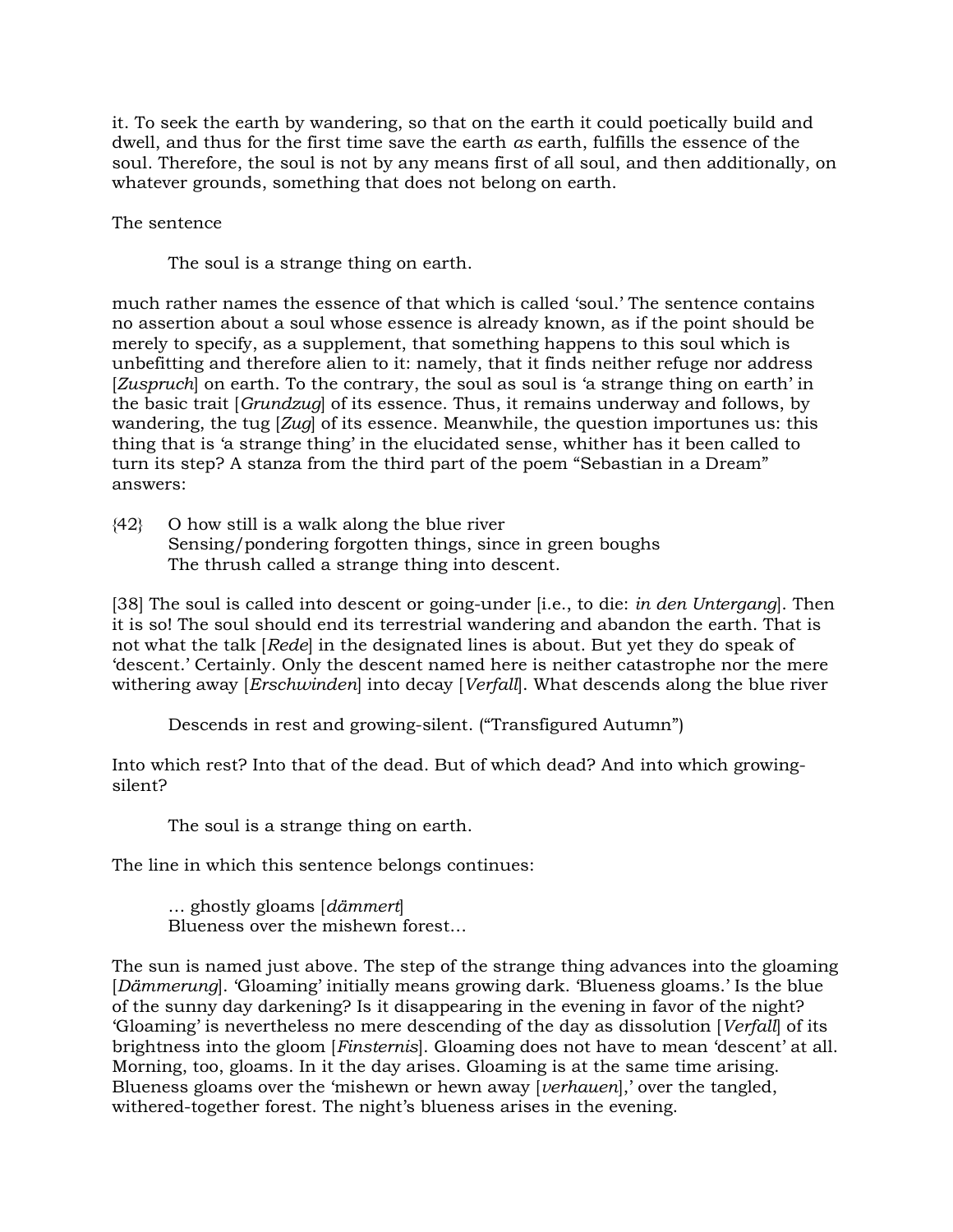{43} 'Ghostly' gloams blueness. 'Ghostliness' marks the gloaming. We must give thought to what this oft-named 'ghostliness' means. The gloaming [39] is the declination [Neige: inclining plus dregs] of the sun's path. That implies that the gloaming is just as much the decline of the day as the decline of the year. The last stanza of a poem entitled "Summer's Decline" sings:

 The green summer has grown so quiet And the step of the stranger rings Through the silvery night. If a blue deer were to be mindful of [Gedächte] his path,

[To be mindful of] the melody of his ghostly years!

This 'so quiet' returns again and again in Trakl's poem. We tend to think that 'quiet' [leise] only means 'barely noticeable to the ear.' In this meaning, what is called 'quiet' is referred to our representing. But 'leise' means slow [langsam]; gelisian means 'to slip' or 'to glide' [gleiten]. What is quiet is what glides away. Summer slips away into autumn, the evening of the year.

 … And the step of the stranger rings Through the silvery night.

Who is this stranger? Whose paths are they, of which 'a blue deer' might be mindful [gedenken]? Memory [Gedenken] means 'sensing/pondering [sinnen] forgotten things,'

 … since in green boughs The thrush called a strange thing into descent.

To what extent should a 'blue deer' pursue in thought [nachdenken] what is descending? Does the deer receive its blue from that 'blueness' that 'ghostly gloams' and arises as night? Of course, the night is dark. But what is dark is not [40] necessarily gloom/pitch-black [Finsternis]. In another poem, the night is summoned with the words:

O, gentle cornflower sheaf of night.

The night is a bundle of cornflowers, a gentle one. (Accordingly, the blue deer is also called 'the shy deer,' the 'gentle beast'.) From out of blueness the bundle gathers up the depth of what is holy [or healthy: *das Heilige*] in the ground of its binding. From out of the blueness gleams what is holy, though at the same time veiling itself with its own [eigenes] darkness/obscurity. This relates [verhält] itself while it withdraws itself. It bestows its arrival in that it preserves itself in relating [verhaltende] withdrawal. Brightness sheltered in darkness/obscurity is blueness. Bright, i.e., resounding [Hell, d.h. hallend, is originarily the tone that calls from out of the sheltering of stillness and therefore clears itself. Blueness resounds [hallt] in its brightness in that it rings out. The darkness/obscurity of blueness gleams in its resounding brightness.

The steps of the stranger ring through the silver glittering and sounding of the night. Another poem sings: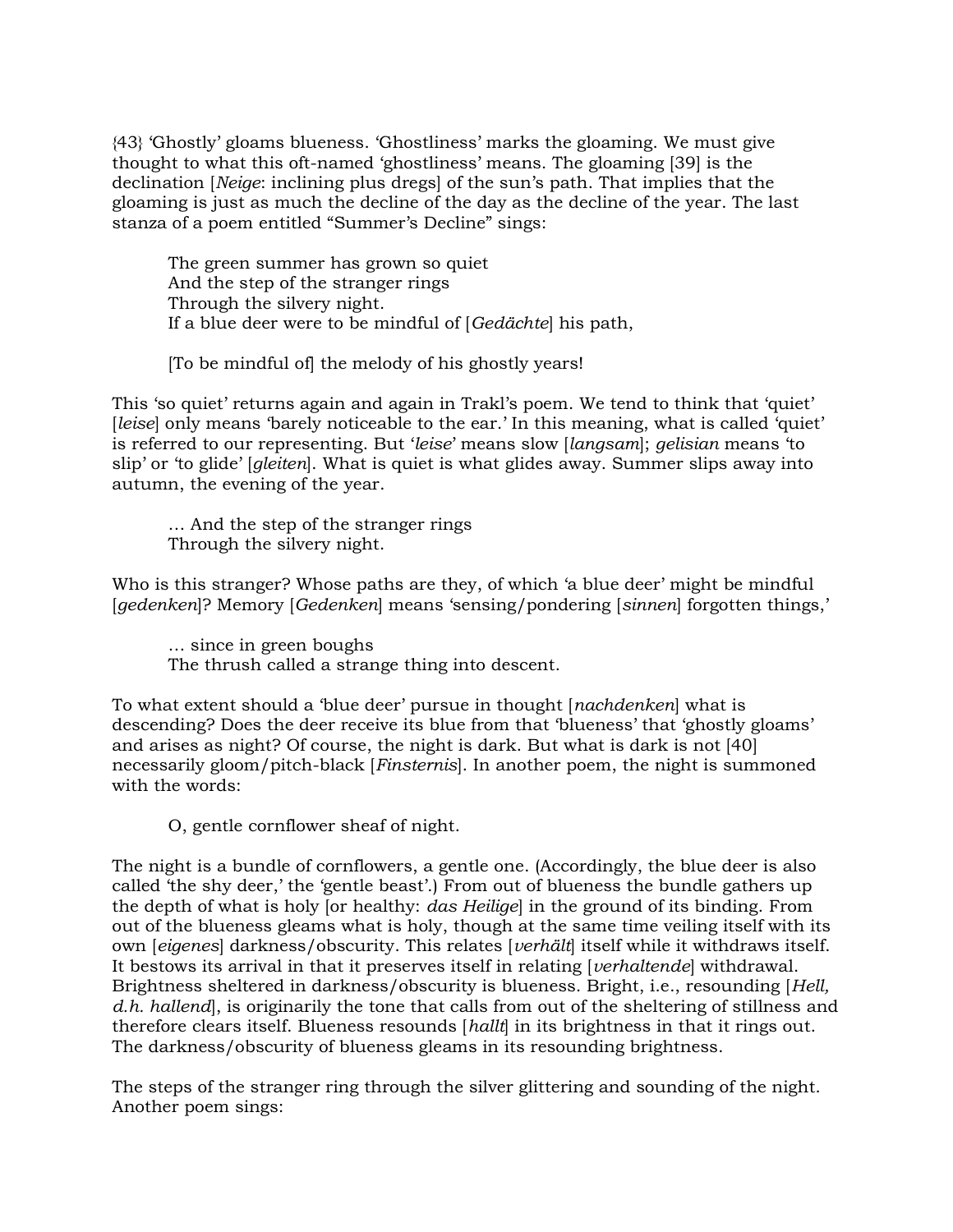And in holy blueness, gleaming steps ring forth.

Elsewhere it is said of blueness:

… what is holy in blue flowers … moves the beholder.

Another poem says:

 … An animal face Transfixes before blueness, before its holiness.

The blue is not an image to indicate the sense of what is holy. Blueness itself is the holy on account of its gathering depth that first shines only in the veiling. Face to face with blueness and simultaneously brought up short [*zum Ansichhalten*] by sheer blueness, the animal face transfixes and transforms itself into the countenance of the wild deer.

[41/{45}] The fixedness of the animal face is not that of the dead. In being transfixed, the face of the animal recoils. Its gaze is collected so that, by checking its movement [an sich haltend], it may look [schauen] toward the holy, into the "mirror of truth." To behold [Anschauen] means to enter into growing-silent [das Schweigen].

Forceful [Gewaltig] is the growing-silent in stone.

So runs the immediately following line. Stone is the gathered sheltering/the mountains [Ge-birge] of pain. Rock [Gestein] gathers what gentles by sheltering it in what is stony; pain, as what gentles, stills/soothes into what is essential. Pain grows silent 'before blueness'. The countenance of the deer, face to face with blueness, is taken back into gentleness. For, according to the word itself, gentleness [das Sanfte] is what collects [das Sammelnde] peacefully [friedlich]. This transforms discord by converting [verwindet] the wounding and searing [das Versehrende und Sengende] of wildness into becalmed *[beruhigten]* pain. *[being overwhelmed*  $\rightarrow$  *being exposed, not* securely fixed; why stone/rock?; wildness as our inheritance that burdens or frightens us – conflict with the animal interpreted as conflict with ourselves (animal rationale as tension); wounding and searing as exposure (connected with flame of Geist? Or already with receptivity of living soul?)]

Who is the blue deer, to whom the poet calls out that it might be mindful of the stranger? An animal? Certainly. And only an animal? Not at all. For it is supposed to be mindful. Its face is supposed to look out for and to look on the stranger. The blue deer is an animal whose animality presumably rests [beruht] not in what is of the animal but in that looking mindfulness for which the poet calls. This animality is still distant and barely to be glimpsed. The animality of the animal as meant here thus vacillates in the indeterminate. Such animality has not yet been introduced in its essence. This animal – namely, the thoughtful one, the animal rationale, the human being – has not yet been designated/securely placed [*festgestellt*], according to Nietzsche's claim. [Beyond Good and Evil, §62]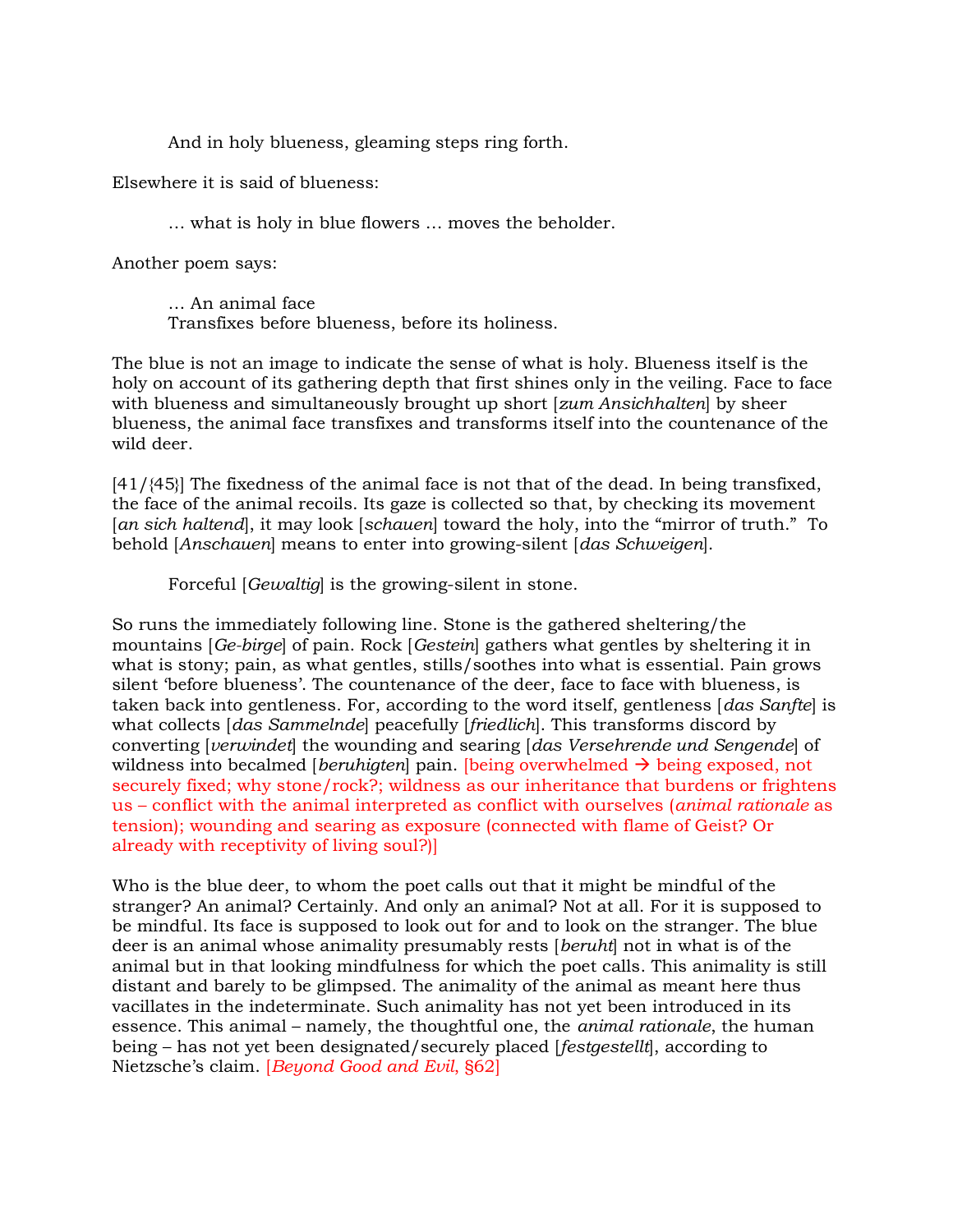This assertion does not at all mean that the human has not yet been "confirmed" as a fact. It has been, all too decisively. The word means: the animality of this animal has not yet been brought into its fastness [Feste], i.e., brought "to its home," brought into the native home of its veiled essence. Western European metaphysics has struggled for this secure placing [Fest-stellung] since Plato. It may be struggling in vain [vergebens]. Maybe for it the way into the "Underway" is still  $[42/\{46}]$  mislaid/obstructed [verlegt]. The not yet securely placed animal, not yet standing fast in its essence, is the contemporary human being. [and only that one?]

In the poetic name 'blue deer,' Trakl summons that human essence whose countenance, i.e., counter-glance, in thinking of the steps of the stranger, is glanced at by the blueness of the night and thus is illuminated by the holy. The name 'blue deer' names mortals, who might be mindful of the stranger and might with him wander into the native home of the human essence.

Who are they, who undertake such wandering? Presumably it is the few and the unknown, if what is essential takes place otherwise in stillness, suddenly, and seldom. The poet names such wanderers in the poem "A Winter's Evening," the second stanza of which starts:

 Many in wandering Come on dark paths to the gate.

The blue deer, where and when it essences, has abandoned the hitherto essential figure/shape/configuration [Wesensgestalt] of the human. The hitherto human decays insofar as it loses its essence, i.e., it decomposes [verwest].

Trakl names one of his poems "Seven-Fold Song of Death." Seven is the holy number. The song sings what is holy in death. Death here is not represented indeterminately and in general as the ending of earthly life. 'Death' poetically means that 'descent' into which 'a strange thing' is called. Therefore, the strange thing thus called is also named 'a dead thing.' Its death is not decomposition but the abandoning of the decomposed figure/shape/configuration [Gestalt] of human beings. For thus says the penultimate stanza of the poem "Seven-Fold Song of Death":

 O man's decomposed shape, joined [gefügt] from cold metals, Night and terror of sunken forests And of the animal's searing wildness; Windless stillness [Windesstille] of the soul.

[43/{47}] The human being's decomposed shape is delivered over to the agony [Marter] of what sears and to the piercing of thorns. Its wildness is not illuminated [= shone through] by the blueness. The soul of this human shape does not stand in the wind of the holy. Hence the soul is without passage. Hence the wind itself, God's wind, remains solitary [einsam]. A poem that names the blue deer – which, however, can barely release itself from the 'thorn thicket' – concludes with the lines:

 The solitary wind of God Always echoes on black walls.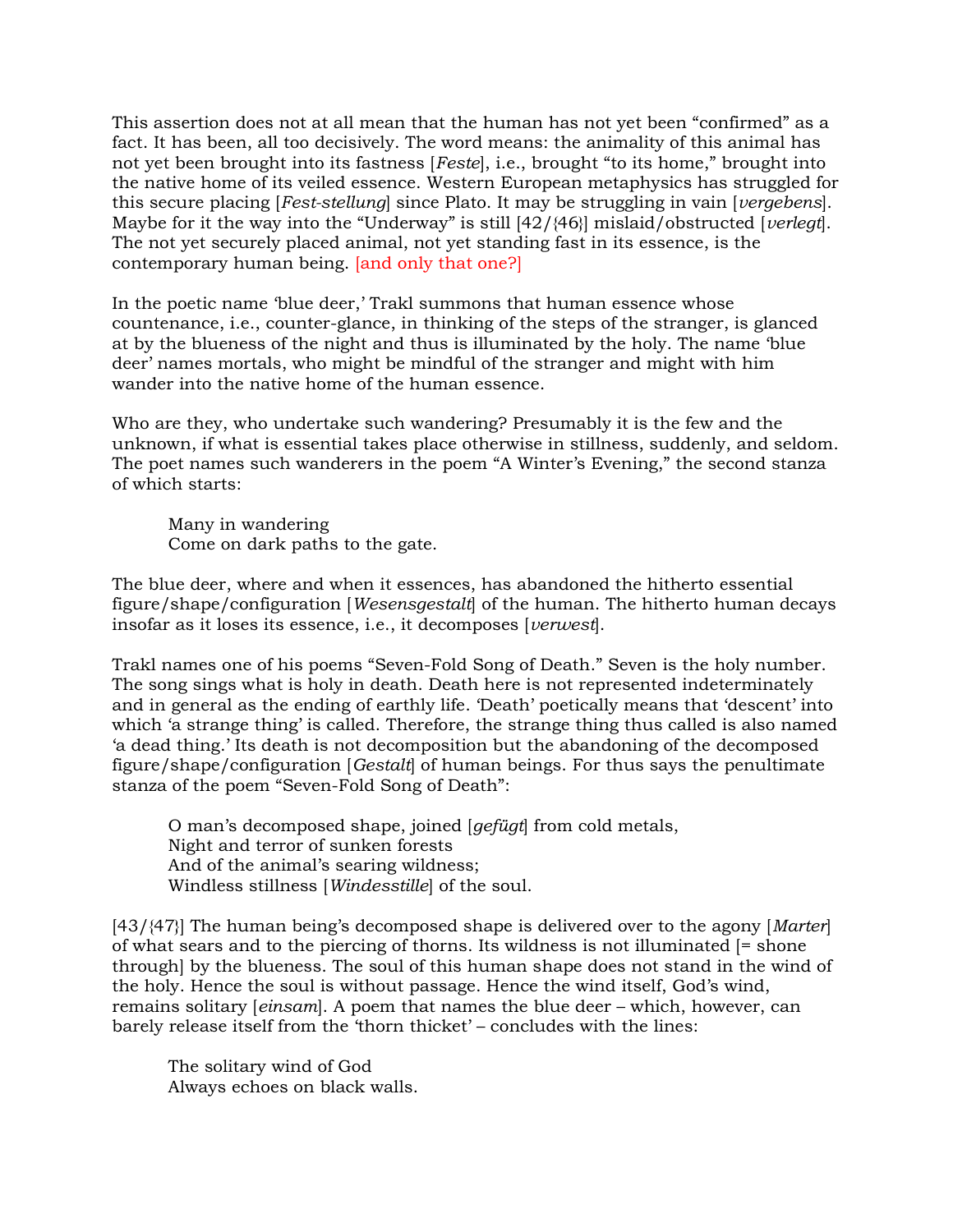'Always' means: so long as the year and its solar course still persist in the bleakness of winter and no one is mindful of the path on which the 'ringing step' of the stranger advances through the night. This night itself is only the veiling that shelters the sun's course. [the night of a single endless winter] Coursing [Gehen], ienai, means the Indo-Germanic ier-, the year.

If a blue deer were to be mindful of his path,

[To be mindful of] the melody of his ghostly years!

The year's ghostliness is determined from the night's blueness that gloams in a ghostly manner.

O, how somber is the hyacinth countenance of the gloaming. ("Underway")

The ghostly gloaming is of such an essential essence that the poet expressly inscribes over one of the poems the words "Ghostly Gloaming" [or: "Spiritual Twilight"]. And in it the deer is encountered, albeit a dark/obscure one. Its wildness has at once the characteristic tug [den Zug] into gloom [Finsternis] and the decline toward still blueness. Meanwhile, [44] the poet himself, 'on black cloud,' traverses the 'nightly pond, the starry sky.'

{48} The poem goes:

"Ghostly Gloaming" Stillness, at the edge of the wood, encounters A dark deer; By the hill the evening wind quietly ends,

> The blackbird's lament falls dumb, And the gentle flutes of autumn Grow silent in the reeds.

On black cloud You traverse, drunk with poppy, The nightly pond,

The starry sky. The sister's lunar voice always echoes Through the ghostly night.

The starry sky is exhibited in the poetic image of the nightly pond. This is how our customary representing thinks. But the night sky is this pond in the truth of its essence. By contrast, what we otherwise name the night remains rather only an image, namely, the pale and empty counterfeit of night's essence. [not metaphor] The pond and the pond's mirror return often in the poet's Gedicht. The waters, now black, now blue, show the human being his own countenance, his counter-glance. But the ghostly night's gloaming blueness appears in the nightly pond of the starry sky. The glitter of this blueness is cool.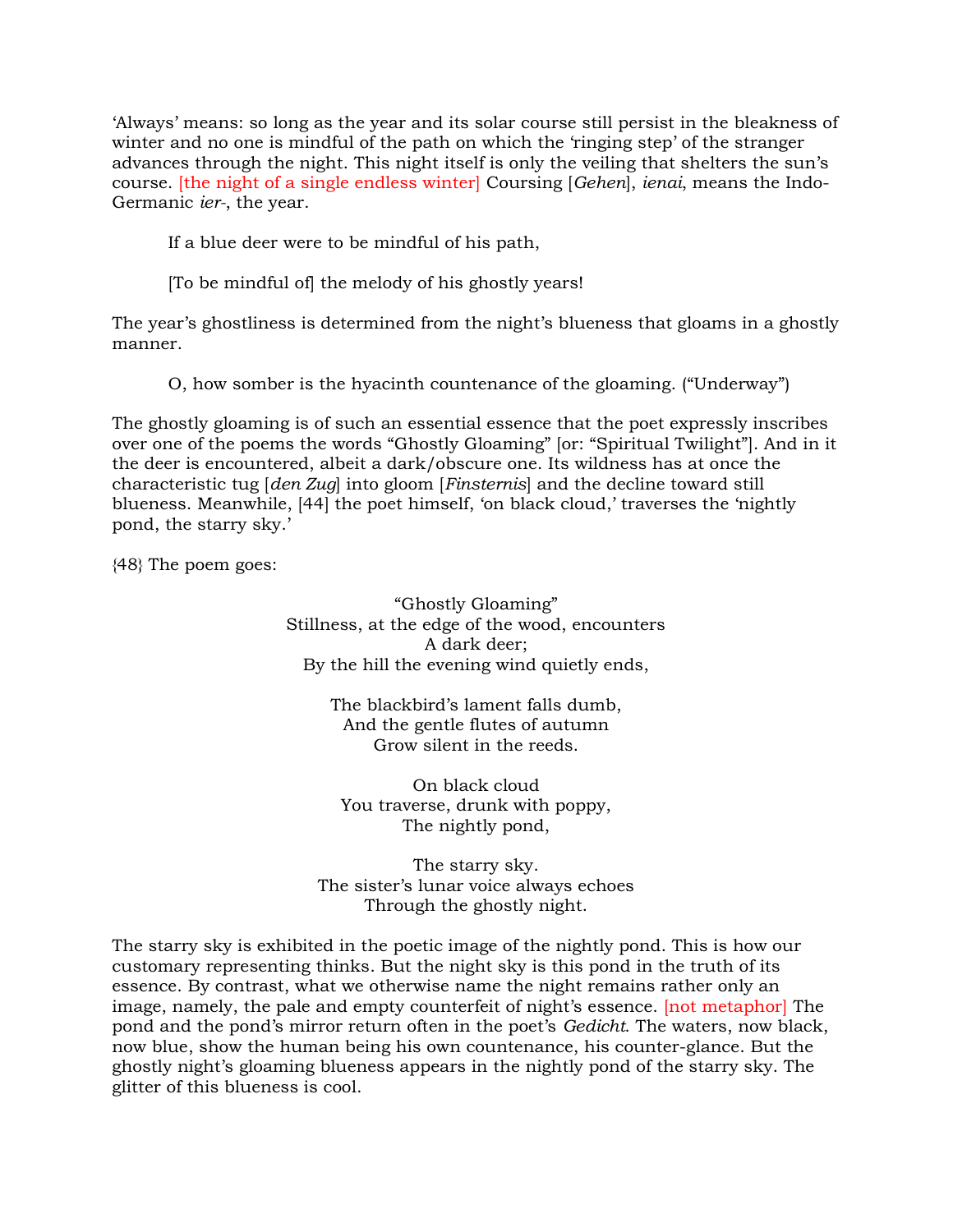Cool light issues from the shining of the moon (selanna). Gleaming all around her, the stars pale and even cool, [45/{49}] as the ancient Greek lines say. Everything becomes 'lunar.' The stranger stepping through the night is called 'the lunar one.' The brother hears the sister's 'lunar voice,' which always echoes through the ghostly night, whenever he tries to follow this passage upon the nightly pond in his boat, which is still 'black' and barely illumined by the stranger's golden radiance.

When mortals wander after the 'strange thing' called into descent (meaning now: the stranger), they themselves achieve strangeness; they themselves become strangers and solitary.

Through the passage on the nightly pond of stars, which is the sky over the earth, the soul ex-periences the earth for the first time as earth in its 'cool sap.' [from "Winter's Evening"] The soul glides away into the ghostly year's evening blueness that gloams. It becomes the 'autumn soul' and from there becomes the 'blue soul.'

The few stanzas and lines cited here point into the ghostly gloaming, lead onto the stranger's path, and show the manner and passage of those who, mindful of him, follow him into the descent. Toward the time of "Summer's Decline," the strange one becomes autumnal and dark/obscure in his wandering. [summary]

Trakl names one poem "Autumn Soul," the penultimate stanza of which sings:

 Soon fish and deer glide away. Blue soul, dark wandering Soon part us from loved ones, others. Evening changes sense and image.

The wanderers who follow the stranger soon see themselves parted 'from loved ones' who are for them 'others.' The others: that is the cast/imprint [Schlag] of the decomposed human shape. [Verwesen/decomposition as parting (Schied) of Tower of Babel.]

Our language names the human essence, cast in one mold and cast away [verschlagene] into this cast, 'kin' [Geschlecht]. {50} The word means just as much the human race in the sense [46] of humanity, as it does kinship groups [die Geschlechter] in the sense of lineage, tribe, and family, all this in turn cast into the duality of the sexes. The poet names the lineage of the human's 'decomposed shape' the 'decomposing' lineage. It is the family placed outside [herausgesetzt] of the kind [Art] of its essence and therefore the 'displaced' [or horrified: entsetzt] family. [we are not only the strange thing on earth but the displaced ones, and now cursed with discord; this displacement, however, may be taken in two ways – instead of discord, we may have duality]

With what has this lineage been struck/cast, i.e., cursed [*verflucht*]? Curse means the Greek plēgē, German 'Schlag' [cast/strike]. [the first? second? blow] The plague of the decomposing lineage consists in this: that this ancient family has been cast out from one another/dispersed into sexual [or: familial, tribal, racial] discord. Each of these groups aspires to escape that discord into the released [losgelassenen] frenzy/revolt/turmoil [Aufruhr] of the sheer, ever-isolated wildness/savagery of the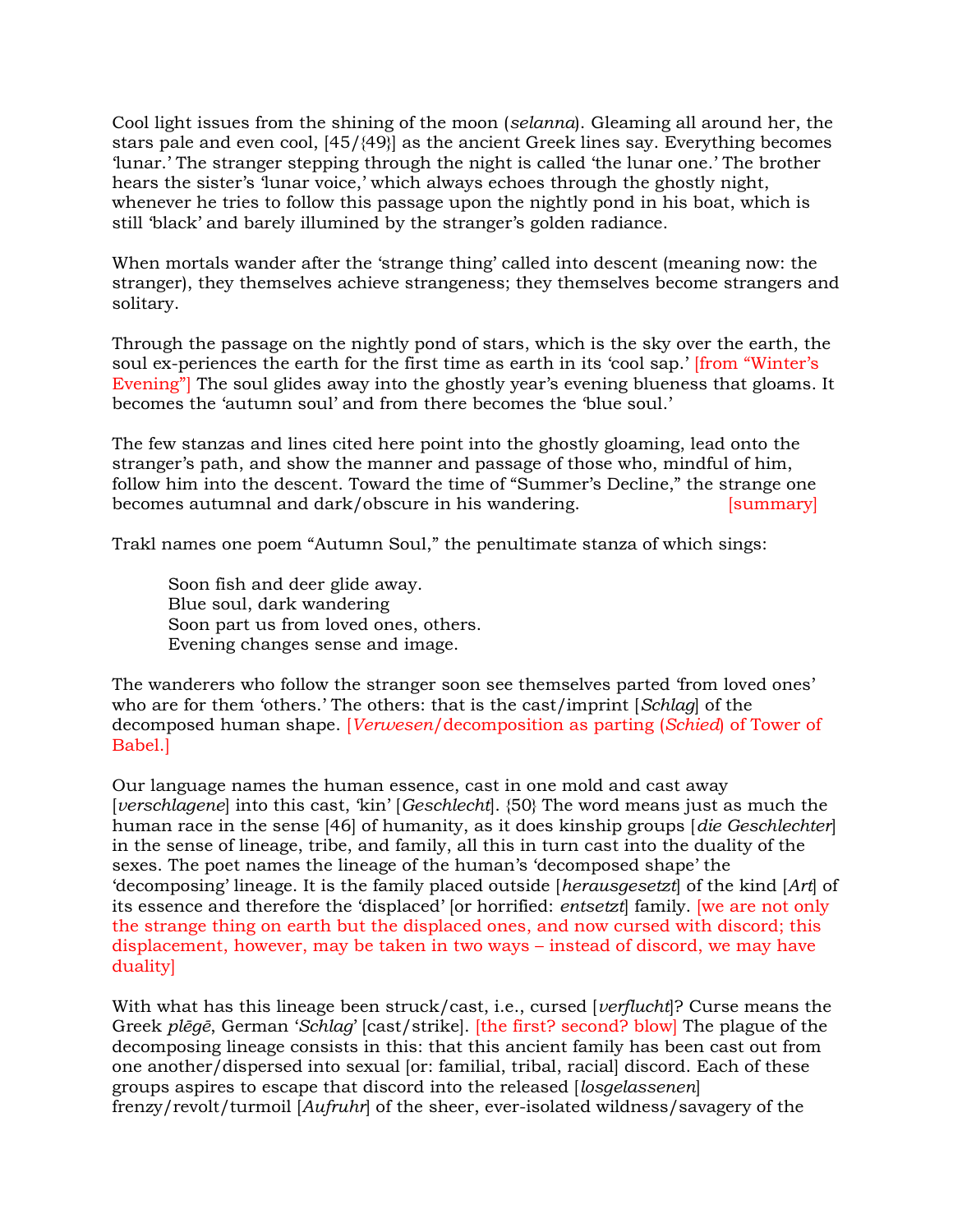wild deer. [isolated because not part of Geist, the community] The curse is not duality/the twofold [Zwiefache] as such, but rather discord. Discord bears the family out of the revolt/turmoil of blind wildness/savagery into the split [Entzweiung] and thus casts it away into/imprisons it in released isolation/unchained individuation. [it bears and casts by our own aspiration, *trachten* Thus split and scattered [cast about, zerschlagen], the 'decayed/fallen race' [verfallene Geschlecht] is no longer capable of finding the right/just cast on its own. But it has the correct/just cast only with that generation whose duality wanders out ahead, out away from discord and into the gentleness [Sanftmut] of a single-folded/simple two-fold, i.e., is a 'strange thing' and thereby follows the stranger. [World Wars]

In relation to that stranger, all the offspring of the decomposing lineage remain others. Even so, love and reverence [die Liebe und die Verehrung] are attached to them. The dark/obscure wandering in the stranger's train nevertheless leads into the blueness of his night. The wandering soul becomes the 'blue soul.' [*eros*]

But at the same time the soul is parted  $|wird...|$  geschieden. Where to? There, where that stranger walks, the one who sometimes is poetically named merely with the suggestive word 'that one.' In the old speech, 'that one' [Jener] is 'ener' and means 'the other one' [der 'andere']. 'Enert dem Bach' is the other side of the brook. 'That one,' the stranger, is the other one to the others, namely, to the decomposing lineage. {51} That one is the one called away [Hinweg- und Ab-] from others. The stranger is the one set apart/who has taken leave  $[Ab-geschiedene - secluded, segregated, cloistered,$ deceased, separated, departed; ekstai in Greek (Krell)].

Whither is such a one directed, who takes over in himself the essence of what is strange, [47] i.e., wandering out ahead? [This is the essence of the strange.] Whither is a strange thing called? Into descent. Descent is losing oneself [Sichverlieren] in the ghostly gloaming of blueness. It happens out of the decline of the ghostly year. If such decline must pass through the destructiveness of approaching winter, of November, then that losing-oneself does not mean, even so, crumbling into the unstable and into annihilation. Much rather, to lose oneself says, according to the sense of the word, to set oneself loose [sich loslösen] and slowly glide away. The one who loses himself does indeed disappear in the November destruction, but he does not at all disappear into it. He glides all the way through it, away into the ghostly gloaming of blueness, 'at vespers,' i.e., at evening. [here the danger and its resolution – structure of Verwindung]

 At vespers the stranger loses himself in black November destruction, Beneath rotten branches, past walls filled with leprosy, Where the holy brother walked long ago, Absorbed in the gentle lyre-play of his madness [Wahnsinn]. ("Helian")

Evening is the decline of the days of the ghostly year. Evening brings to completion a change. Evening, which inclines to the ghostly, gives other things to behold, other things to sense/ponder [sinnen].

Evening changes sense and image.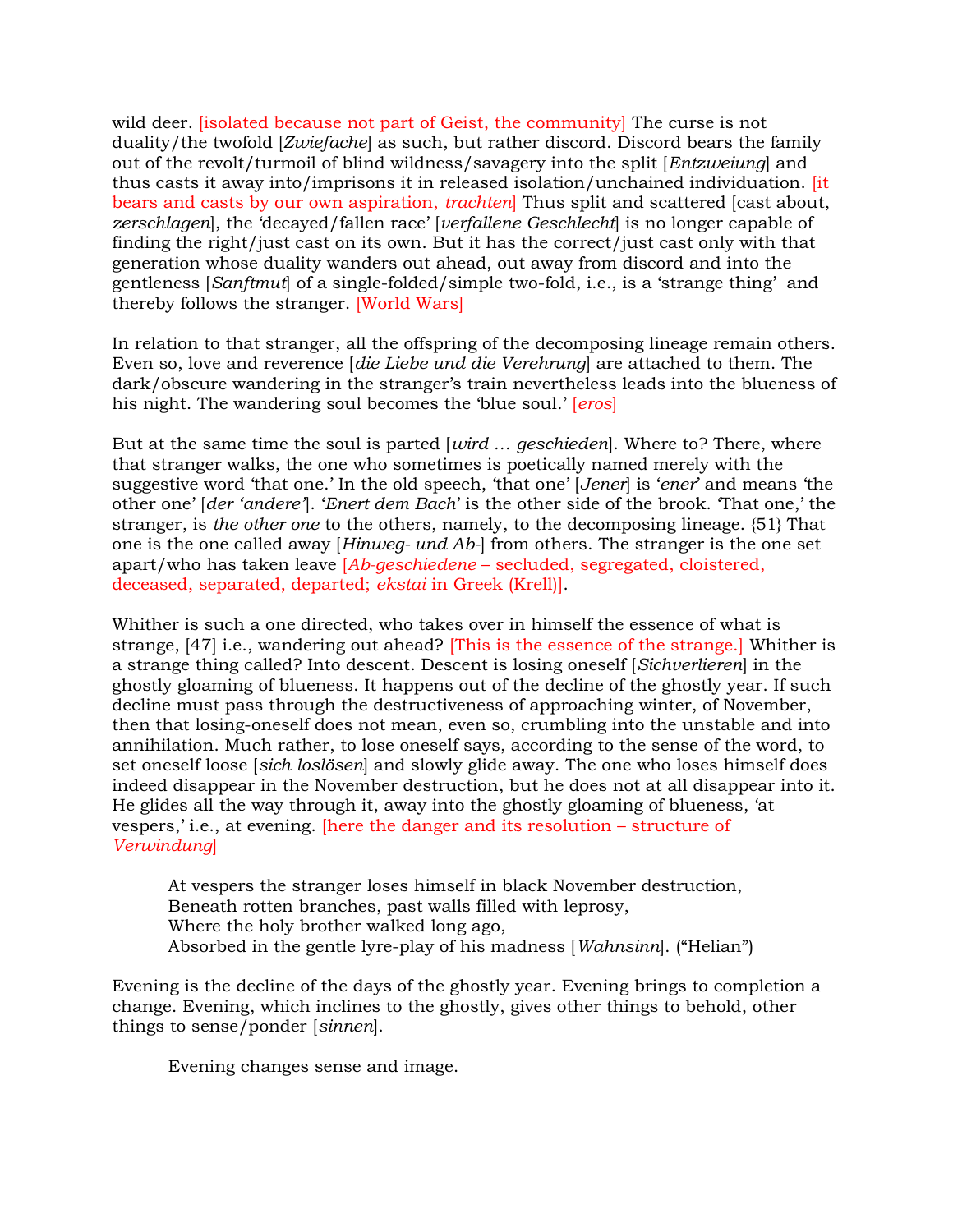What shines, the aspects (images) of which the poets articulate, appears otherwise through this evening. What essences, whose invisible aspects the thinkers ponder [nachsinnen], comes to a different word through this evening. [new saying] From another image and another sense, evening transforms the saga of poetry and thinking, and their dialogue. Nonetheless, evening is enabled to do this only because {52} it itself changes. The day advances through it to a decline: one that is no end, but rather uniquely/singularly inclines to prepare that descent [48] by which the stranger enters into the start [Beginn] of his wandering. Evening changes its own image and its own sense. In this change is concealed a departure [Abschied] from the previous governance of days and seasons.

But where does evening lead the dark/obscure wandering of the blue soul? There, where everything has come together otherwise, has been sheltered and preserved for another arising.

The stanzas and lines cited so far point us into a gathering, i.e., to a place. What kind of place is this? How should we name it? Surely out of the measuring given to language by the poet. All saying of Georg Trakl's poems remains gathered on the wandering stranger. He is, and is called, 'the departed or secluded one/the one who has taken leave.' Through him and around him the poetic saying is tuned throughout to a unique/singular song. Because the poems of this poet are gathered into the song of the departed one, we name the place of his Gedicht having-taken-leave [or: seclusion].<sup>3</sup>

[summary and naming]

The situating must now attempt, by a second step, to take more clearly into attention [Acht] the place that has so far only been indicated [angezeigten].

## II

Does having taken leave, as the place of the Gedicht, still permit of being lifted properly into the meditative view? If at all, then only in such a way that we now with brighter eye follow the stranger's path and ask: Who is the one who has taken leave? What is the landscape of his paths?

They run through the blueness of night. The light gleaming from his steps is cool. The closing words of a poem devoted explicitly to "the Departed One" [or: the One Secluded] name "the lunar paths of the departed one." To us, the departed ones also means the dead ones. But into which death has the stranger died? In the poem "Psalm," Trakl says:

[49] The madman has died.

The subsequent stanza says:

The stranger is buried.

<sup>3</sup> [see supplementary text from 1941, GA 70, below]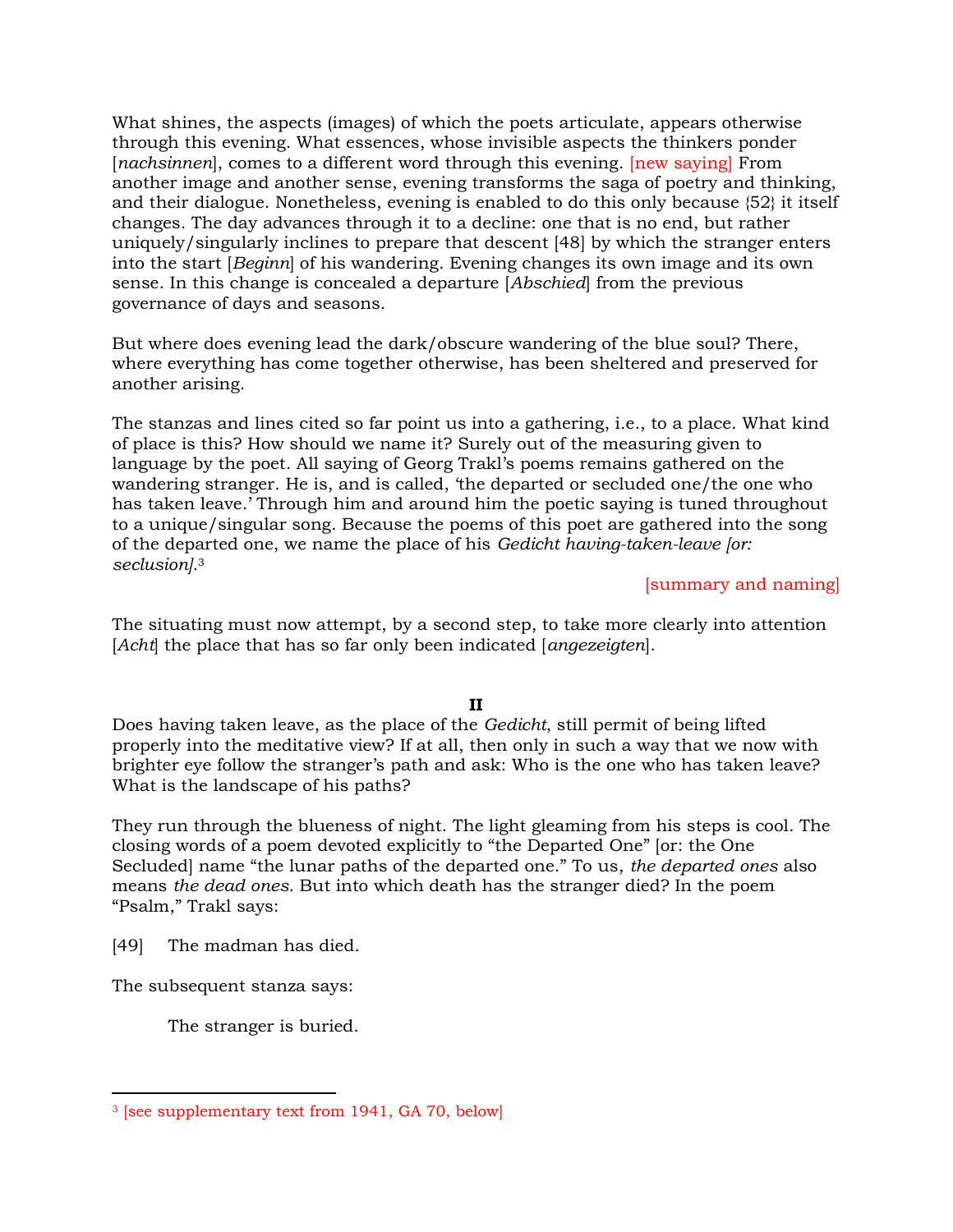In the "Sevenfold Song of Death," he is called the "white stranger." The final stanza of the poem "Psalm" says:

In his grave, the white mage plays with his snakes.

The dead one lives in his grave. He lives in his chamber, so still and lost in thought that he plays with his snakes. They are not able to do anything to harm him. They have not been strangled, but their evil has been transformed [verwandelt; cf. "Transformation of Evil"]. On the other hand, in the poem "The Cursed" it says:

 A nest of scarlet serpents rears up Languidly inside her shaken womb.

The dead one is the madman. Does this mean a mentally ill person? No. Madness [Wahnsinn] does not mean sensing/pondering [Sinnen] nonsensical delusions [wähnt]. 'Wahn' belongs to Old High German wana and means without [ohne]. The madman senses/ponders, and indeed does so like no one else. But he remains without the sense of the others. He is of another sense/mind. 'Sinnan' originarily means: to travel, to strive after… , to strike out in a direction; the Indo-Germanic root sent and set mean way [Weg]. The one who has taken leave is the madman because he is underway to somewhere else. From there, his madness may be called a 'gentle' one; for he pursues [nachsinnen] a greater stillness. A poem that speaks of the stranger simply as 'that one,' the other, sings:

{54} But he went down the stone steps of the Mönchsberg, A blue smile on his countenance and strangely pupated, Down into his more still childhood and died;

[50] The poem bears the title "To One Who Died Young." The one who has taken leave died away into the dawn/earliness [die Frühe]. Therefore, he is 'the tender corpse,' shrouded in that childhood that preserves with greater stillness everything in wildness that only scorches and sears [Brennende und Sengende]. [childhood here as the calmer, cooling possibility of our animal inheritance – closer to other animals, humanity still in question] Thus, the one who died away into the dawn appears as the 'dark/obscure shape of coolness.' The poem titled "By the Mönchsberg" sings of it:

The dark shape of coolness always follows the wanderer

 Over the footpath of bone, the boy's hyacinth voice Quietly telling the forest's forgotten legend, …

'The dark shape of coolness' does not follow after the wanderer. It goes out before him, insofar as the boy's blue voice reclaims what has been forgotten and fore-tells it [vorsagt].

Who is this boy who has died away into the dawn? Who is this boy, whose

 … brow quietly bleeds Ancient legends And dark readings of the flight of birds… ?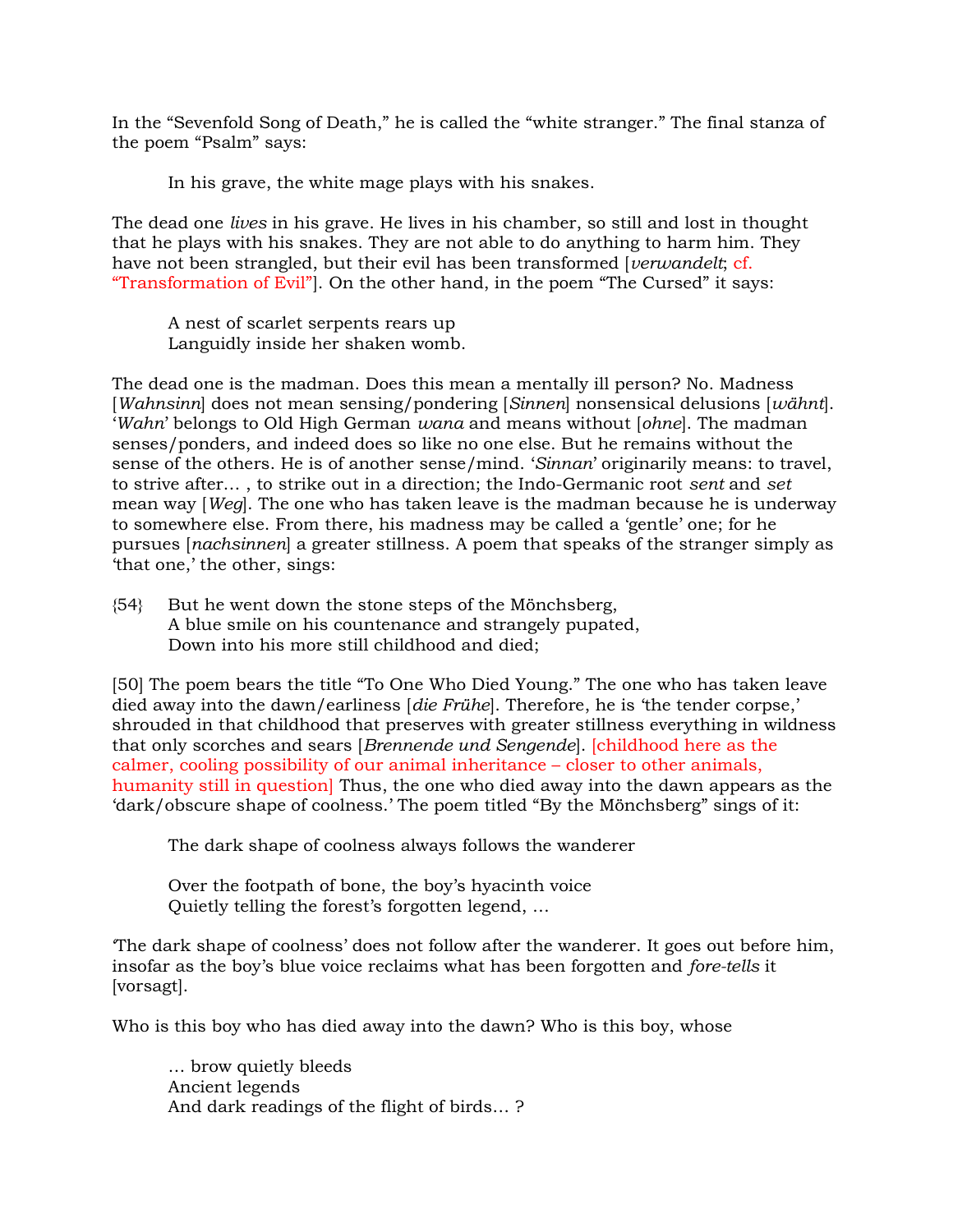Who is this one who has walked over the footpath of bone? The poet calls to him with the words:

O, how long, Elis, have you been deceased?

Elis is the stranger called into descent. Elis is in no way a figure/shape by which Trakl intends himself. Elis is just as essentially distinct from the poet as the figure/shape of Zarathustra is from Nietzsche the thinker. But both figures/shapes are alike in that their essencing and wandering starts with descent. {55} Elis' descent walks into the ancient dawn/earliness, which is older than the lineage [Geschlecht] that has grown old and is decomposing – older [51] because more sensing/pondering; more sensing/pondering because more still; more still because it itself stills more.

The boyishness in the shape of the boy Elis does not consist in the opposite of girlishness. Boyishness is the appearance of the more still childhood. This shelters and conserves in itself the gentle two-fold/duality of the sexes, of the young man just as much as of the 'golden shape of the young woman.' [two-fold w/o a fold? Aristophanic androgyne?]

Elis is not a dead boy who decomposes [verwest] in the lateness of the deceased [Abgelebten]. Elis is the dead boy who essences away [entwest] into the dawn. This stranger unfolds the human essence ahead into the outset [Anbeginn] of that which has not yet been brought to bear ([*Tragen*:] Old High German *giberan*). That in the essence of mortals which has not been brought to term [Unausgetragene], which is more dormant and therefore more still, the poet names 'the unborn.'

[Anbeginn as Anfang; see p. 53 below for term in Trakl]

The stranger who has died away into the dawn is the unborn. The names 'an unborn thing' and 'a strange thing' say the same. In the poem "Serene Spring" stands the line:

And the unborn treasures its own rest.

It protects and keeps safe *hütet und wahrt* the more still childhood into the coming awakening of the human race. By resting thus, the one who died young lives. The one who has taken leave is not the one who died away in the sense of the deceased one. On the contrary. The one who has taken leave looks out ahead into the blueness of the ghostly night. The white eyelids that guard his looking gleam in bridal jewelry, which promises the more gentle two-fold of the sexes. [= marriage?]

In stillness the myrtle blooms over the dead one's white eyelids.

This line belongs in the same poem that says:

The soul is a strange thing on earth.

Both sentences/propositions stand in unmediated neighborhood. The 'dead one' is the one who has taken leave, the strange one, the unborn.

{56} But yet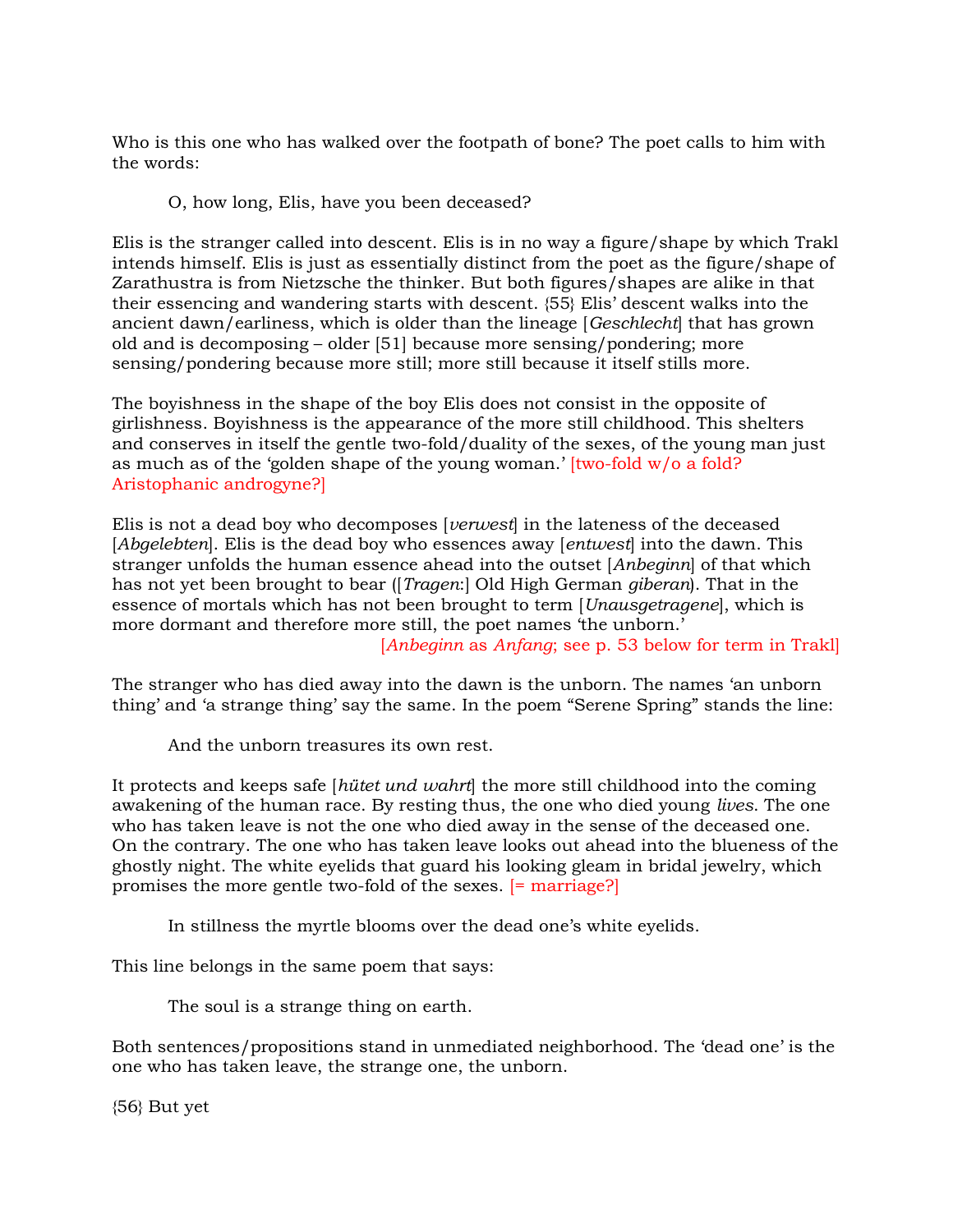$[52]$  … the path

Of one unborn [goes] on past gloomy hamlets, solitary summers.

("Song of Hours")

His way leads past that which does not receive him as a guest – past, but already no longer through it. The passage of the one who has taken leave is solitary, too, of course; nonetheless, this is from the solitude 'of the nightly pond, the starry sky.' The madman traverses this pond not on 'black cloud' but on golden boat. How is it with what is golden? The poem "Nook by the Forest" responds with the line:

Oft what is golden and true shows itself to gentle madness.

The stranger's path leads through the 'ghostly years,' whose days are everywhere steered into the true outset [Anbeginn] and are ruled, i.e., are right, from there. The year of his soul is gathered into what is right.

O! how just, Elis, are all your days.

sings the poem "Elis." This call is only the echo of another that has already been heard:

O, how long, Elis, have you been deceased?

Dawn, into which the stranger has died away, shelters the essential justice of the unborn. This dawn/earliness is a time of its own kind, the time of the 'ghostly year.' Trakl has titled one of his poems simply with the word "Year." It starts out: 'Dark stillness of childhood.' The counterpart to that dark stillness is the brighter childhood, which is brighter because yet more still and therefore other – the dawn into which the one who has taken leave has descended. The concluding line of the same poem names the more still childhood the outset:

[53] Golden eye of the outset [Anbeginn], dark patience of the end.

{57} The end here is not the consequence and fading sound of the outset. The end, specifically as the end of the decomposing lineage, arises ahead of the outset of the unborn lineage. As the earlier dawn, the outset has nevertheless already overtaken the end. [first beginning, other beginning]

This dawn preserves the originary essence of time, which essence is ever yet veiled. [= historicity] It remains even further closed off for the reigning  $\alpha$  [mode of thinking, so long as the representation of time that everywhere since Aristotle and still today gives the measure remains valid. On that view, time, be it represented mechanically, dynamically, or in terms of atomic decay, is the dimension for qualitative or quantitative reckoning of duration, which runs off in one unit after another  $\lim$ Nacheinander].

But true time is the arrival/approach of what has been [das Gewesene]. This is not what is past *[das Vergangene]* but the gathering of what essences *[das Wesende]*. That gathering arises before all arrival, in that as such gathering it shelters itself back in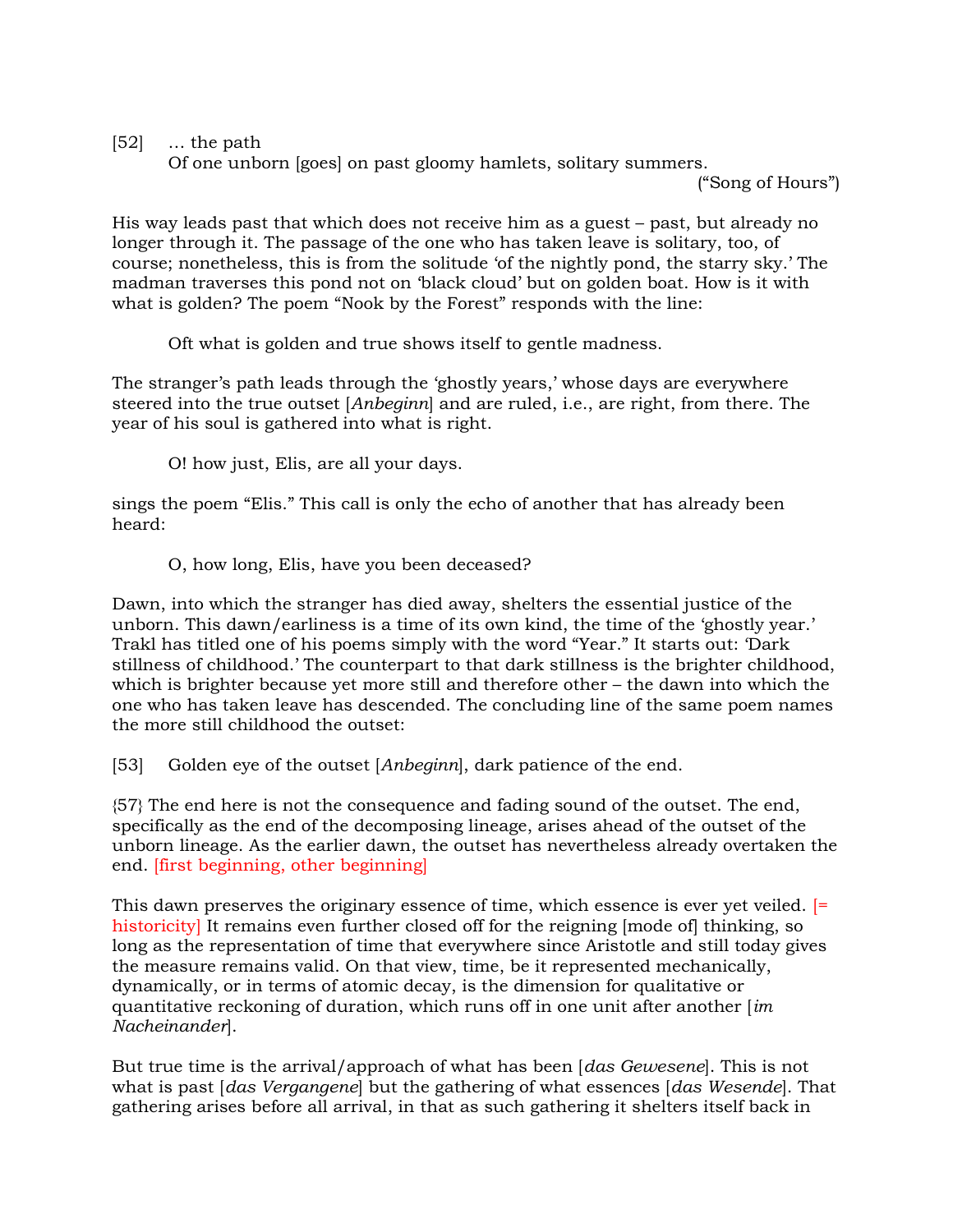what is in each case earlier for it  $\left| \text{i}n \text{ i} \text{h}r \text{ } \text{j}e \text{ } \text{Friiheres} \right|$ . To the end and to its completion correspond 'dark patience.' The latter bears what is concealed toward its truth. Its bearing/endurance bears everything toward the descent into the ghostly night's blueness. Nevertheless, to the outset corresponds a glancing and sensing/pondering [Blicken und Sinnen], which gleams golden because it is shined on by 'what is golden and true.' This is reflected in the night's starry pond, whenever Elis on his passage opens his heart to her.

 A golden boat Rocks, Elis, your heart by the solitary sky.

The stranger's boat tosses [waxes and wanes?], but playfully, not 'anxiously' like the boat of those descendants of the dawn who for the first time only follow the stranger. Their boat has not yet reached the heights of the pond-mirror. It sinks down. But where? In decay? No. And where to? Into the empty nothing? Not at all.

[54] One of the last poems, "Lament," ends with the lines:

{58} Sister of stormy melancholy, See an anxious boat sinks Beneath stars, [i.e., beneath] The night's countenance that grows silent.

What does this shelter [birgt], this growing-silent of night that glances back [or: awaits] out of the stars' glittering? To where does the growing-silent belong, along with this night itself? To having taken leave. This latter does not exhaust itself in a mere state, that of being dead, in which the boy Elis lives.

To having taken leave belongs the dawn of the more still childhood, belongs the blue night, belongs the nightly paths of the stranger, belongs the nocturnal wingbeat of the soul, belongs already the gloaming as the gateway to descent. Having taken leave gathers up all this that belongs together, only not after the fact [nachträglich] but such that having taken leave unfolds itself into their already prevailing gathering.

The poet names 'ghostly' the gloaming, the night, the stranger's years and paths. Having taken leave is 'ghostly/spiritual' ['*geistlich'*]. What does this word mean? Its meaning and use are old. 'Ghostly' means what is in the sense of Geist, what stems from it, and what follows its essence. Customary usage today has restricted what is 'ghostly' to refer to what is 'spiritual,' to the spiritual status of priests and of their church. Even Trakl seems to intend this reference, at least for the superficial ear, when the poem "In Hellbrunn" says:

 … The oaks grow green So sacredly over the forgotten paths of the dead,

Prior to this, 'the shades of prelates, of noble women' are named, 'the shades of those long deceased,' which [55] seem to hover over the 'springtime pond.' But the poet, who sings here 'again the blue lament of evening,' does not recall 'the clergy' / 'spirituality,' when the oaks 'grow green so sacredly' for him. He recalls the dawn/earliness of those long deceased, which promises the "Springtime [Early Time] of the Soul." The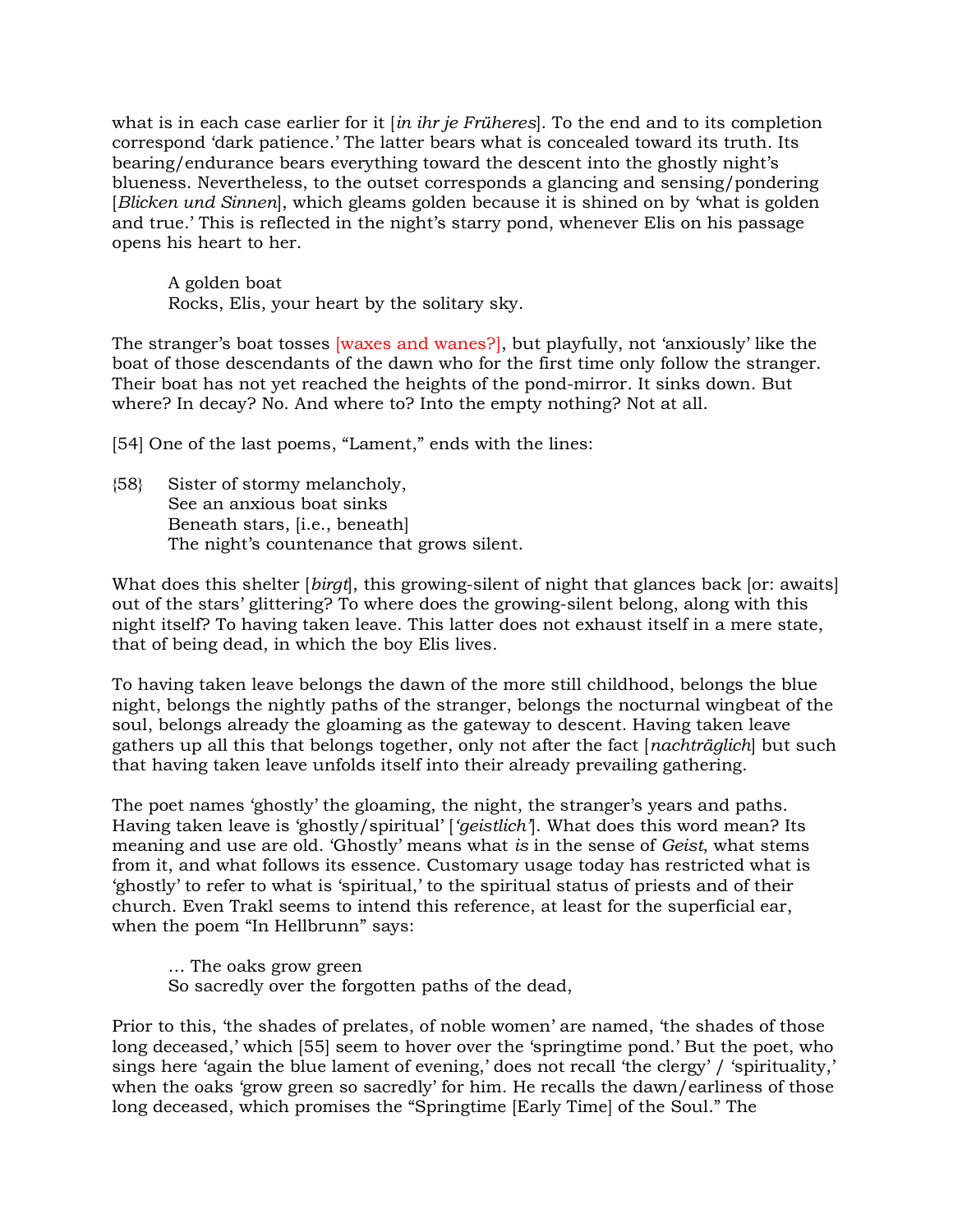chronologically earlier poem "Ghostly Song" [or: "Spiritual Song"] too, sings nothing else, although in a manner still more veiled and more searching. The Geist of this "Ghostly Song," which plays in a strange ambiguity, comes more clearly into words in the final stanza:

 Beggar by the ancient stone Seems in prayer to have deceased, A shepherd gently leaves his hill And an angel sings in the grove, Nearby in the grove Sings the children into sleep.

But the poet, if already he does not intend by what is 'ghostly' [das 'Geistliche'] the clergy or spirituality, could yet simply and rightly name what stands in relation to spirit [Geist] the 'spiritual' [das 'Geistige'] and speak of the spiritual gloaming, the spiritual night. Why does he avoid the word 'spiritual'? Because what is 'spiritual' names the opposite of what is material. This represents the differentiation of two realms and names, in Platonic-Western terms, the cleft between the supersensible (noēton) and the sensible (aisthēton).

The spiritual so understood has come to be located among the rational, the intellectual, and the ideological. It belongs, together with its opposites, to the worldview of the decomposing lineage. The 'dark wandering' of the 'blue soul,' however, separates [scheidet] itself from this. The gloaming that dims toward night, into which the stranger descends, can be named 'spiritual' just as little as the stranger's path. Having taken leave is ghostly, determined from Geist, but equally not 'spiritual' in the metaphysical sense.

[56] Yet what is the Geist? Trakl speaks in his last poem, "Grodek," of the 'mind's [Geistes] hot flame.' Geist is what flames, and only as this is perhaps a guttering, flickering thing. {60} Trakl does not primarily understand Geist as pneuma (breath, spirit), spiritually, but rather as flame, which bursts into flame, rouses, horrifies, disconcerts or baffles. Flaming is gleaming [Leuchten] that glows. What flames is the outside-itself, which clears and lets shine, which meanwhile can also go on consuming and can reduce everything to the whiteness of ashes. [cp. the hupsipolis apolis]

"Flame is a brother to the palest" says the poem "Transformation of Evil." Trakl looks at 'Geist' from out of that essence which is named in the originary meaning of the word 'ghost' ['Geist']; for gheis means: to be incensed, aghast, beside oneself.

Geist so understood essences in the possibility of what is gentle *and* of what is corrosive or destructive. What is gentle in no way casts down that outside-itself of what bursts into flame, but rather holds it gathered within the rest/peace of what is friendly. What is corrosive comes from unbridled license [das Zügellose], which is eaten up in its own revolt/turmoil/frenzy [Aufruhr; cf. end of CPC] and thus drives maliciousness. Evil is always the evil of a Geist. Evil and its wickedness is not the sensible, the material. It is also not mere 'spiritual' nature. Evil is ghostly as the revolt/frenzy of what horrifies, blazing away into blind delusion – the horrifying that displaces into the fragmentation of what is unholy [Ungesammelte des Unheils] and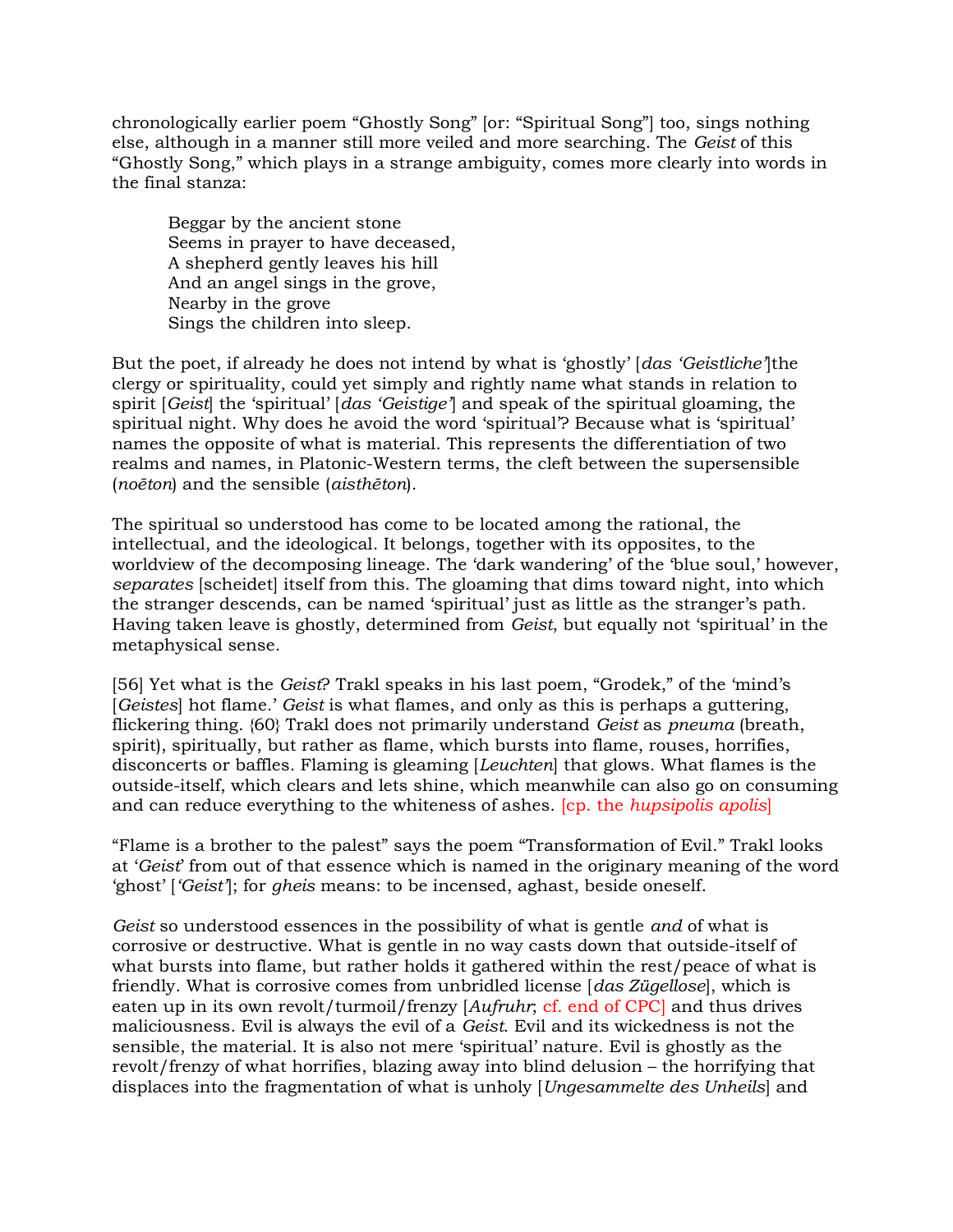threatens to sear away/scorch [versengen] the collected [gesammelte] blossoming of what is gentle.

Yet where does the collecting of gentleness rest? How is it bridled? Which Geist holds its reins? How is the human essence 'ghostly' and how does it become so?

Insofar as the essence of Geist consists in bursting into flame, Geist breaks a path [Bahn], clears it, and brings onto the way. As flame, Geist is the storm that 'storms heaven' and 'hunts down God.' Geist chases the soul into being-underway, where it resorts to wandering out ahead. Geist displaces/deports into what is strange. ' The soul is a strange thing on earth.' Geist is what gives soul as a gift; it is what animates. [in Hölderlin, H finds Seele as essence of Gemüt, and poet as animator – Derrida] But the [57] soul, on the other hand, guards Geist in such an essential manner that Geist presumably never can be Geist without the soul. Soul 'feeds' Geist. In which way? How other than such that soul gives the flame of its own essence to Geist to borrow? This flame is the glowing of melancholy [Schwermut], the 'gentleness of the solitary soul.'

What is solitary does not split up into the dispersion [*Zerstreuung*] to which every mere abandonment [Verlassenheit] is exposed [preisgegeben]. What is solitary bears the soul toward the unique/singular [das Einzige], gathers it into one [das Eine], and thus brings its essence to wandering. [cf. p. 33] As the solitary soul, it is the wandering soul. The glow/blaze at its core [Gemüt] is expected/burdened [wird zugemutet] to bear the weight [cf. Schwermut] of its dispensation into wandering – and thus to bear the soul toward Geist. [cf. BT §6, calling for an analytic of Gemüt]

To Geist lend your flame, glowing melancholy;<sup>4</sup>

begins a poem "To Lucifer," i.e., to the light-bearer who casts the shadows of evil.

The soul's melancholy glows only where the soul enters on its wandering into the broadest breadth of its own, i.e., of its wandering, essence. This happens if it looks toward the countenance of blueness and beholds what shines out of it. By thus beholding, the soul is 'the great soul.'

 O pain, you flaming beholding Of the great soul! ("The Thunderstorm")

The soul's greatness is measured by the manner in which it is capable of flaming beholding, by which it becomes at-home in pain. To pain belongs *[eignet]* an essence that oscillates in itself/turns against itself. [cf. becoming at-home in uncanniness; pain as transition from saying to singing – Krell]

Pain tears away *[reissen fort]* by 'flaming.' *[or radiating out beyond itself]* Its rending, sweeping away [Fortriß] consigns [zeichnet… ein] the wandering soul into the juncture [Fuge] of storming and hunting that would like to hunt down God by storming heaven.

<sup>4</sup> Nachlassband of the Salzburg edition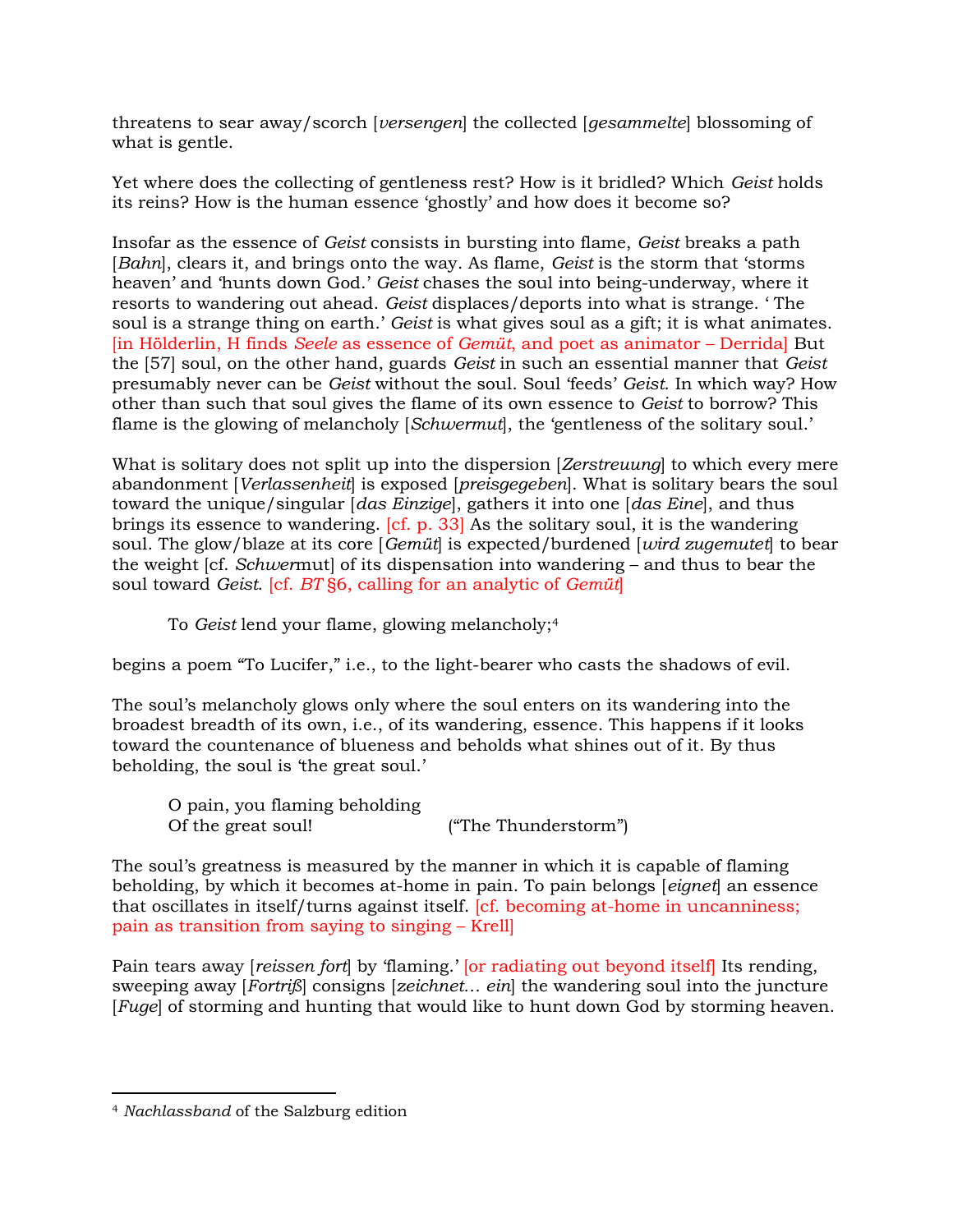Thus, it seems [58] as if the rending, sweeping away were to overpower that toward which it sweeps  $[=$  greatness?, instead of letting it  $[=$  greatness govern in its gleaming that veils.

{62} Yet this latter is capable of 'beholding.' It does not extinguish the flaming tearingaway [Fortriß] but rejoins it to the fitting submission of the beholding acceptance. [here is healing of the human relation to being] Beholding is the tearing back in pain by which pain achieves both its mildness and, out of that mildness, its governing [*Walten*], a governing that [both] reveals and conveys/escorts.

Geist is flame. It gleams glowingly. Gleaming happens in the beholding glance. For such beholding, the arrival of what shines takes place [ereignet sich], in which everything that essences comes to presence [anwest]. Pain is this flaming beholding. Its essence remains closed off for every mind that represents pain starting from sensation. Flaming beholding determines the greatness of soul.

Geist, which gives the 'great soul,' is – as pain – what animates. But the soul thus given is what quickens [das Belebende]. Therefore, each thing that lives according to its senses is pervaded by pain on the basis of the fundamental pull [vom Grundzug] of its own essence. Everything that lives is susceptible to pain.

Only what lives soulfully is capable of fulfilling the determination/destiny of its essence. In virtue of this capability, it is fitted [taugt] into the harmony of reciprocal support [Sichtragen] through which all that lives belongs together. [relationality] Measured by this relatedness of fitting [Taugen], everything that lives is fit [tauglich], i.e., good. But what is good is good in pain.

Corresponding to the basic trait of the great soul, everything animated is not only good in pain but is uniquely/singularly in this way [auf diese Weise – i.e., in pain] also true [wahrhaft]; for it is in virtue of the oscillation of pain that what lives can concealingly reveal those that presence along with it in their respective kinds *in seiner jeweiligen* Art, or let them be truly  $[wahr-haft, in]$  lassen]. [connection of truth and pathos]

The final stanza of one poem starts ["Serene Spring"]:

So painfully/in such pain good and true it is, what lives;

One could be of the opinion that the line only fleetingly touches on what is painful. In truth, the line introduces the saying of the whole stanza, [59] which remains tuned to the telling silence [*Erschweigen*] of pain. In order  ${63}$  to hear it, [we must] neither overlook nor even alter the carefully placed punctuation. The stanza continues:

And quietly an ancient stone touches you:

Again sounds the 'quietly,' which each time [jeweils] lets us glide into the essential relations. On the other hand, 'the stone' appears, which, if a calculation be permitted here, could be found in more than thirty places in Trakl's Gedicht. Pain conceals [verbirgt] itself in the stone, the petrifying [versteinernd] pain that preserves [verwahrt] itself in the enclosure/impenetrability [Verschlossene] of the rock [Gestein], in whose appearing the ancient origin [Herkunft] gleams out of the still glow of the earliest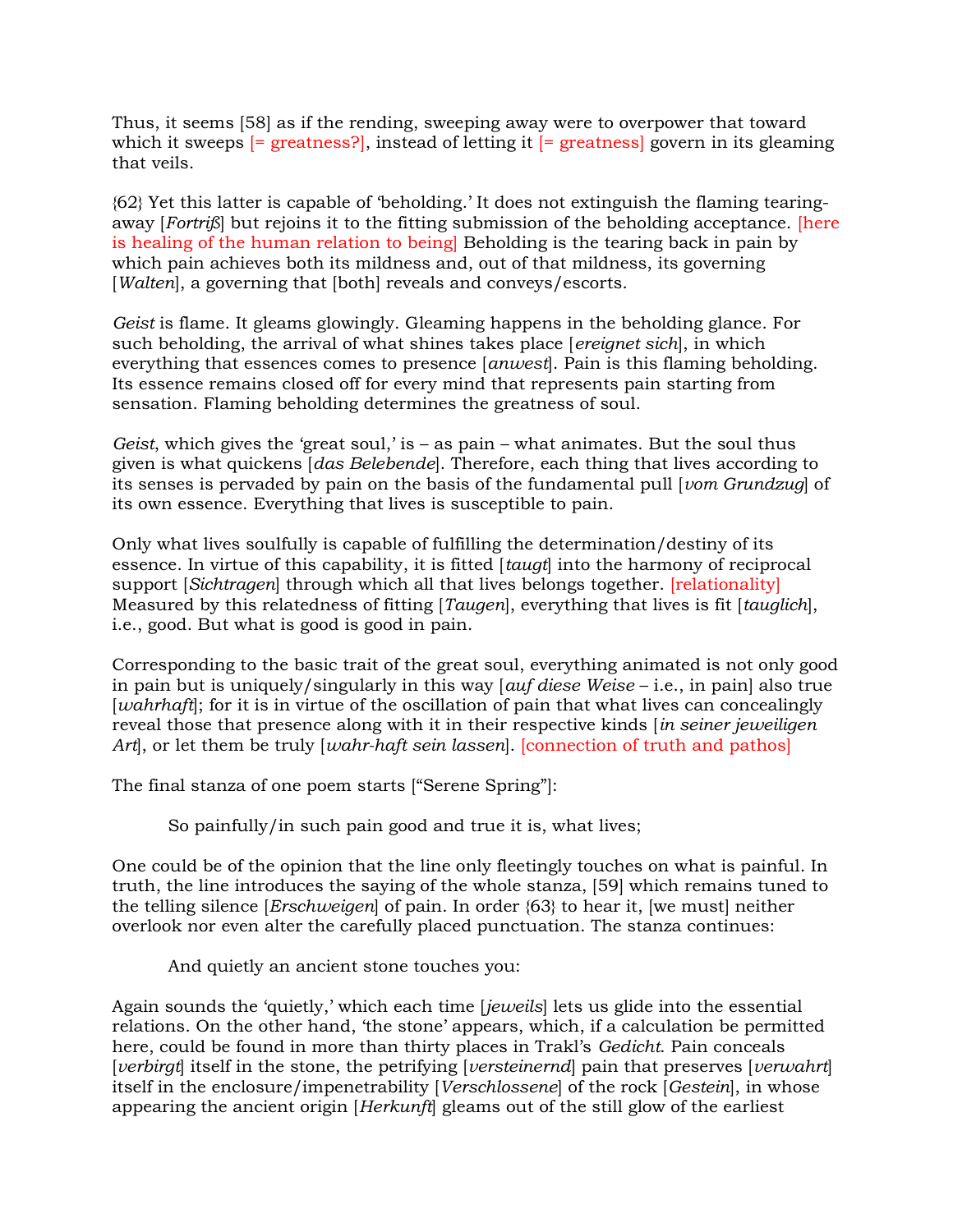dawn. As the outset [Anbeginn] that goes out ahead, this dawn approaches everything that becomes, everything that wanders, and brings toward it the arrival of its essence that can never be overtaken [nie einholbar].

The ancient stone is pain itself, insofar as pain glances earthily at mortals. [here the earthy, silent side of pain, in which its impenetrability and ineluctability appear] The colon after the word 'stone' at the end of the line indicates that here the stone speaks. Pain itself has the word. Having grown silent long ago, it says to those who wander, who follow the stranger, nothing less than its own governing and enduring:

Verily! I will always be with you.

To this verdict of pain those who wander, who listen into the leafy branches for the one who died young, reply with the words of the succeeding line:

O mouth! that through the silver willow quakes.

The whole stanza of this poem corresponds to the conclusion of the second stanza of another poem, dedicated "To One Who Died Young":

- [60] And in the garden the friend's silver countenance lingered Listening in the leaves or in the ancient rock.
- {64} The stanza that starts off with:

So painfully/in such pain good and true it is, what lives;

at the same time resolves the chord struck at the start of the third part of the poem to which it belongs:

How everything becoming seems so sick!

What is disturbed, hampered, unholy and without health [Unheile und Heillose], everything that suffers from decay is in truth only the unique/singular outward look [Anschein] in which the 'veritable' is concealed: the pain that endures through everything. Therefore, pain is neither the resistant nor the useful. Pain is the grace [Gunst] of the essential [in] everything that essences. The one-fold of pain's oscillating essence determines/destines becoming from out of the concealed, earliest dawn and tunes it to the cheerfulness/serenity of the great soul. [we are disposed to take some things as essential over others]

 So painfully/in such pain good and true it is, what lives; And quietly an ancient stone touches you: Verily! I will always be with ye. O mouth! that through the silver willow quakes.

The stanza is the pure song of pain, sung to complete the three-part poem called "Serene Spring." The serenity of the earliest dawn of every essence that is just setting out/inceptual [anbeginnlichen] quakes from out of the stillness of concealed pain.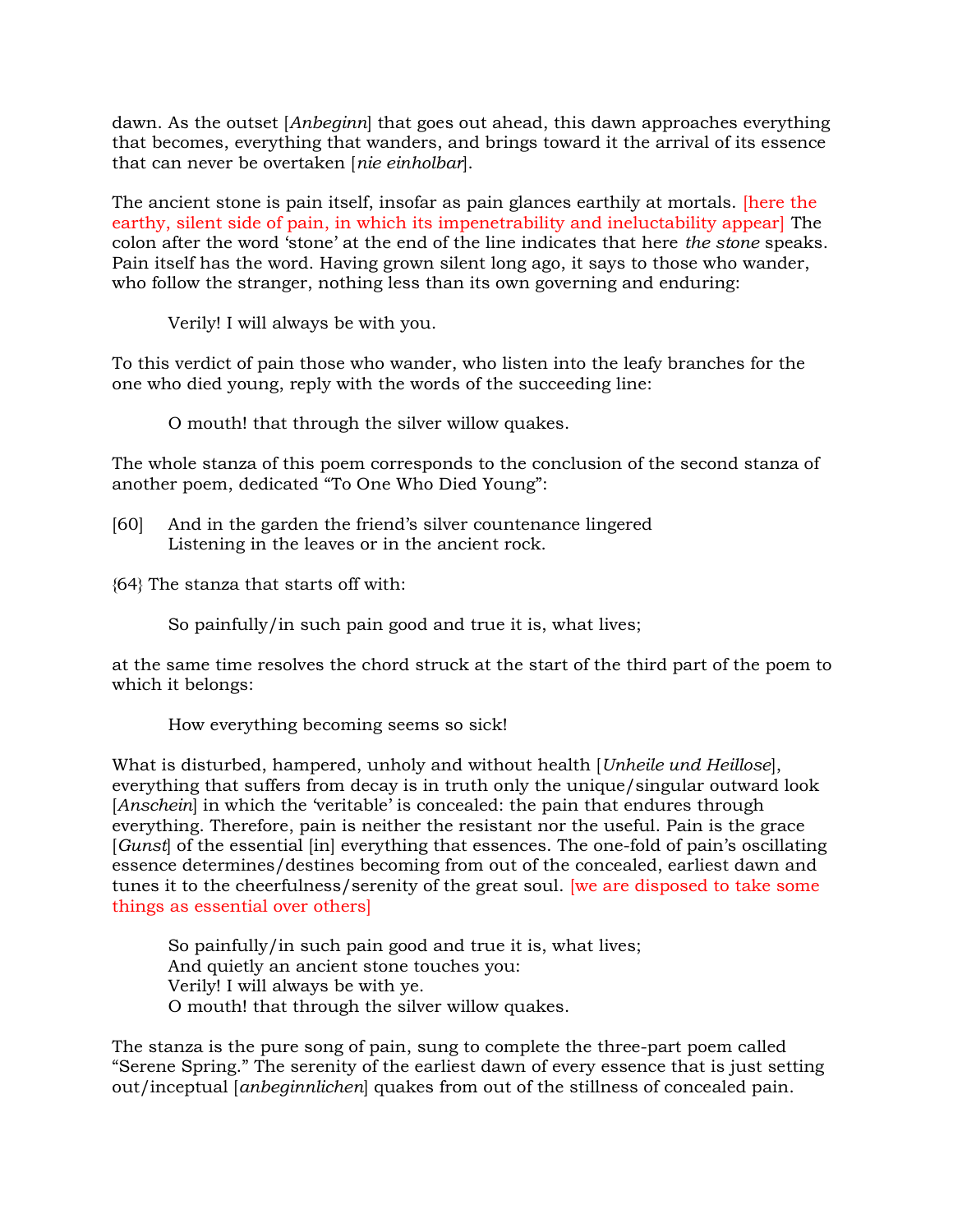To customary representing, the oscillating essence of pain *[turning in Dasein, Kehre im*] Ereignis] – namely, that pain only authentically rends or sweeps away as a rift that tears back [zurückreissender Riss] – easily appears as absurd. But in this outward look [Anschein] is concealed the essential one-fold of pain. By flaming, it carries [61] to the furthest reaches whenever, by beholding, it keeps to itself most intimately. [cf. Heraclitus]

[now to explain that last claim: first, pain and beholding, then pain and flaming]

Thus, pain as the basic trait of the great soul remains pure corresponse to the holiness of blueness. [pain as authenticity]

For this holiness gleams over the countenance of the soul in that the former withdraws into its own depth. The holy endures, if/whenever it essences, in each case only such that  ${65}$  it relates [*verhält*] in this withdrawal and refers beholding to fitting submission.

The essence of pain, its concealed relation to blueness, reaches words in the last stanza of a poem called "Transfiguration":

 Blue flower, Which echoes softly in yellowed rock.

The 'blue flower' is the ghostly night's 'gentle cornflower sheaf.' The words sing of the wellspring whence Trakl's poetry springs forth. They conclude, and at the same time they bear, the "Transfiguration." The song is lyric, tragedy, and epic all in one. The poem is unique/singular among all others, since in it the breadth of looking, the depth of thinking, and the simplicity of saying shine in an ineffable manner, intimately and forever.

Pain is only truly pain when it serves the flame of Geist. [must learn to be pained!] Trakl's final poem is called "Grodek." It is known as a war poem. But it is infinitely more because it is something else. Its final lines run:

 Today an immense pain feeds the mind's [Geistes] hot flame, The unborn grandsons.

The 'grandsons' named here are not at all the unbegotten sons of the sons fallen in battle, the progeny of the decomposing lineage. If that were all, merely a break in the procreative advance of previous generations, then this poet would have to [62] rejoice over such an end. Yet he mourns; albeit in a 'proud mourning' that, flaming, beholds the resting of those unborn.

Those unborn are called grandsons because they cannot be sons, i.e., no immediate offspring of the fallen/decayed generation [verfallenen Geschlecht]. Another generation has lived between these two. It is another because of another sort, measured by its {66} other essential origin [Wesensherkunft] from the dawn of the unborn. The 'immense pain' is the beholding that flames over everything, that glances ahead into the still self-withdrawing dawn of that dead one to whom the 'ghosts' of those who fell early gave their lives [entgegenstarben].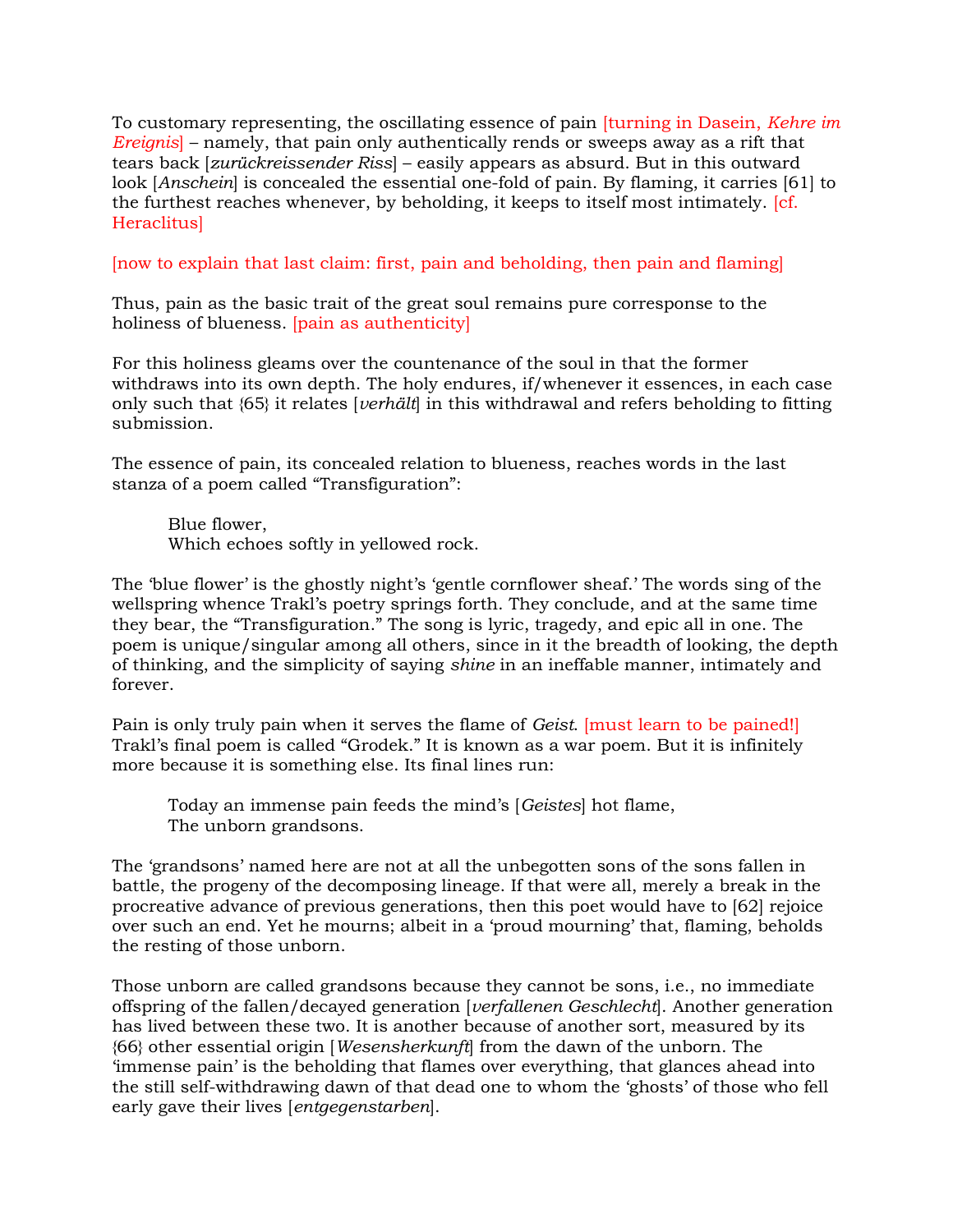But who protects this immense pain so that it feeds the hot flame of Geist? Whatever is by the cast/strike [Schlag] of this Geist belongs to that which brings onto the way. Whatever is by the cast/strike of this *Geist* is called 'ghostly.' That is why the poet has to name the gloaming, the night, and the year 'ghostly,' exclusively and above all other things. The gloaming lets the night's blueness arise/go up, sets it ablaze. The night flames as the gleaming mirror of the star pond. The year bursts into flame by setting the sun's course onto the way of its rising and descent. [new Schlag]

Which *Geist* is it that awakens this 'ghostliness,' and which the latter follows? It is that Geist properly named 'the Geist of the one who died young' in the poem "To One Who Died Young." It is the Geist who sets that 'beggar' of the "Ghostly Song" adrift into having taken leave, such that, as the poem "In the Village" says, he remains 'the poor man who died solitary in mind [im Geiste].'

Having taken leave essences as sheer Geist. It is the shining of blueness, a shining that rests in its depth and flames in stillness, a blueness that sparks a more still childhood into the goldenness of the outset. Toward this dawn glances the golden countenance of the Elis shape. In its return glance, it keeps safe  $[want]$  the nocturnal flame of the Geist of having taken leave.

Thus, then, having taken leave is neither merely the state of the [63] one who died young, nor the indeterminate space for his sojourn. In the manner of its very flaming/conflagration, having taken leave is itself Geist, and as such it is what gathers. This gathering fetches the essence of mortals back into their more still childhood, shelters that childhood as the not-yet-enacted/not-yet-brought-to-term cast [Schlag] that casts/stamps the coming lineage. What gathers in having taken leave holds/rescues [spart] the unborn out beyond what has passed away [*Abgelebte*] and into a coming resurrection of the human race out of the dawn. [!] As the Geist of gentleness, what gathers at the same time brings to stillness/soothes the Geist of evil. The revolt/turmoil/frenzy of that Geist rises to its most extreme malice there where it yet irrupts from/breaks out of/rages beyond even the discord of generations and breaks into/invades sibling rivalry. [what's the difference? (here the problem of evil, followed by response); Cain/Abel, Georg/Gretl]

But at the same time, in the more still one-fold [Einfalt] of childhood is concealed humankind's sibling two-fold gathered therein. In having taken leave, the Geist of evil is neither annihilated and denied *[vernichtet und verneint]* nor released and affirmed. Evil is transformed. In order to sustain/survive such a 'transformation,' the soul has to turn itself inward to the greatness of its essence. The greatness of what is great is determined by the Geist of having taken leave. Having taken leave is the gathering by which the human essence is sheltered back into its more still childhood, and this [in turn] is sheltered back into the dawn of another outset. As gathering, having taken leave has the nature of a place [or: essence of place]. [cf. der andere Anfang]

## [turn to confirm the analysis]

But now to what extent is having taken leave the place of a Gedicht, and particularly of that Gedicht which Georg Trakl's poems bring to language? Does having taken leave have any relation at all or an intrinsic relation to poetry? [i.e., to singing] And even if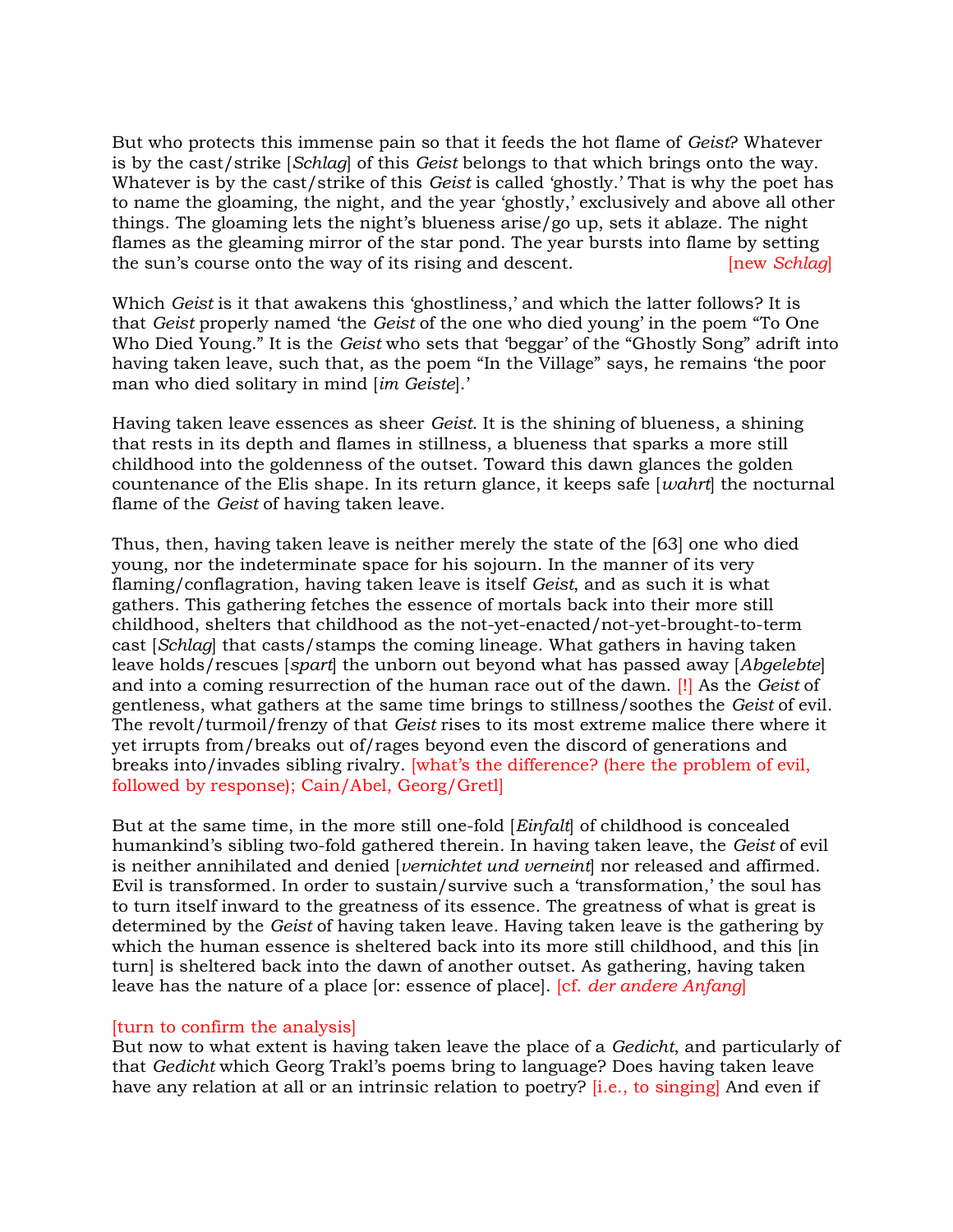such a relation prevails, how should having taken leave fetch to itself a poetic saying as its place and determine it from there?

Is having taken leave not a unique/singular growing-silent of stillness? How can having taken leave bring a saying and singing onto the way? Yet having taken leave is not the desolation of having died off. In having taken leave, the stranger measures out [64] the leave-taking/departure from the previous lineage. He is underway on a path. [being underway as departure and measuring] What sort of path is this? The poet says it clearly enough and even in the concluding line of the poem "Summer's Decline," which line is emphasized by being set off from the rest:

{68} If a blue deer were to be mindful of his path,

[To be mindful of] the melody of his ghostly years!

The stranger's path is 'the melody of his ghostly years.' The steps of Elis ring out. The ringing steps gleam through the night. Does their melody fade away into emptiness? Has the one who died into the dawn taken leave [abgeschieden] in the sense of something cut loose, or has he been set aside [ausgeschieden] in the sense of something selected, i.e., collected into a gathering that gathers more gently and calls in greater stillness?

The second and third stanzas of the poem "To One Who Died Young" provide a hint for our questioning:

But he went down the stone steps of the Mönchsberg, A blue smile on his countenance and strangely pupated, Down into his more still childhood and died; And in the garden the friend's silver countenance lingered Listening in the leaves or in the ancient rock.

 Soul sang death, the green decomposition of flesh And it was the rustle of the forest, The fervent lament of the deer. From gloaming towers, the blue bells of evening always sounded.

A friend listens after [lauscht … nach] the stranger. In thus listening, he follows the departed one and thereby himself becomes the wanderer, a stranger. The friend's soul listens [65] after the dead one. The friend's countenance is one that has 'died away.' It listens in that it sings death. That is why this singing voice is 'the bird-voice of the deathlike one' ("The Wanderer"). It corresponds to the friend's death, his descent toward the blueness of night. But with the death of the one who has taken leave, he sings at the same time the 'green decomposition' of that lineage from which dark wandering 'parted' him. [What Heidegger can do: listening, singing of death (the end of philosophy), the decomposed lineage (metaphysics), and the parting]

{69} To sing means to praise and to guard in song what is praised. The friend who listens after is one of the 'praising shepherds.' Yet the friend's soul, which 'gladly listens to the white mage's fairy tales,' can only pursue in song [nachsingen] the one who has taken leave then: when having taken leave sounds toward the one who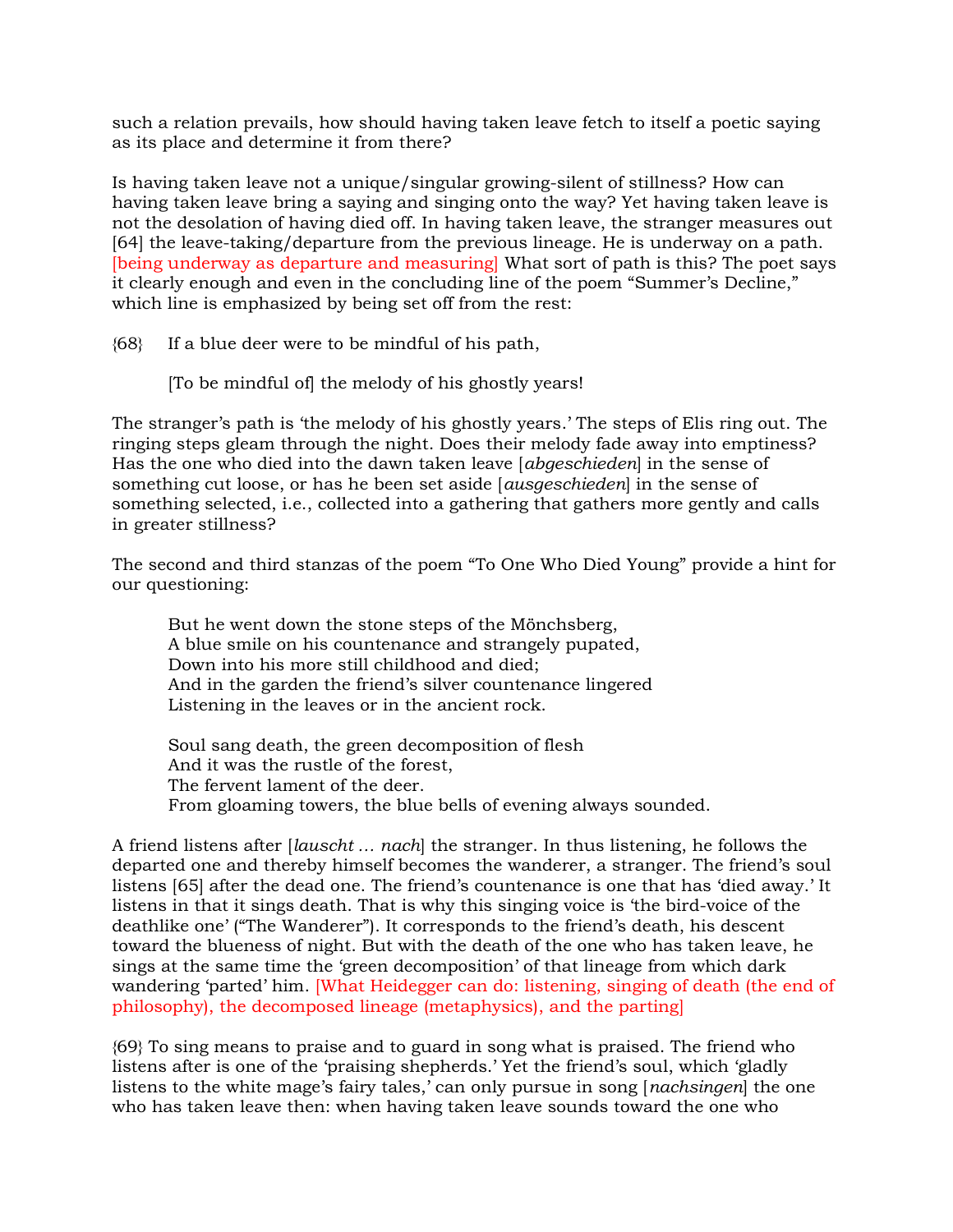follows after; when the melody that echoes there rings out; 'when,' as is said in "Evening Song," 'dark melody haunts the soul.' [cf. the call of conscience, the Anklang of the event] If it happens, then the Geist of the one who died young appears in the glitter of dawn. The ghostly years of the dawn are the true time of the stranger and his friend. In their glitter, the previously black clouds become golden. They are likened now to that 'golden boat,' as which Elis' heart tosses in the solitary sky.

The final stanza of the poem "To One Who Died Young" sings:

 Golden cloud and time. In the solitary chamber You often invite the dead man, And stroll down the green river in familiar [trautem] conversation beneath elms.

To the haunting melody of the stranger's steps corresponds the friend's invitation to conversation. The friend's saying is the song-filled wandering down the river, following into the descent toward the blueness of night, which [blueness or night] the Geist of the one who died young animates. In such conversation, the singing friend beholds the one who has taken leave. By his beholding, he becomes [66] in the return glance brother to the stranger. Wandering with the stranger, the brother achieves the more still sojourn in the dawn. He can call in the "Song of the Departed One":

O to dwell in the animate blueness of night.

But in that the friend who listens after sings the "Song of the Departed One" and thus becomes his brother, the {70} stranger's brother thereby first becomes brother to his sister, whose 'lunar voice always echoes through the ghostly night,' as the concluding lines of the poem "Ghostly Gloaming" say.

Having taken leave is the place of the Gedicht, because the melody of the stranger's echoing, gleaming steps sets the dark wandering of the one following him ablaze into singing that listens. The wandering that is dark/obscure because it only follows after nevertheless lightens *[lichtet]* their souls into blueness. The essence of the singing soul is then yet only a singular looking ahead into the blueness of night, which shelters that more still dawn.

A blue moment is merely more soul.

is how the poem "Childhood" puts it.

Thus the essence of having taken leave is fulfilled. Having taken leave is the fulfilled place of the Gedicht for the first time when, as a gathering of the more still childhood and as the grave of the stranger, both at once, it gathers to itself those who follow the one who died young into the descent. They follow in that, listening after him, they bring the melody of his path into the sounding of spoken language and thus become the ones who have taken leave. Their singing is poetry. To what extent? What does it mean to poetize? [Was heisst Dichten?]

To poetize means to say-after [nach-sagen], namely, to say after [or to say according to, in pursuit of] the melody of having-taken-leave's Geist, the melody addressed [zugesprochenen; i.e., to the poet]. Before it becomes a saying in the sense of speaking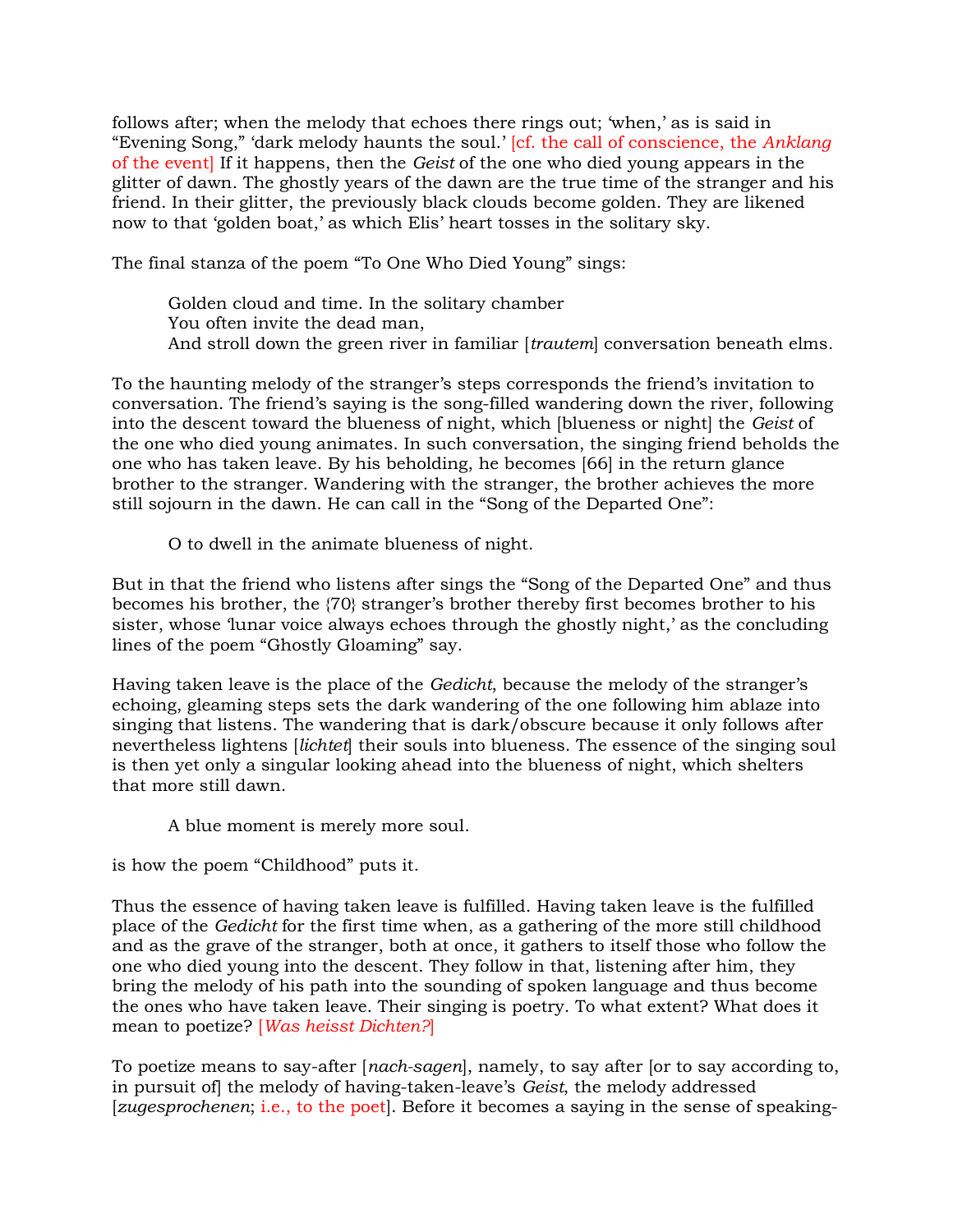out, for the longest time poetry is [67] first a listening. Having taken leave fetches listening into [holt ein] its melody beforehand, so that this melody may ring through the saying in which it after-sounds [nachverlautet]. The lunar coolness of the ghostly night's holy blueness echoes and shines throughout all looking and saying. The language of saying thus becomes one that says after; it becomes: poesy [Dichtung]. What is spoken in it guards the Gedicht as the essentially unspoken. After-saying that is called into listening becomes in such wise 'more pious,' i.e., more fittingly submissive [fügsamer] to the address [Zuspruch] of the path on which the stranger walks out ahead, from the darkness/obscurity of childhood into the more still and brighter dawn. Therefore, the poet who attentively listens after [nachlauschende] can say to himself:

 More pious [now], you know the sense of the dark years, Coolness and autumn in solitary rooms; And in holy blueness, gleaming steps ring forth. ("Childhood")

The soul that sings the autumn and the year's decline does not sink down in decay. Its piety is set ablaze by the flame of dawn's Geist and is therefore fiery:

O, the soul that quietly sang the song of the yellowed reed; fiery piety.

So says the poem "Dream and Shroud of Night" [or: "Dream and Derangement (Umnachtung)"]. The shroud of night named here is not a mere darkening of the mind [Geistes], any more than madness [Wahnsinn] is an insanity [Irrsinn]. [Cf. p. 49, above] The night that shrouds the stranger's singing brother remains the 'ghostly night' of that death which the one who has departed into the 'golden shudders' of dawn has died. Looking after this dead one, the friend who listens looks off into the coolness of the more still childhood. Such looking, meanwhile, remains a parting [Scheiden] from that generation/lineage, born long ago, which has forgotten the more still childhood as the outset that is yet kept in store [aufbehaltenen] and has never brought to term [ausgetragen] what is unborn. The poem "Anif," [68] which has the name of a moated castle near Salzburg, says:

 Great is the guilt of things born. Woe, you golden shudders Of death, When the soul dreams cooler blossoms.

But in the 'woe' of pain there is not only the parting from the old lineage. In a concealed and destined manner, this parting [Scheiden] has been decided/set apart [ent-schieden] for departure [zum Abschied], which is summoned out of having taken leave [Abgeschiedenheit]. {72} Wandering in its night is 'infinite agony' [unendliche Qual]. This does not mean endless torment [Pein]. What is infinite is devoid of every finite restriction and atrophy. The 'infinite agony' is consummate, fulfilled pain, pain that comes on in the fullness of its essence. In wandering through the ghostly night – which wandering again and again takes its leave from the unghostly night – the onefold [Einfalt] of oscillation, which pervades pain, comes purely into play for the first time. The gentleness of Geist is called into hunting down God; its awe is called into storming heaven. [agony of spirit]

In the poem "Night," it is said: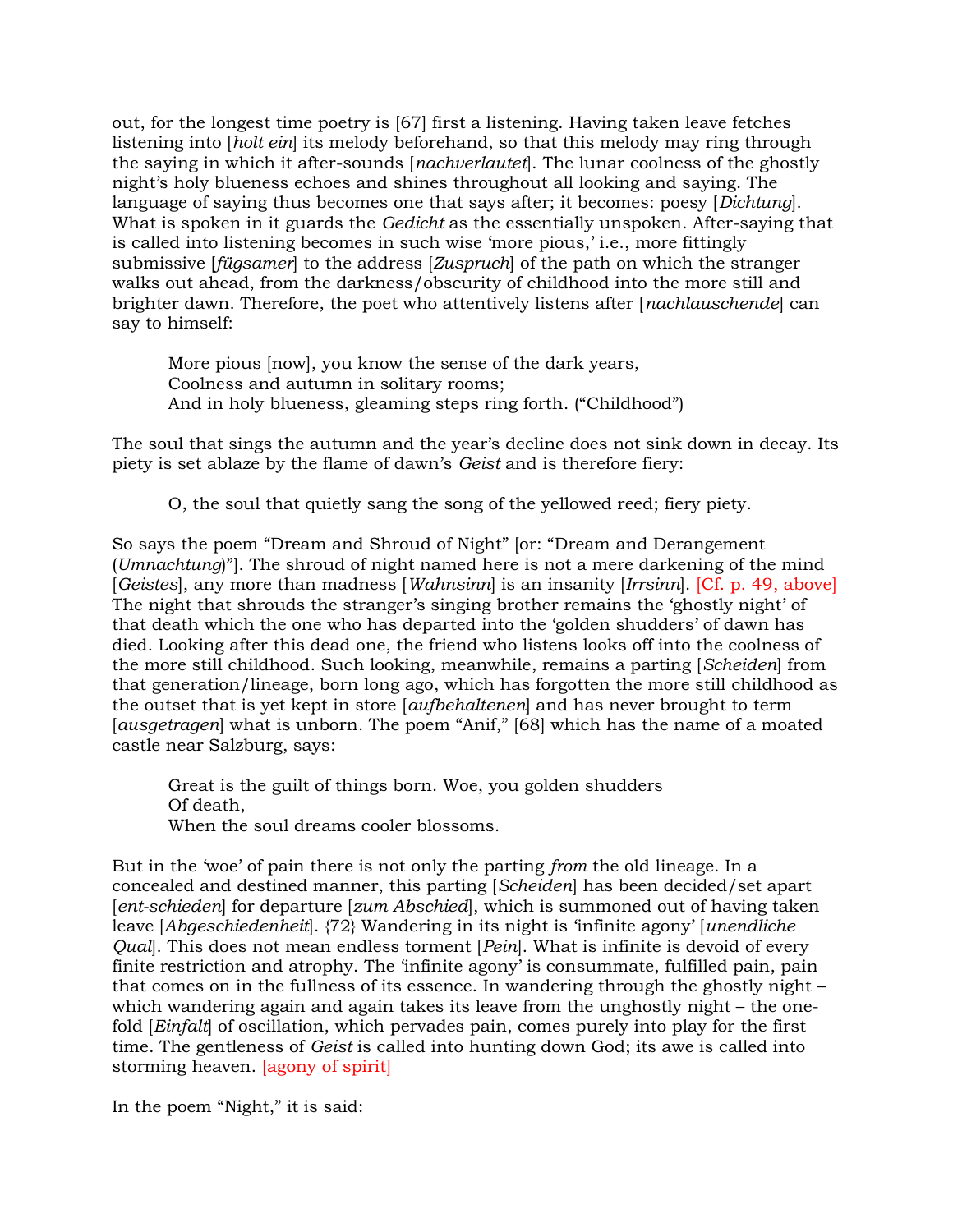Infinite agony, That you hunted down God Gentle Geist, Sighing deeply in plunging waters, In surging pines.

The flaming tearing-away [*Fortriß*] of this storming and hunting down does not tear down 'the steep citadel,' does not lay low the hunted one but lets it arise [erstehen] into looking at heaven's sights, the pure coolness of which veils God. The song-filled sensing/pondering of such wandering belongs to the brow of a head thoroughly stamped by consummate pain. That is why the poem "Night" concludes with the lines:

[69] A petrified head Storms the sky.

To this corresponds the closing of the poem "The Heart":

 [In the night storm] The steep citadel. O heart, Shimmering across into snowy coolness.

The triadic harmony of the three late poems "The Heart," "The Thunderstorm," and "Night" has been so concealedly tuned into the one and the same of singing about having taken leave that the situating of the Gedicht currently being attempted finds itself strengthened by leaving the three designated poems in the echoing of their song, without an additional elucidation.

Wandering in having taken leave, looking at the sights of what is invisible, and consummate pain belong together. The patient one is jointed into pain's rift. This one alone is capable of following the turn back into the earliest dawn of the lineage whose fate is preserved [in] an old family register, into which the poet inscribes the [following] stanza under the title "Into an Old Family Register": [cf. p. 53, above]

 Echoing of melody and soft madness The patient one humbly submits to pain. Look! Already the gloaming [es dämmert schon].

 [Again night turns and a mortal thing laments And another suffers with it.]

It is in such a melody of saying that the poet brings to shine the gleaming sights in which God conceals himself from the mad hunt.

That is why it is only "Whispered into the Afternoon" when the poet sings, in the poem thus titled:

 The brow dreams colors of God, Feels the gentle wings of madness.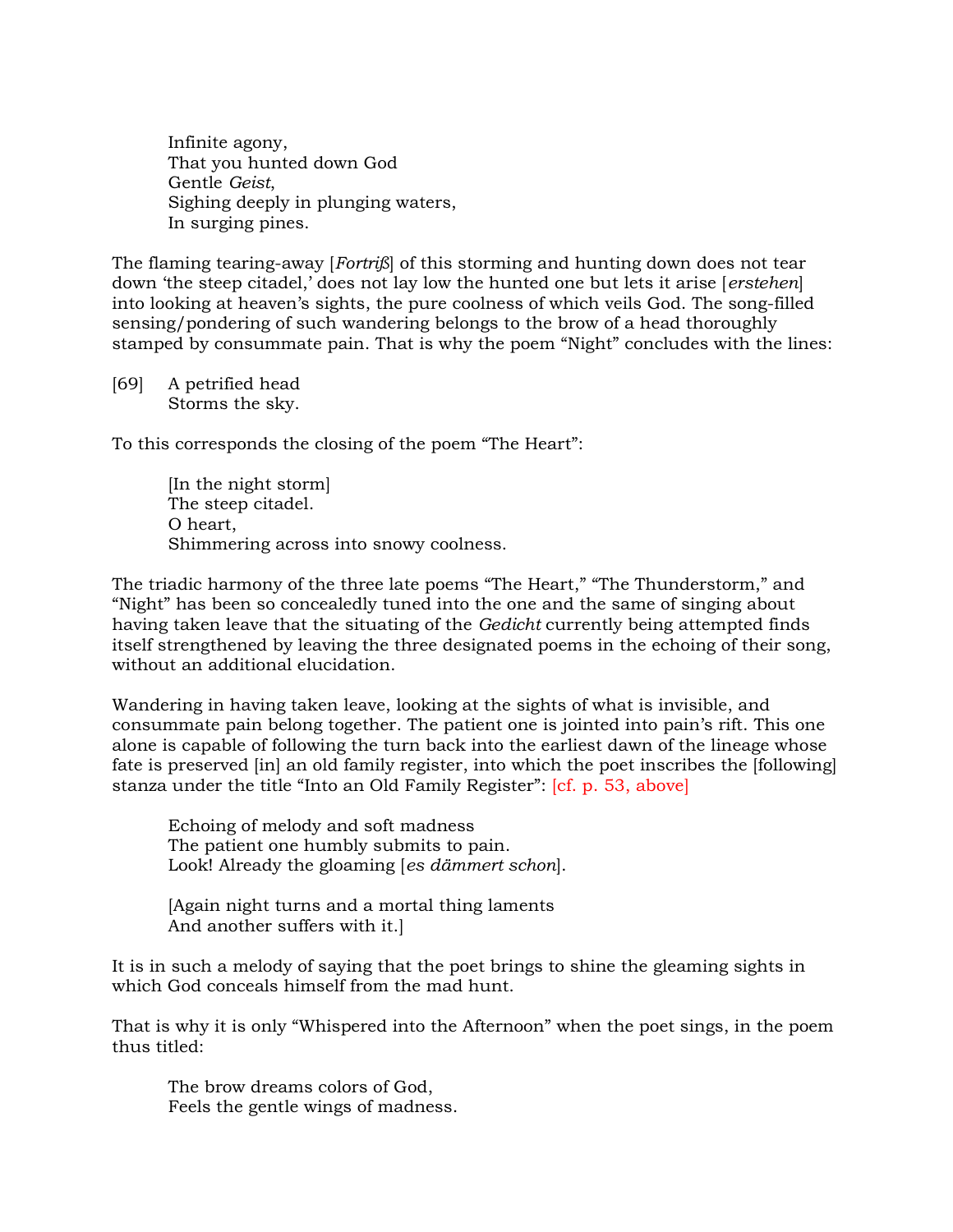[70] The one poetizing first becomes a poet insofar as he follows that 'madman' who died away into the dawn and, by the melody of his steps, calls out of having taken leave the brother who follows him. Thus the friend's countenance glances [blickt] into the stranger's countenance. The glitter of this 'moment' [Augenblick] stirs the saying of the listener. In the glittering that stirs, that shines out of the place of the Gedicht, that wave surges which moves *[beweqt]* poetic saying to its language/speech.

 $[cf. p. 33, above]$ 

Accordingly, of what sort is the language of Trakl's poetry? It speaks by corresponding to that Underway on which the {74} stranger walks out ahead. The path he has pursued [eingeschlagen] leads away from the old, decadent lineage. It escorts/guides toward descent into the dawn of the unborn lineage that is kept in store [aufbehalten]. The language of that Gedicht which has its place in having taken leave corresponds to the unborn human race's returning home into the calm outset of its more still essence.

The language of this poetry speaks from out of the transition. Its path crosses over from the descent of what is decaying to the descent into the gloaming blueness of what is holy. The language of the Gedicht speaks out of traversing/passing over and through the nightly pond of the ghostly night. This language sings the song of the return home that has taken leave, which turns [einkehrt] from out of the lateness of decomposition into the dawn of the more still outset that has not yet been [noch ungewesenen Anbeginn]. In this language, the Underway speaks, through whose shining the melody of the ghostly years of the stranger who has taken leave appears, this gleaming and echoing melody. According to the poem "Manifestation and Descent" [or: "Revelation and Destruction"], the "Song of the Departed One" sings 'the beauty of a lineage returning home.'

Because the language of this Gedicht speaks from out of the Underway of having taken leave, at the same time the language constantly speaks from out of that which it abandons in the departure [Abschied] and that [place] toward which the departure resigns itself/sets itself apart [sich bescheidet]. [motion] The language of the Gedicht is polyvalent and is this in its own way. We hear nothing [71] of the poem's saying, so long as we only encounter it as accompanied by this or that dull sense of an unambiguous meaning.

Gloaming and night, descent and death, madness and deer, pond and rock, bird's wing and boat, stranger and brother, Geist and God, and equally the color words: blue and green, white and black, red and silver, golden and dark – each of these respectively says manifold things.

'Green' is decomposing and blossoming, 'white' is pale and {75} pure, 'black' is enclosing in gloom and sheltering in darkness/obscurity, 'red' is fleshy purple and gentle rose. 'Silver' is the pallor of death and the sparkle of stars. 'Gold' is the glitter of what is true and the 'gruesome laughter of gold' ["To the Ones Who Fell Silent"]. The multiple meanings named here are at first simply ambiguous. But this ambiguity itself, taken as a whole, comes once more to stand on the one side whose other [side] is determined from out of the most intimate place of the Gedicht.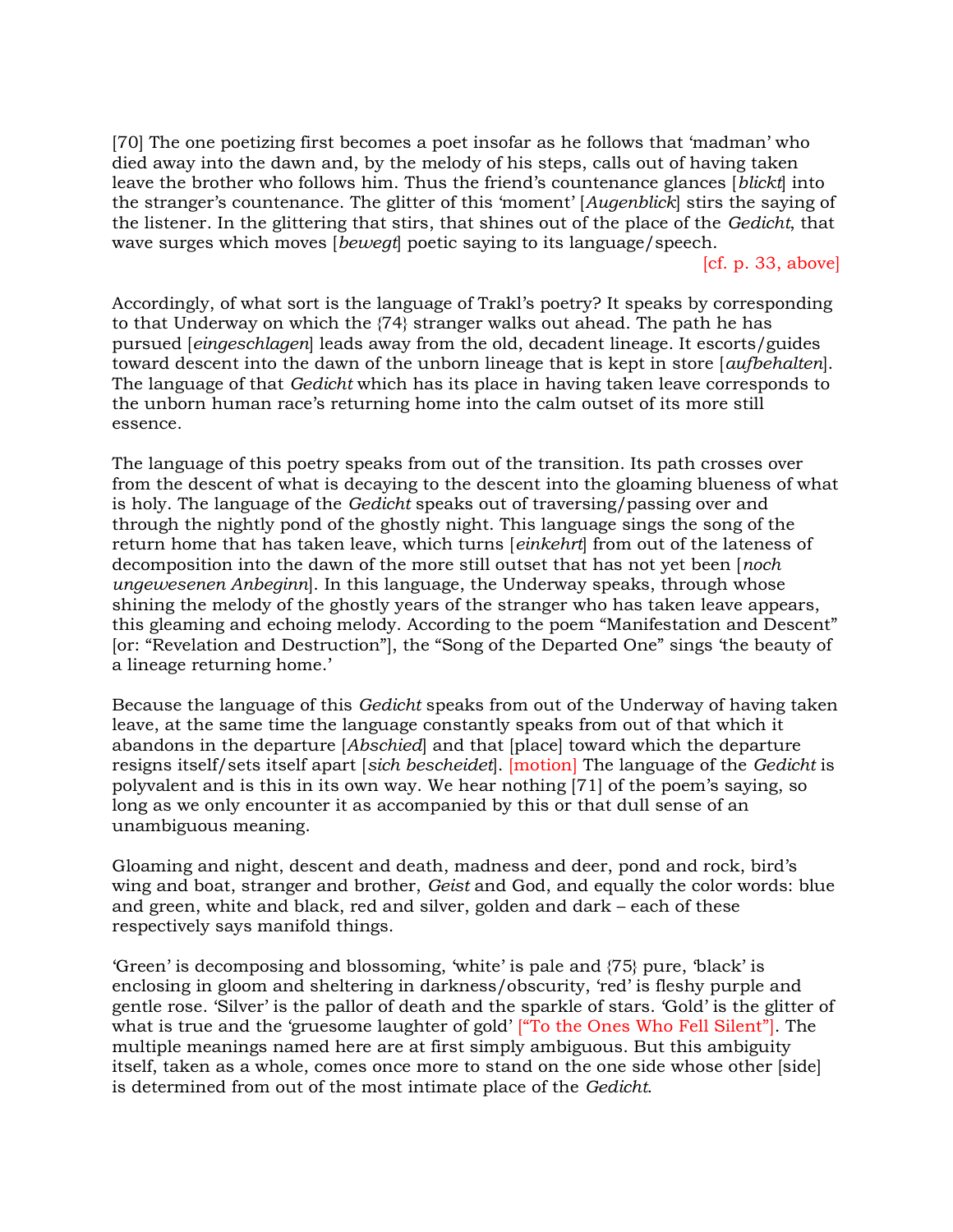The poem speaks from out of an ambiguous ambiguity. [no longer simply a choice between present meanings] But these multiple meanings of the poetic saying do not flutter away from one another into indeterminate polysemy. The multivalent tone of Trakl's Gedicht comes from a gathering, i.e., from a harmony, that, meant for itself, remains ever ineffable. The multiple meanings of this poetic saying are not the imprecision of laxity but the rigor of letting, which has let itself in on and now joins itself to the diligence/caution/attention [Sorgfalt] of 'justly beholding.'

The saying suited to [eignet] Trakl's poems is secure in itself throughout its multiple meanings. It is often difficult for us sharply to delimit this saying from the language of other poets, whose polysemy stems from what is undetermined in an insecurity of a poet's [poetischen] fumbling, because they lack [or: their language lacks] the authentic Gedicht and its place. The singular rigor of Trakl's essentially manifold language is in a higher sense so univocal that it remains infinitely superior even to all the technical exactness of a merely scientifically univocal concept.

[72] It is in the same polyvalence of language, determined out of the place of Trakl's Gedicht, that the common words belonging to the biblical and ecclesial world of representation also speak. The transition from the old lineage to the unborn one leads through this region and its language. Whether, to what extent, and in what sense Trakl's poesy speaks Christianly, what kind of 'Christian' the poet was, what 'Christianly,' 'Christianity,' 'Christendom,' 'Christlikeness' mean here and in general – all this involves essential questions. Nevertheless, situating them hangs in a void, so long as the place of the Gedicht is not carefully discerned. Moreover, situating them demands a reflection [Nachdenken] for which neither the concepts of metaphysics nor those of ecclesial theology suffice.

A judgment about the Christlikeness of Trakl's Gedicht would have to give thought [bedenken], above all, to his two last poems, "Lament" and "Grodek." We would have to ask: why does the poet, here in the most extreme distress of his final saying, not call upon God and Christ, if he is such a committed Christian? Why does he name, instead of them, the 'sister's reeling shadow' as 'greeting'? Why does the song end, not with the assured outlook [Ausblick] on Christian salvation/redemption, but with the name of the 'unborn grandchildren'? Why does the sister also appear in the other final poem, "Lament"? Why is 'eternity' here called 'the icy wave'? Is that thought in a Christian manner? It is not even Christian despair.

But what does this "Lament" sing? In this 'Sister… / See…', does there not sound the intimate one-fold of that which, with every threat, through the most extreme withdrawal of the holy/healthy [das Heile], remains wandering toward the 'golden countenance of the human'?

Trakl's poesy speaks – and this at the same time means: grows silent – from out of the rigorous harmony of many-voiced language. This harmony corresponds to having taken leave as the place of the Gedicht. [73] Rightly to attend to [or heed; cf. 33] this place already gives us something to think/provokes thinking. We hardly dare, in closing, yet to ask after the broader location or context [Ortschaft] of this place.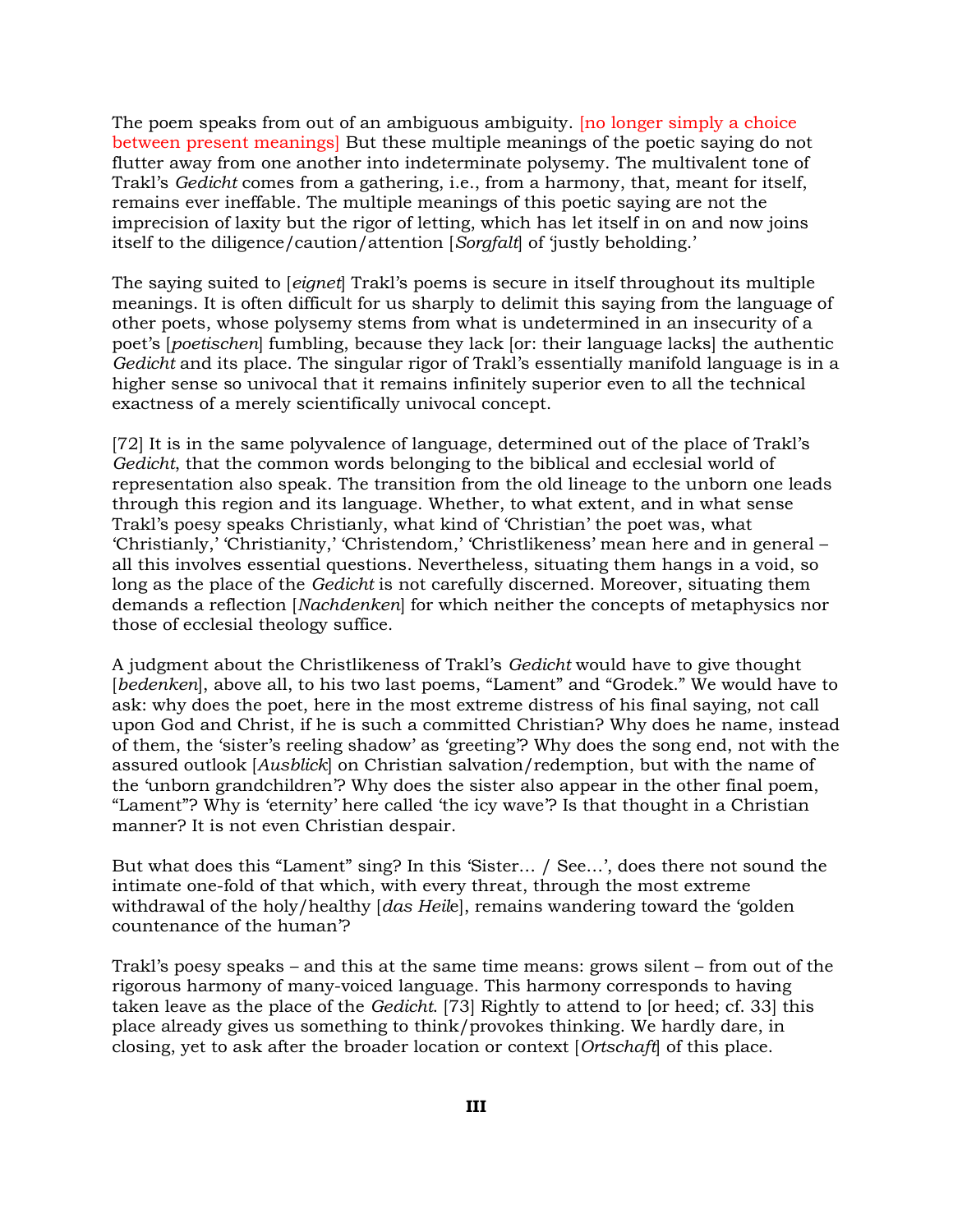In the first step of situating the place of the Gedicht, the penultimate stanza of the poem "Autumn Soul" gave us the final indication of departedness/having-taken-leave as that place. {77} The stanza named those wanderers who follow the stranger's path through the ghostly night, so that they 'dwell' in its 'animate blueness.'

 Soon fish and deer glide away. Blue soul, dark wandering Soon part us from loved ones, others.

Our language names the free region that promises and grants dwelling the 'land' [or country]. Stepping-over into the stranger's land happens through the ghostly gloaming in the evening. That's why the final line of the stanza says:

Evening changes sense and image.

The land into which the one who died young descends is the land of this evening. The broader location or context [Ortschaft] of the place that gathers in itself Trakl's Gedicht is the concealed essence of having taken leave, and is called "Occident" [Abendland]. This occident is more ancient, namely, earlier and therefore more promising, than the one that the Platonic-Christian West, and indeed the European West, represented [vorgestellte]. For having taken leave is the 'outset' [Anbeginn] of an ascending worldyear, not the abyss of decay.

The occident concealed in having taken leave does not descend but remains, in that it waits for those who will inhabit it as the land of the descent into the ghostly night. The land of descent is the transition into the beginning [Anfang] of the dawn [Frühe] concealed in it.

[74] If we give thought to this, may we still talk [reden] of an accident  $[Zufall]$  when two of Trakl's poems expressly name the occident? One is entitled "Occident." The other is called "Occidental Song." It sings the same [das Selbe] as the "Song of the Departed One" [Abgeschiedenen]. The song sets out with a call that inclines itself in wonder:

O the nocturnal wingbeat of the soul:

{78} The line ends with a colon that includes everything that follows it, even to the transition from descent into arising. At this point in the poem, before its two concluding lines, stands a second colon. There follows the one-fold word: "One lineage [Geschlecht]." The 'one' is emphasized. As far as I can tell, it is the sole italicized word in Trakl's poems. This emphasized 'one lineage' shelters the basic tone from out of which the Gedicht of this poet grows silent about the mystery. The unity of the one lineage flows from the cast  $[Schlag]$  that – out of having taken leave, out of the even more still stillness that governs in it, out of its 'saying of the forest,' out of its 'measure and law' – gathers, along 'the lunar paths of the one departed' and in a one-fold manner *[einfältig]*, the discord of the lineages into the gentler two-fold. *[This new cast*] is the one event; see just below]

The 'one' in the word 'one lineage' does not mean 'one' instead of 'two.' The 'one' also does not mean the monotony of a dull identity [Gleichheit]. Above all, the word 'one lineage' does not name here any biological fact, neither 'single-genderedness' nor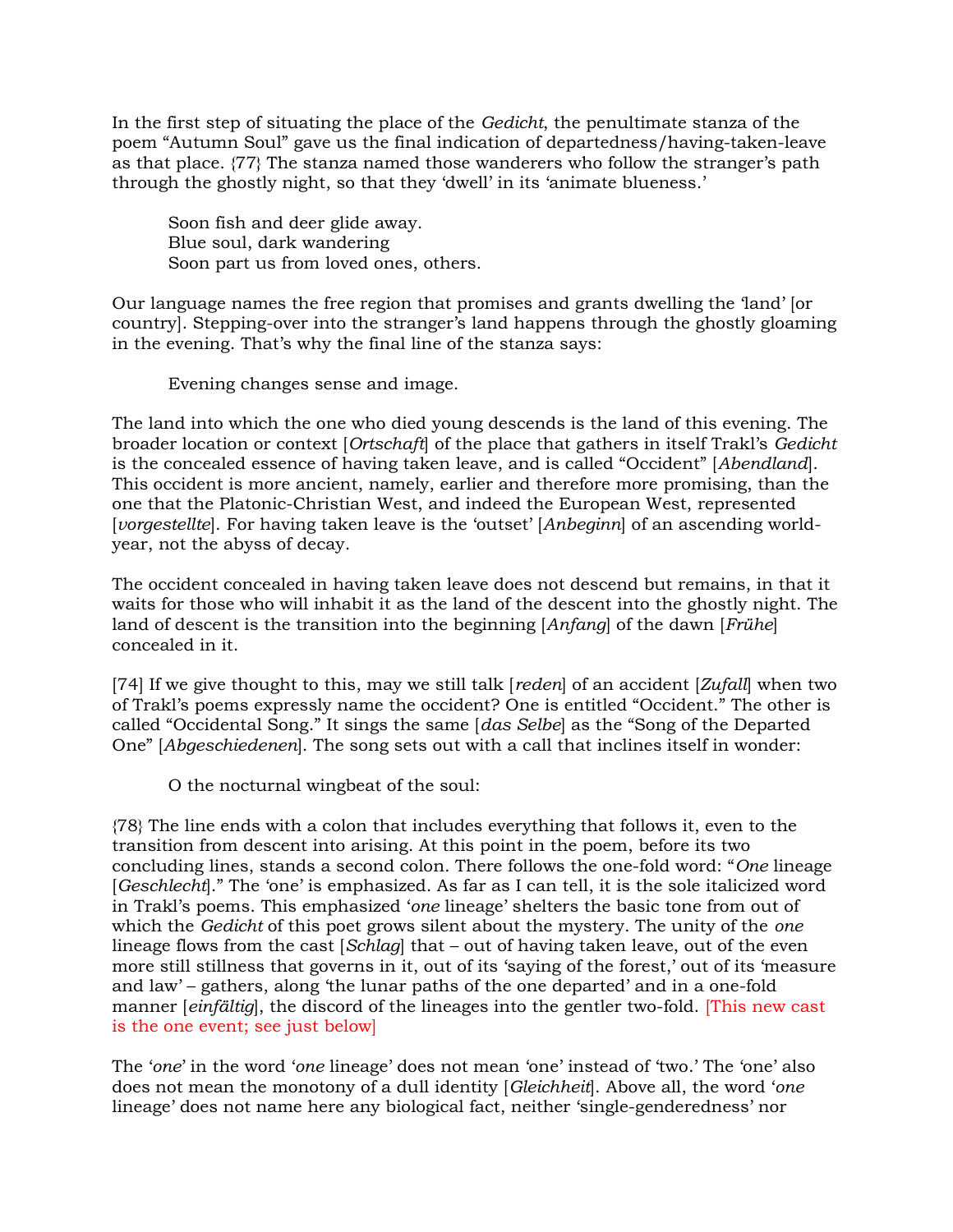'equal-genderedness.' In the emphasized 'one lineage' is concealed that unifying that unifies from out of ghostly night's gathering blueness. This word speaks from the song in which the land of the evening is sung. Accordingly, the word 'lineage' here maintains its full, manifold meaning designated earlier. It names, first, the historical race of human beings, humanity, in distinction from all other living things (plants and [75] animals). The word 'lineage' names, second, the races, tribes, clans, and families of this human race. The word 'lineage' names at the same time, everywhere, the twofold of the sexes.

The cast *[Der Schlag]*, which imprints *[prägt]* the two-fold into the one-fold of the 'one lineage' and thus brings back the tribes of the human race, and thereby this race itself, into the gentleness of the more still childhood, does so in that it lets the soul pursue/cast itself into [einschlagen] the way into the 'blue spring.' {79} The soul sings the spring in that the soul grows silent about it. The poem "In Darkness" starts with the line:

The soul grows silent about the blue spring.

The verb 'to grow silent' [Schweigen] is said here in its transitive meaning. Trakl's poem sings the land of the evening. It is a unique/singular calling after the Ereignis of the right cast, which [cast] speaks the flame of Geist into gentleness. In "Kaspar Hauser Song" it says:

[Kaspar Hauser was a famous feral child]

 God spoke a gentle flame to his heart: O human!

The 'spoke' is used here in the same transitive meaning as the previously mentioned 'grows silent,' the 'bleeds' in the poem "To the Boy Elis," and the 'smokes' in the final line of the poem "At the Mönchsberg."

God's speaking is an addressing [Zusprechen] that assigns to the human a more still essence and calls the human, by such an address [Zuspruch], into correspondence. The human arises to this correspondence out of the authentic descent into the dawn [die Frühe]. The "Occident" shelters the arising of the dawn of the 'one lineage.' [this is the resurrection mentioned earlier, p. 63]

How shallowly we think when we claim that the singer of the "Occidental Song" is the poet of decay. How incompletely, and with what difficulty, we hear when we only ever invoke Trakl's other poem called "Occident" in terms of its [76] last, third part, stubbornly failing to hear the middle part of this triptych, along with its preparation in the first part. The figure/shape of Elis appears again in the poem "Occident," while "Helian" and "Sebastian in a Dream" are no longer named in the latest poems. [what does that mean?] The steps of the stranger echo. They are tuned from the 'quiet Geist' of the ancient forest legends. In the middle section of this poem, {80} there is already wrapped up [*verwunden*] the concluding section, in which the 'great cities' are named, 'built of stone / on the plain!' They already have their fate [Schicksal]. It is a different one than that which is spoken 'by the greening hill,' where 'a springtime storm echoes' – by the hill to which a 'just measure' ["Anif"] belongs [eignet] and which is also called the 'evening hillside' ["Springtime of the Soul," "Revelation and Descent"]. People have spoken of Trakl's "lack of history." What does "history" mean in this judgment? If the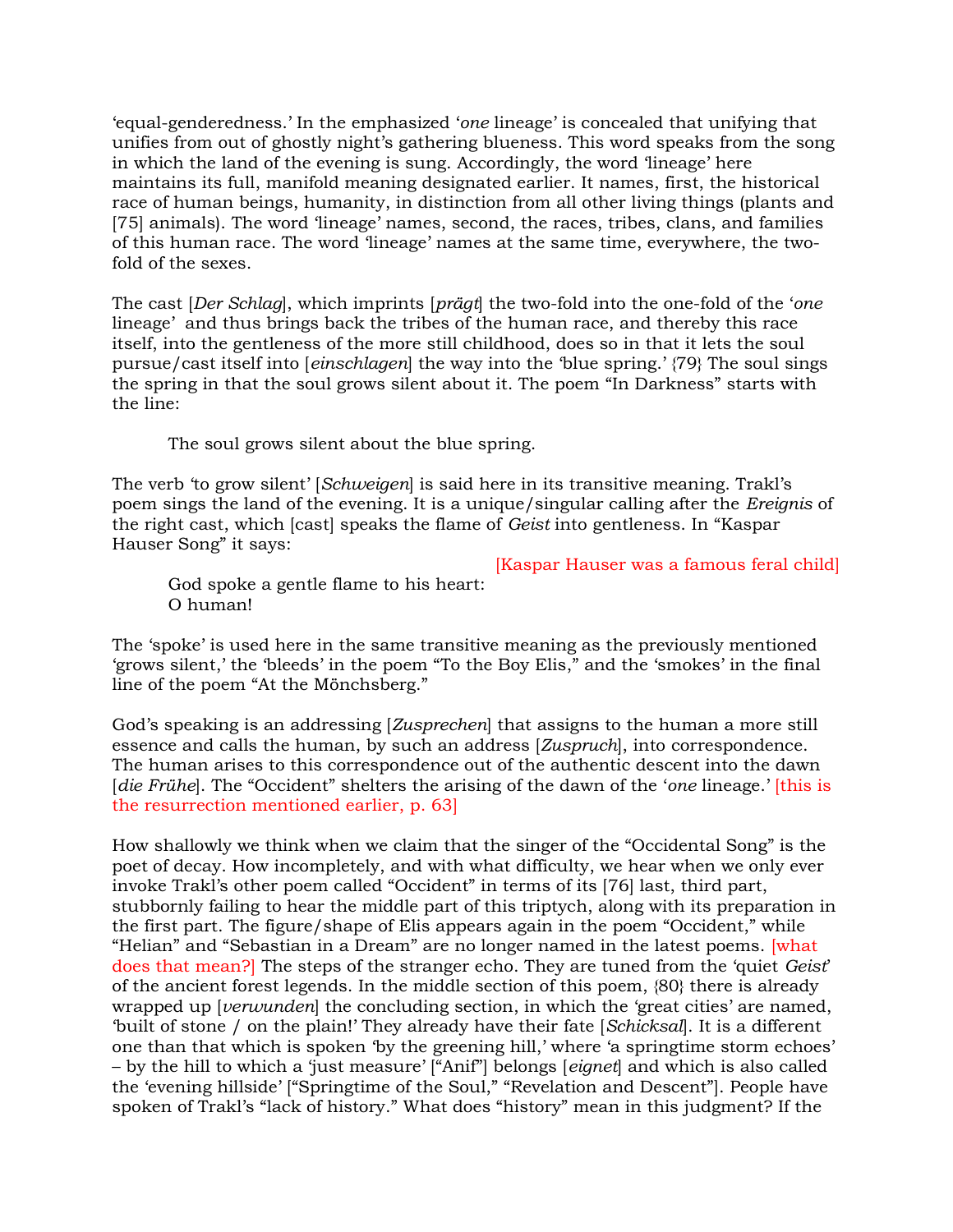name means simply "historiology," i.e., the representation of what is past, then Trakl is lacking/free of history. His poetry does not require historical "objects." Why not? Because his Gedicht is historical in the highest sense. His poem sings the destiny of the cast [Geschick des Schlages] that casts away [verschlägt] the human race into its still withheld essence, i.e., saves the human race.  $=$  the event – cp. Die Angst verschlaegt uns das Wort (GA 9:112, WM? 89)]

Trakl's poem sings the song of the soul, 'a strange thing on earth,' that only by starting to wander gains [erwandert] the earth as the more still homeland of the lineage that returns home.

Is this dreamy Romanticism, at the fringe of the technically and economically oriented world of modern mass existence? Or – is it the clear knowledge of the 'madman,' who sees and senses/ponders other things than do the reporters of the latest news, who exhaust themselves in the historiology of the present, the pre-calculated future of which is in each case only a prolongation of the current news – a future that remains without the arrival of a destiny [*Geschick*] that approaches the human for the first time at the outset [Anbeginn] of his essence?

The poet sees the soul, 'a strange thing,' destined to a path that does not lead into decay but, on the contrary, into descent. This descent bows and joins itself to the forceful dying [77] that the one who died young already died. After him, his brother dies as the singing one. Dying away, the friend spends the night following the stranger, the ghostly night of the years of having taken leave/seclusion. His singing is the "Song of a Captive Blackbird." This is what the poet names a poem dedicated to L.V. Ficker. {81} The blackbird is that bird that Elis calls into descent. The captive blackbird is the avian voice of the one like death. It is captive in the solitude [Einsamkeit] of the golden steps that correspond to the passage of the golden boat, on which Elis' heart wanders through the star-pond of the blue night and thus shows to the soul the course of its essence.

There is the soul, something foreign unto earth.

The soul wanders toward the land of evening, which is pervaded by the Geist of having taken leave and, accordingly, is 'ghostly.'

All formulas are dangerous. They compel what is said into the exteriority of rash opinions and easily corrupt reflection [Nachdenken]. But they can also be helpful, at least as a prompt and an indication for sustained meditation [Besinnung]. With this warning, we may say formulaically:

A situating of his Gedicht shows us Georg Trakl as the poet of the yet-concealed evening-land [Abend-Land].

There is the soul, something foreign unto earth.

The sentence/proposition stands in the poem "Springtime of the Soul." The line that leads over to the final stanza, in which the sentence/proposition belongs, runs:

Forceful dying and in my heart the singing flame.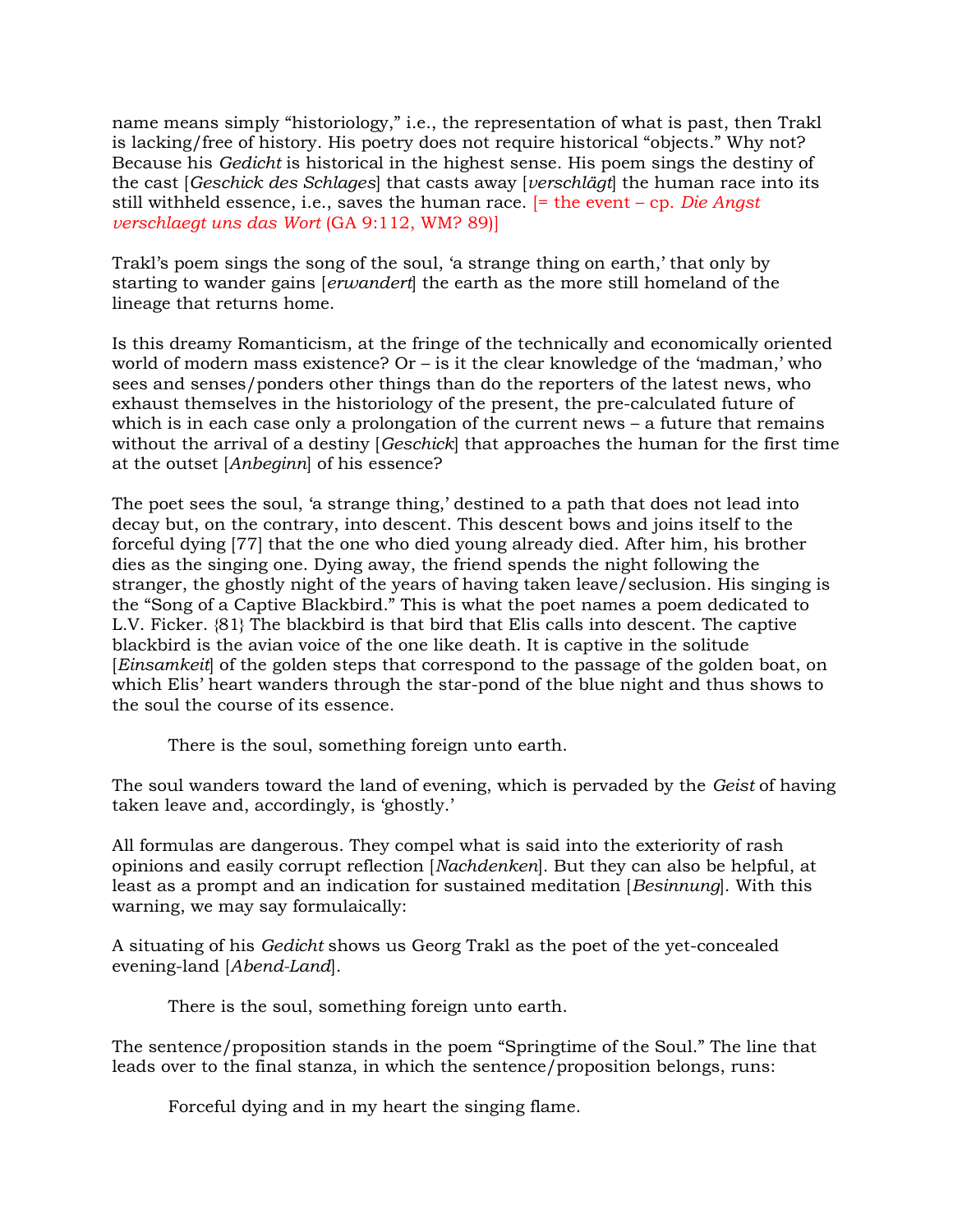There follows the ascent of the song into the pure resounding [Widerhall] of the melody of the ghostly years, years through which the stranger [78] wanders and which the brother follows, the brother who starts to dwell in the land of the evening:

> The waters flow darker round the beautiful play of fish. Hour of mourning, aspect of the sun that grows silent; The soul is a strange thing on earth. Ghostly gloams Blueness over the mishewn forest and in the village A dark bell rings long; peaceful escort. In stillness the myrtle blooms over the dead one's white eyelids.

> The waters echo quietly in the sinking afternoon And the shore's wilderness greens darker, joy in the rosy wind; The brother's gentle song by the evening hillside.

Glossary:

Abgeschiedenheit – departedness, seclusion, having taken leave, apartness Geschlecht – kind [translates genus], race, kin, kinship group, lineage, generation, sex, tribe, family Dämmerung, dämmern – gloaming, to gloam (attested verb in Scottish usage) Gestein – rock Untergang – descent Schweigen – growing-silent Verstorben – deceased Abgelebt – deceased Verfallend – decaying Verwesend – decomposing Einschlagen – to pursue Die Frühe – earliness, dawn Gedenken – memory gedenken – to be mindful of Geistlich – ghostly Geistig – spiritual Anschauen – beholding schauen – to look Gluhen – glowing Schwermut – melancholy Leuchten – gleaming Beschienen wird/durchschienen – illuminate[d] Geleit(en) – escort, to escort gleiten – to glide Nachkommen – offspring Nachfahren – descendants Enkel – grandsons Zwietracht – discord Glanz – glitter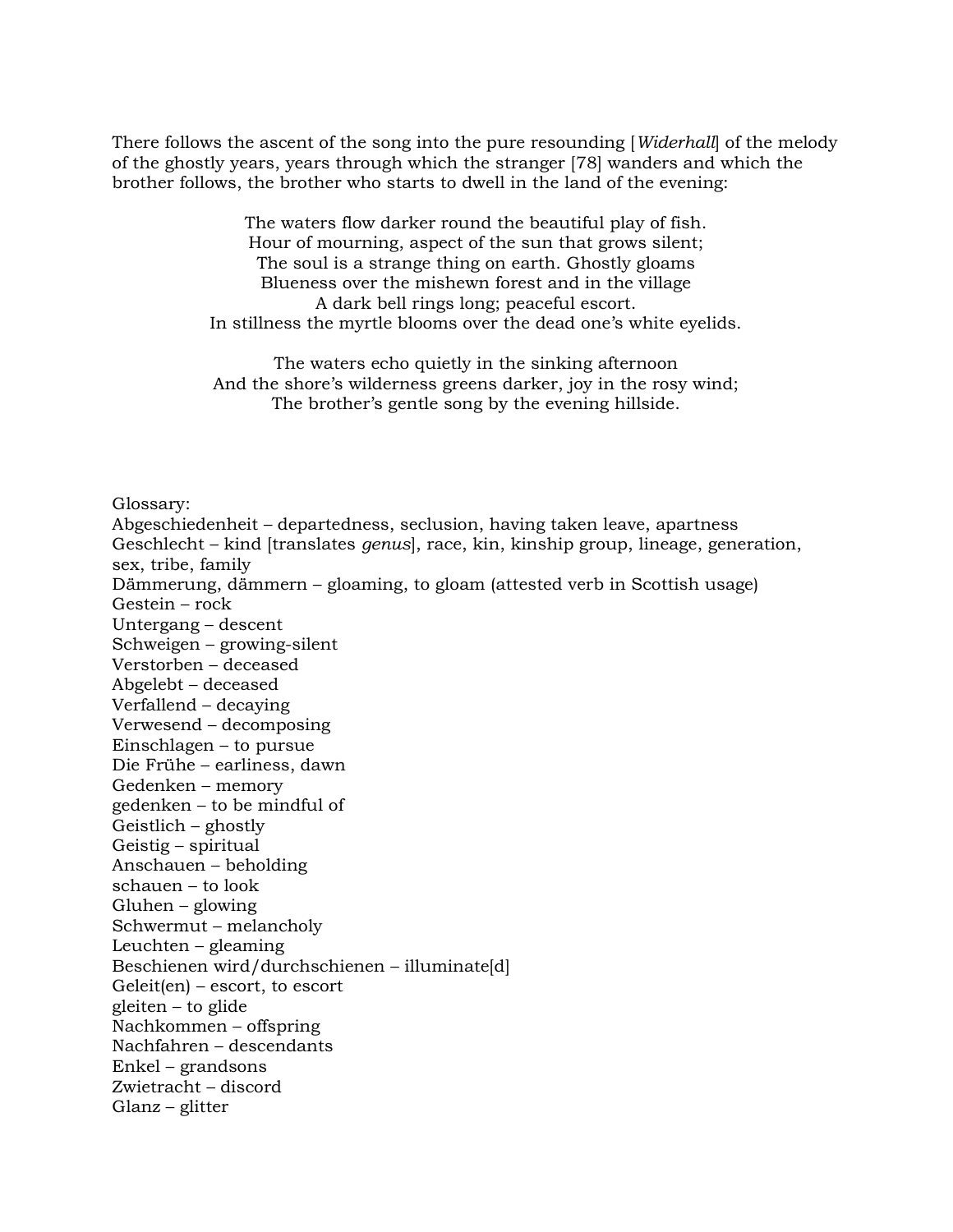klingen – to sound läuten – to ring tönen – to echo Schlag – cast (whenever possible)  $\rightarrow$  root of *Geschlecht*; to strike a blow, hit, beat (of wings or heart); schlagen is to stamp a coin Entsetzen – terror (second trans.) with a weight toward horror (first trans.) Schrecken – terror simply (first trans.)

[Compare also Contributions, §§269-270.]

From GA 70, §3: The Beginning's Having Taken Leave

We could say that the heavenly bodies pursue their courses and 'are,' even if no one at any time or anywhere represents them. We do say that. But when we say that, then we must also consider that 'then,' when no representing is [happening], [there] is also no 'then' and no 'when.'

But thus all being is posited by the human being and essences by his grace.

That would be too quickly concluded, if this is even a region for 'conclusions' and 'deductions' at all.

What-is is not without being.

Being does not essence without appropriating Da-sein.

Da-sein is not without inherence of the human being.

 But then how is beyng supposed to remain independent of the human? The fact that the human belongs to the grounding of the truth of beyng does not say that beyng depends upon the human in the sense that beyng is posited by the human being.

How, then, does the human belong to beyng?

 As the one who stands in the clearing, who catches up the accidental falling-out [den Zu-fall] of beyng into its truth and preserves it in the possibility that a world might be enjoined [sich füge].

 In the whole region of the foregoing question being is immediately taken as what is constant. One cannot think being to himself in its inceptuality. One lays aside even the 'value' of having what-is be secure in itself in its constancy as soon as it is the highest being in virtue of unchanging duration.

 But one forgets to ask with what right this claim may be placed on what is and on what grounds being may be equated to constancy.

 One holds oneself entirely outside of the possibility, which is of course alienating, that being, not only what is, is not temporal [zeitweise], and that this notbeing is of such a decisive essence that it even prevents the essencing of the nothing. Then, indeed, being would have to be wholly departed [abgeschieden] into its essence; for the destruction and elimination [Zerstörung und Beseitigung] of being cannot happen [statthaben], since it, too, is never produced and prepared.

 Yet isn't even having taken leave then still a way in which beyng is? Sure. But this having taken leave is in each case the Entgängnis into the uniqueness/singularity of the abyss. Singularity knows no persistence [Fortdauern (goes with 'after death')]. It is in each case inceptual and the proper, always unique/singular cleft. The 'remaining' that owns the beginning is not perduring but having taken leave as descent into concealing. That's why beginning out of having taken leave is in each case an abyss of bestowal, because it still bestows the guarantee of the essence of a gift. This warrantee could never be consigned [übereignen] without the nothing.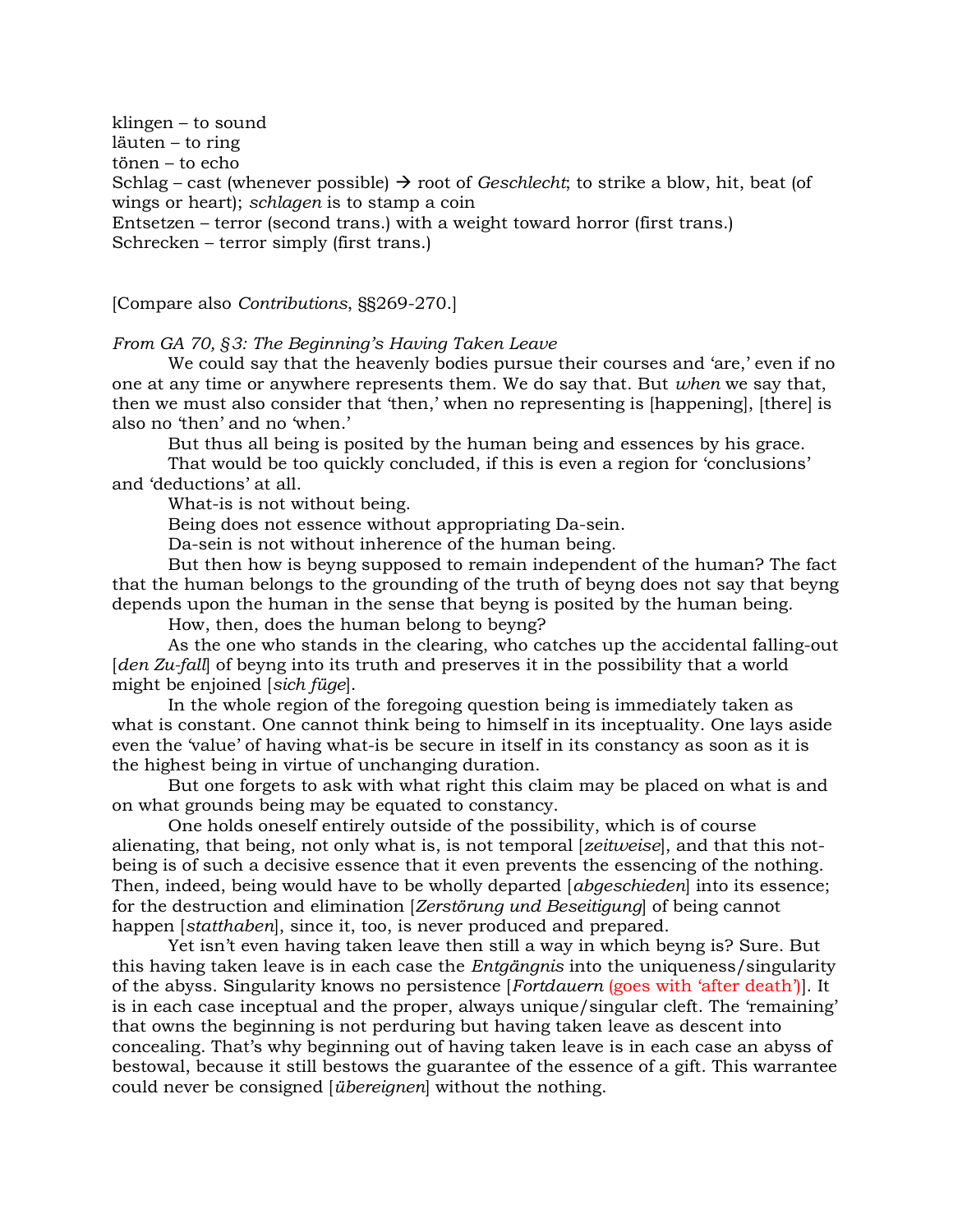Beyng as the abyss of bestowal attunes the inherence of Da-sein to the inceptual basic mood of thinking.

 Beyng is, and only beyng. But beyng is at times, in that it itself as appropriating of the between lets the clearing arise as the time-space. There is no 'time' that would precede and succeed beyng and that could serve as the span ordering it [die Strecke der Einordnung]. What is timeless is not the eternal but the beginning's having taken leave into concealing. This is the refusal of the word.

 The suddenness of the beginning and of the event corresponds to the cleaving of departure into the singularity of concealing.

 Technical reckoning and, what's of the same essence, historical reckoning has robbed us of every capacity to think time as time-space from out of the truth of beyng, or to think truth itself as the event of the beginning.

 Because beyng is, and because only beyng is – beyng, however, from the essence of the appropriating beginning – therefore, beyng must also not be. So long as it is not, neither time nor even the nothing is; for the nothing essences in beyng, and time is the essencing of its truth. Therefore also, no duration can be counted during which beyng escapes into having taken leave. Therefore, the not-being of beyng never lets itself be grasped historically. But it has to be thought as essential decision, along with renouncing [the possibility] of determining it. But this only heightens the strangeness of beyng's suddenness, which gladly hides itself in the perduring of what is. The suddenness is the basic trait of the time of the directed throw  $Zu$ -wurf, in which beyng appropriates the human being. To the awakening of the knowledge of beyng as the beginning, technicity and history offer the initially untrembling limits.

Beyng is the beginning.

 Inception is taking to itself and holding in itself the entrance to the abyss, as well as trapping itself into the suspense of the between.

To begin is concealing into departure.

This concealing is the inceptual essencing of truth.

Truth is appropriation of Da-sein.

Appropriation belongs to the event.

 The event is the inception of the beginning, insofar as the latter parts itself from what-is as what is inceptively nothing-less and in this 'from' lets what-is arise into the there. The event is beyng.

From the first section of "Building Dwelling Thinking" (1951), pp. 149-153 in GA 7:

 … Therefore, [building as dwelling, i.e., being on the earth] steps back behind the manifold ways [Weisen] in which dwelling enacts itself, behind the activities of cultivation and construction. These activities subsequently lay claim for themselves alone to the name 'building' and, along with it, the matter of building. The authentic sense of building, namely, dwelling, falls into oblivion.

This event *[Ereignis]* looks at first sight as though it were no more than a change of meaning of mere terms. Yet in truth, something decisive conceals itself in it, namely: dwelling is not experienced as the being of the human; dwelling is never thought completely as the basic trait of being-human.

 That language in a way takes back the authentic meaning of the word 'building,' which is dwelling, nevertheless attests to what is originary about these meanings; for with the essential words of language, what is authentically said in them easily falls into oblivion in favor of their foreground meanings. People have still barely given thought to the mystery of this process. Language withdraws its simple and high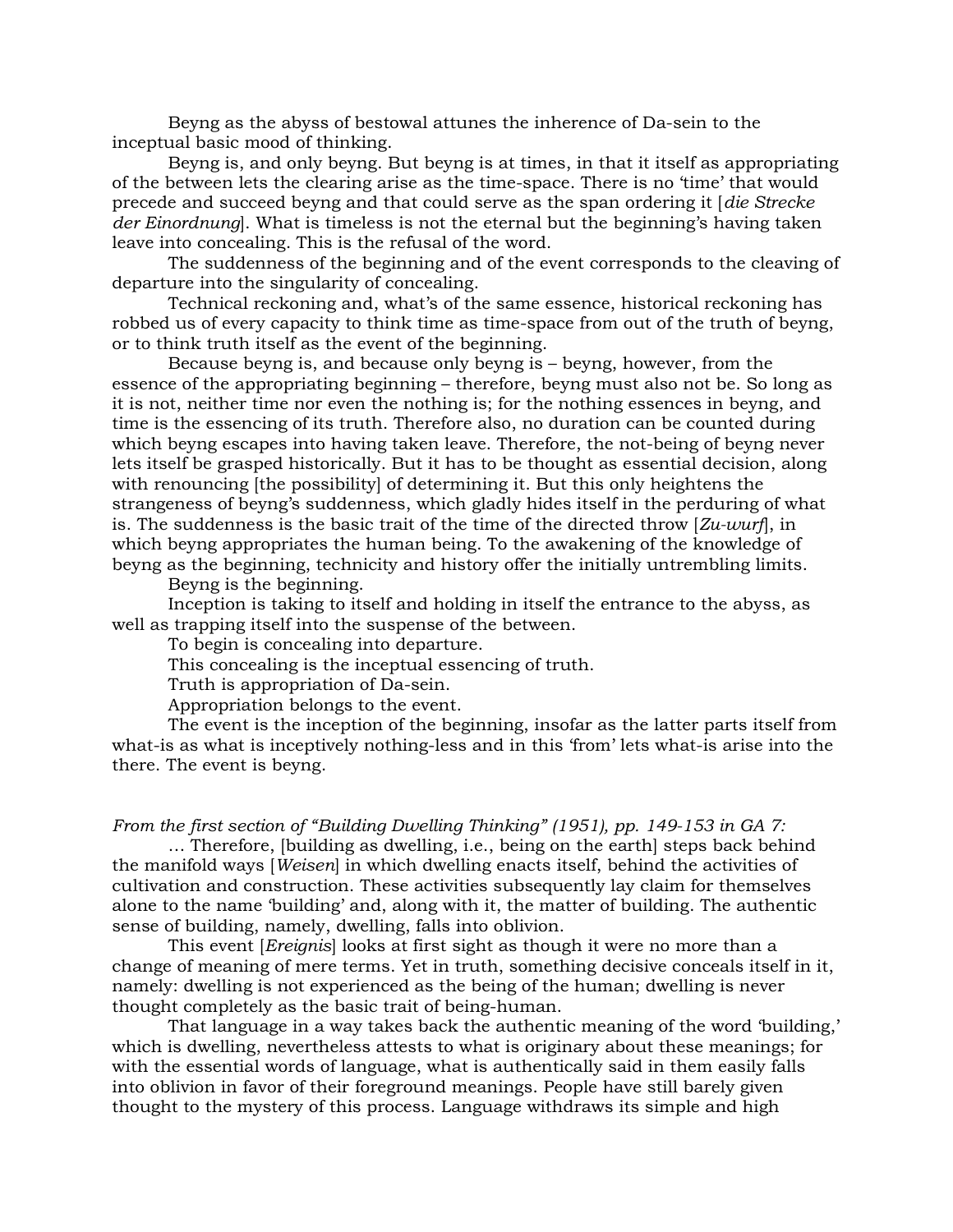speaking from human beings. But its inceptual appeal [Zuspruch] does not thereby become incapable of speech [*verstummt nicht*]; it merely grows silent. The human, of course, refrains from attending to this growing-silent.

 But if we listen to what language says in the word 'building,' we vernehmen three things:

- 1. Building is authentically dwelling.
- 2. Dwelling is the way in which mortals are on the earth.
- 3. Building as dwelling unfolds itself into the building that cultivates growing things and the building that erects buildings.

If we give thought to this threefold, we vernehmen a hint and note what follows: as long as we do not recollect that all building is in itself a dwelling, we cannot even adequately ask, not to mention decide according to the matter, what the building of buildings might be in its essence. We do not dwell because we have built, but we build and have built insofar as we dwell, i.e., insofar as we are the ones who dwell. Yet in what does the essence of dwelling consist? Let us listen once more<sup>5</sup> to language's appeal [Zuspruch]. The Old Saxon wuon, the Gothic wunian, like the old word bauen, mean to remain, to stay in a place [das Sichaufhalten]. But the Gothic wunian says more clearly how this remaining is experienced. Wunian means: to be at peace; having been brought to peace, to remain in it. The word for peace, Friede, means das Freie, das Frye, and fry means: preserved [bewahrt] from harm and threat, preserved from..., i.e., spared [geschont]. To free authentically means to spare [schonen].<sup>6</sup> Sparing itself does not consist only in that we do not do anything to the one spared. Authentic sparing is something *positive* and happens when we leave/keep [*belassen*] something beforehand [zum voraus] in its essence, when we expressly shelter something back into its essence,7 when we free it in a manner corresponding to the word: into a preserve of peace [einfrieden: to enclose]. To dwell, to be brought to peace, means: to remain at peace, enclosed [eingefriedet bleiben] into the free [das Frye], i.e., into the free space [das Freie], which spares each into its essence. The basic trait of dwelling is this sparing. It pervades [*durchzieht*] dwelling throughout its whole range. The range shows itself to us, as soon as we recollect that being-human consists in dwelling, namely, dwelling in the sense of the sojourn [Aufenthalts] of mortals on the earth.

Yet 'on the earth' already calls for [heisst] 'under the sky.' Both co-intend [meint] mit] 'remaining before the divinities' and include 'belonging in the human with-oneanother.' The four – earth and sky, the divine ones  $\{die Götlichen\}$  and the mortal ones [die Sterblichen] – belong in one from out of an originary unity.

The earth is the bearing one [*Tragende*] that serves, the fruitful one that blossoms, spreading out in rock and water, rising up into [toward?] plant and animal [Gestein, Gewässer, Gewächs, Getier]. If we say 'earth,' we already think the other three, too, yet we do not give thought to the one-fold of the four.

 The sky is the vaulting course of the sun, the shape-changing moon's course, the wandering glitter of the stars, the times of year and their changes, the day's light and gloam, the night's darkness and brightness, the clemency and inclemency of the

<sup>5</sup> [The first time concerned buan – meaning 'to remain,' 'to stay in a place' – as the origin of bauen. This got us dwelling as a way of being on the earth and as authentic building.]

<sup>6</sup> [Schonen: to spare someone, to rest someone in sports, to protect something, to nurse or favor an injury, to go easy on someone, to look after, to take care of.]

<sup>7</sup> Its own (event)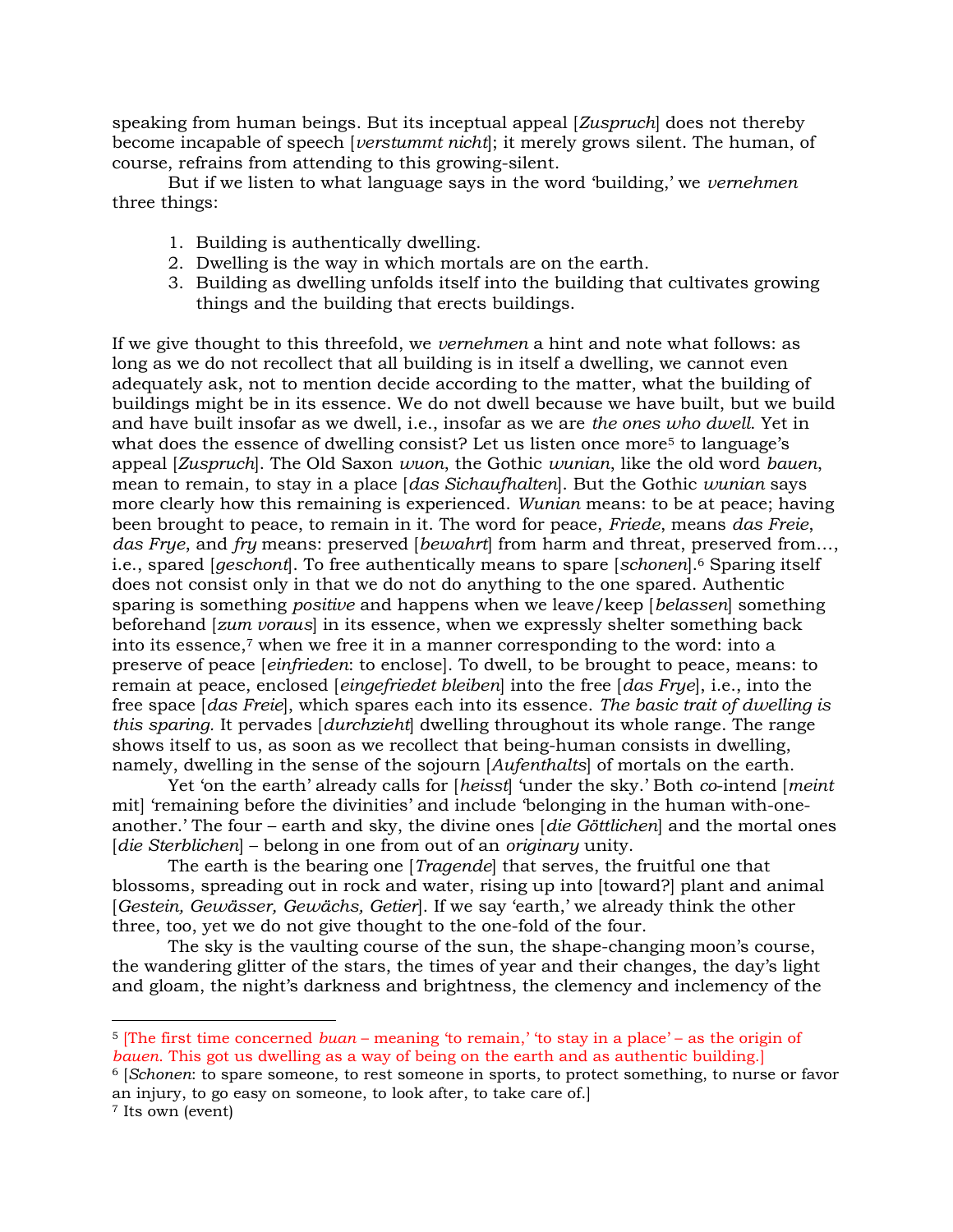weather, the drift of clouds and bluing depth of the ether. If we say 'sky,' we already think the other three, too, yet we do not give thought to the one-fold of the four.

The divinities are the beckoning messengers of godhood [Gottheit]. From out of the holy governing of godhood, the god appears in his presence or withdraws himself into his veiling. If we name the divinities, we already think the other three, too, yet we do not give thought to the one-fold of the four.

 The mortals are the humans. They are called mortals because they can die. To die means to be capable of death as death. Only humans die, and indeed continually, so long as they remain on the earth, under the sky, before the divinities. If we name the mortals, we already think the other three, too, yet we do not give thought to the one-fold of the four.

This one-fold of the four we name the fourfold (das Geviert: the square). Mortals are in the fourfold, in that they dwell. But the basic trait of dwelling is sparing. Mortals dwell in the manner of sparing the fourfold into its essence. Accordingly, sparing that dwells has four folds.

 Mortals dwell insofar as they save [retten] the earth – taking the word in the old sense still known to Lessing. Saving does not only snatch [entreißt] from danger; to save authentically means: to let go free [freilassen] into its own essence. To save [or salvage] the earth is more than to make use of it or even to toil away. Saving the earth does not master the earth and does not subjugate the earth, which is only one step from limitless exploitation.

 Mortals dwell insofar as they receive the sky as sky. They leave to the sun and to the moon their passage, to the stars their paths, to the times of year their blessing and their inclemency; they do not make night into day nor day into harassed unrest.

 Mortals dwell insofar as they await the divinities as divinities. In hope, mortals hold toward them what is unhoped for.8 They wait for hints of their arrival and do not mistake the signs of their absence [Fehls]. They do not make gods for themselves and do not offer their worship to idols. In misfortune [Unheil], they yet wait for the withdrawn health [Heil]. [here is thinking]

 Mortals dwell insofar as they escort/initiate their own essence – being capable of death as death – into the custom/usage of this capability, that it may be a good death. To escort mortals into the essence of death does not at all mean to set death, as the empty nothing, as a goal. Nor does it mean to darken dwelling by blindly staring toward the end.

 In saving the earth, in receiving the sky, in awaiting the divinities, in escorting mortals, dwelling as the fourfold sparing of the fourfold takes place [ereignet sich]. To spare means: to protect the fourfold in its essence.9 What is taken into protection must be sheltered. But if dwelling spares the fourfold, where does it guard [*verwarht*] the fourfold's essence? How do mortals fulfill dwelling as this sparing? Mortals would never be capable of this if dwelling were merely<sup>10</sup> a sojourn on the earth, under the sky, before the divinities, with the mortals. Dwelling is far rather always already a sojourning with things. [This is what goes badly when one is torn from the world.] Dwelling as sparing preserves the fourfold in that with which mortals sojourn: in things.

<sup>8</sup> The sudden, all at once letting-'hope for' does come – but thereby (along with such letting) keeps to itself in a yet more concealed manner.

<sup>9</sup> But how if refusal/noncompliance? To comply/join itself [sich fügen] – to show still more its ownmost Er-eignen in the saga – when? then

<sup>10</sup> Unclear! No more ontological difference.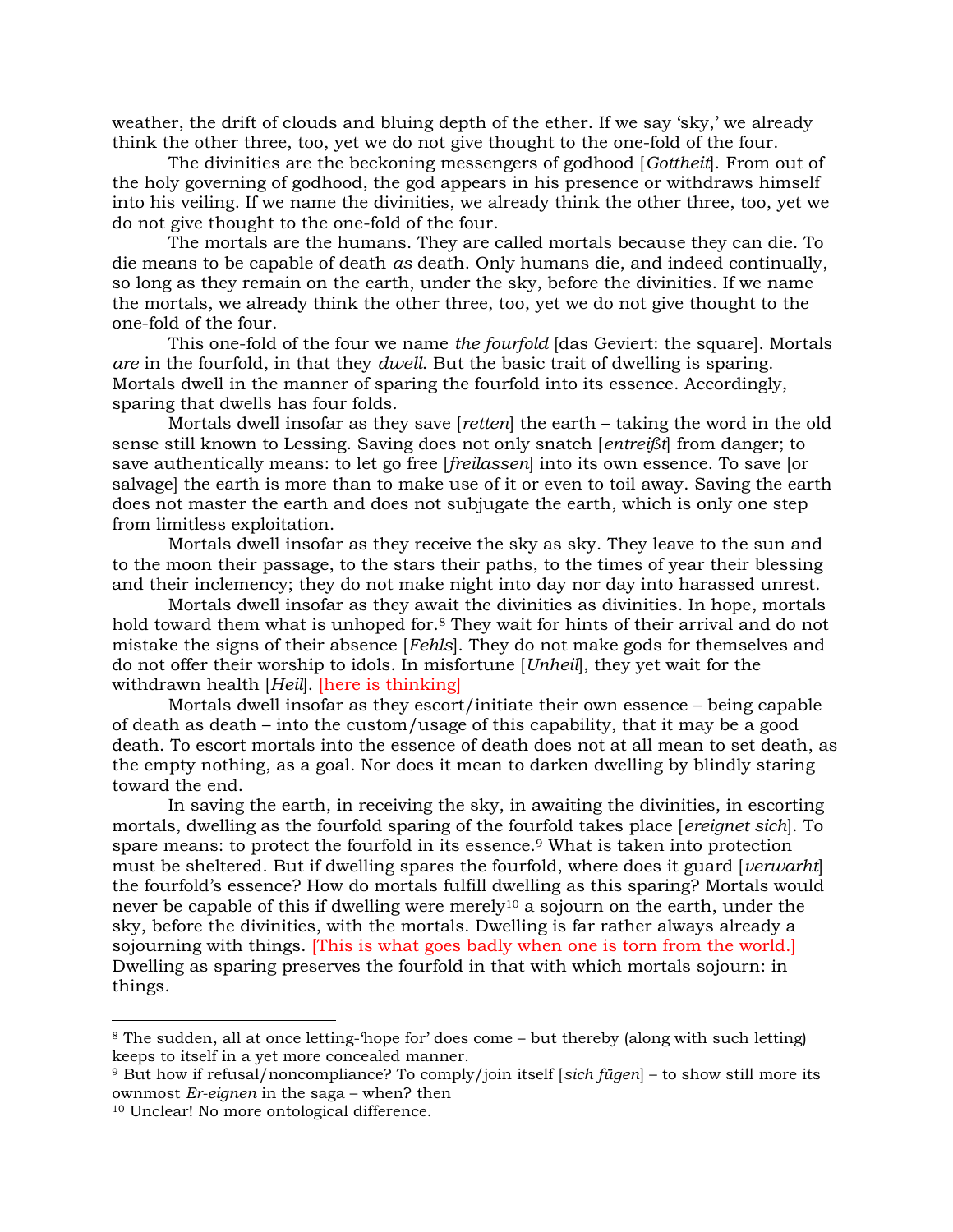Sojourning with things, however, is not merely attached as a fifth something to the fourfold of sparing just articulated. On the contrary: staying with things is the singular manner in which the fourfold sojourn within the fourfold is at any time unitarily [einheitlich] accomplished. Dwelling spares the fourfold in that it brings the fourfold's essence<sup>11</sup> into things. But things themselves shelter the fourfold only when they themselves are left in their essence<sup>12</sup> as things. How does that happen? In that mortals nurse and nurture growing things and expressly construct things that do not grow. Cultivating and constructing are building in the more rigorous sense. Insofar as it preserves the fourfold into things, and as this preserving, dwelling is a building.

From "The Thing" (1950, first published 1951), translated by Albert Hofstadter in Poetry, Language, Thought 169ff/GA 7:173ff:

 But now what is the thing as thing, that its essence has never yet been capable of appearing?

 Has the thing never yet come sufficiently into nearness, such that the human has not yet learned to attend sufficiently to the thing as thing? What is nearness? We already asked that. So as to learn/experience it, we were asking about the nearby pitcher.

 In what does the pitcher-ness of the pitcher consist? We suddenly lost sight of it, namely, in the moment when the semblance pushed itself forward that science could give us some information about the actuality of the actual pitcher. We represented the effective aspect of the container, its containing aspect, emptiness, as a hollow space filled with air. That is emptiness thought as actuality, thought in terms of physics: but it is not the pitcher's emptiness. We did not let the pitcher's emptiness be its emptiness. We did not attend to that which is the containing aspect of the container. We did not consider how containing itself essences. That's why what the pitcher contains also had to escape us. For scientific representing, the wine became mere fluid, and fluid became a universal aggregation-state of matter, possible everywhere. We left behind reflecting on what the pitcher contains and how it contains.

 How does the pitcher's emptiness contain? It contains by taking what is poured in. It contains by retaining what was accepted. Emptiness contains in a twofold manner: by taking and by retaining. The word "to contain" is thus ambiguous. Yet taking what is poured in and retaining it belong together. Their unity, however, is determined starting from the outpouring to which the pitcher is fitted as pitcher. Emptiness's twofold containing rests in pouring out. As the latter, containing is properly the way it is. To pour out of the pitcher is to bestow as a gift [schenken]. The essence of containing emptiness is gathered up into bestowing as a gift. But gift-giving is richer than mere distributing [Ausschenken]. The gift-giving in which the pitcher is a pitcher is gathered up into the twofold containing, namely, into pouring out. We call the gathering of mountains a mountain range. We name the [174] gathering of the twofold containing into outpouring, which only together constitutes the full essence of gift-giving: the gift [Geschenk]. The pitcher-ness of the pitcher essences in the gift of the pour. Even the empty pitcher retains its essence from out of the gift, although the

 $11$  What is idiosyncratic [*Eigentümliches*]

<sup>&</sup>lt;sup>12</sup> Their own [Eigenen]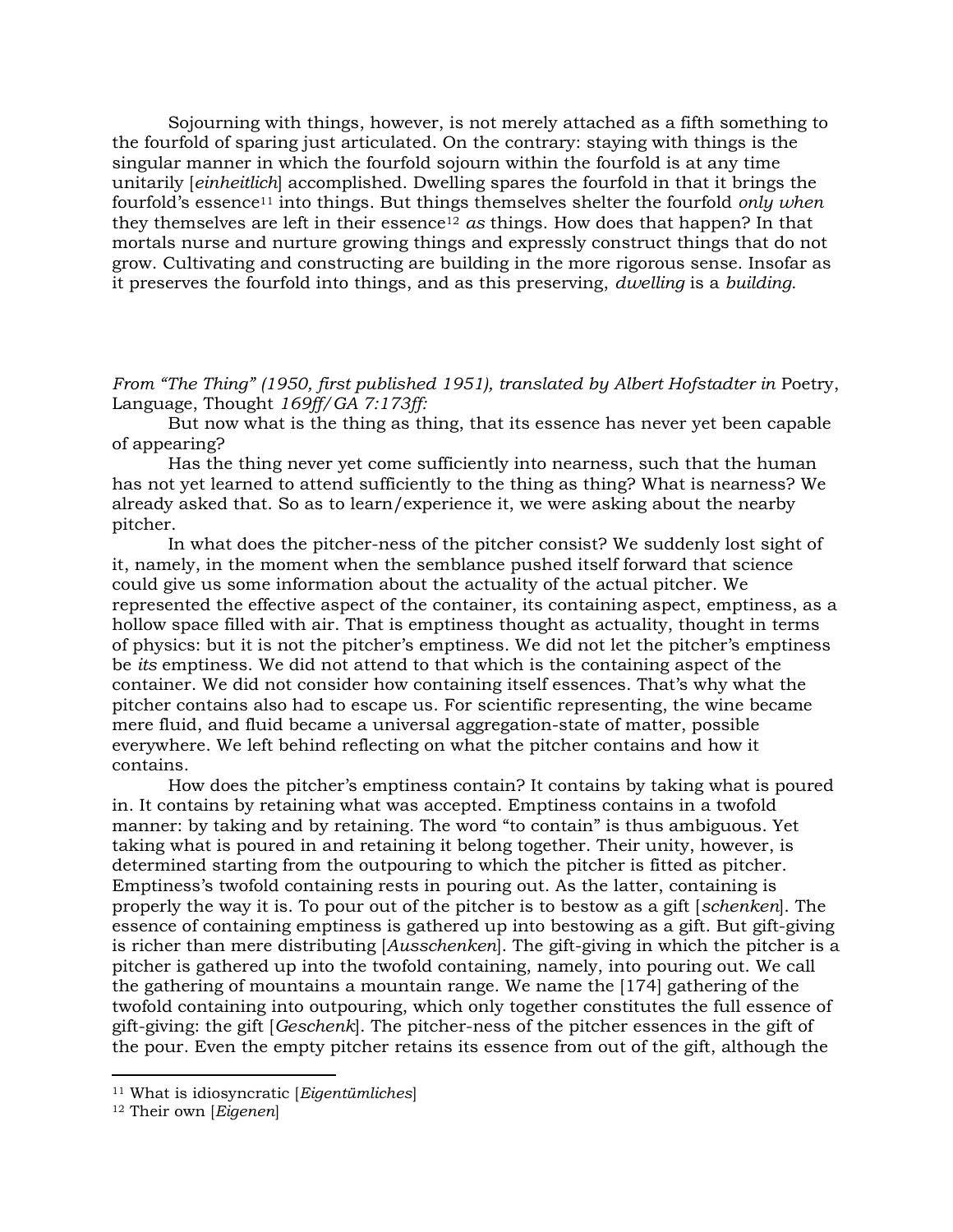empty pitcher does not permit distribution. But this not-permitting is suited to the pitcher and only the pitcher. A scythe, by contrast, or a hammer is incapable of notpermitting this gift-giving.

The gift of the pour can be a drink. It gives water, gives wine to drink.

 In the water of the gift, the spring lingers. In the spring, the rock lingers; in the rock, the dark slumber of the earth, which receives rain and dew from the sky. In the water from the spring, the wedding of heaven and earth lingers. It lingers in the wine that the fruit of the vine gives, in which the earth's nourishment and the sky's sun are betrothed [*zugetraut*] to one another. In the gift of water, in the gift of wine, heaven and earth linger for a while. The gift of the pour, however, is the pitcher-ness of the pitcher. In the essence of the pitcher, earth and sky linger.

 The gift of the pour is drink for mortals. It quenches their thirst. It refreshes their leisure. It cheers their companionship. But the pitcher's gift is also sometimes given for consecration. If the pour is for consecration, then it does not soothe thirst. It brings the celebration of the festival to the stillness of its height. Now the gift of the pour neither is given in a pub, nor is it a drink for mortals. The pour is the libation devoted to the immortal gods. The gift of the pour as libation is the proper gift. In giving the consecrated libation as a gift, the pitcher that pours essences as the gift that gives. The consecrated libation is what the word "pour," or "gush," properly names: devotion and offering. In Greek, "gush," "to gush" is kheein; in Indo-European, ghu. That signifies: to offer. To pour, where it is essentially accomplished, sufficiently thought, and genuinely said, is: to devote, to offer, and therefore to bestow as a gift. That alone is why pouring, as soon as its essence dwindles, becomes mere [175] distribution, until finally it decomposes in customary dispensing of liquor at the bar. Pouring is not sheer filling and decanting.

 In the gift of the pour that is drink, the mortals linger after their fashion. In the gift of the pour that is a libation, the divinities – who receive the gift of gift-giving back as the gift of devotion – linger after their fashion. In the gift of the pour, mortals and divinities linger, differently in each case. In the gift of the pour, earth and sky linger. In the gift of the pour, earth and sky, divinities and mortals linger all at once. These four belong together, united of themselves. By anticipating everything that presences, they are folded into a singular fourfold [Geviert].

In the gift of the pour lingers the one-fold of the four.

 The gift of the pour is a gift insofar as it stays earth and sky, divinities and mortals.<sup>13</sup> [Recall that 'gift' means gathered gift-giving, the unity of containing as outpouring. To stay is transitive: to let linger, to keep around, to support; it's a version of containing that echoes the keeping/preserving language.] Yet abiding is now no longer the mere persistence of something on-hand. Abiding appropriates. It brings the four into the light of what is proper to them. From out of this one-fold, they are betrothed to one another. United in this to-one-another, they are unconcealed. The gift of the pour stays the one-fold of the four's fourfold. In the gift, however, the pitcher essences as pitcher. The gift gathers up what belongs to gift-giving: the twofold containing, what contains, emptiness, and the outpouring as devotion. What is gathered up in the gift gathers itself in this: it stays the fourfold by appropriating it. This manifoldly simple gathering up is what essences in the pitcher. German names what a gathering is in an old word. That is: *thing*. The essence of the pitcher is pure, gift-giving gathering up of the single-folded fourfold into a while. [time] The pitcher essences as a thing. The pitcher is a pitcher as a thing. But how does the essence?

<sup>&</sup>lt;sup>13</sup> To bring into abiding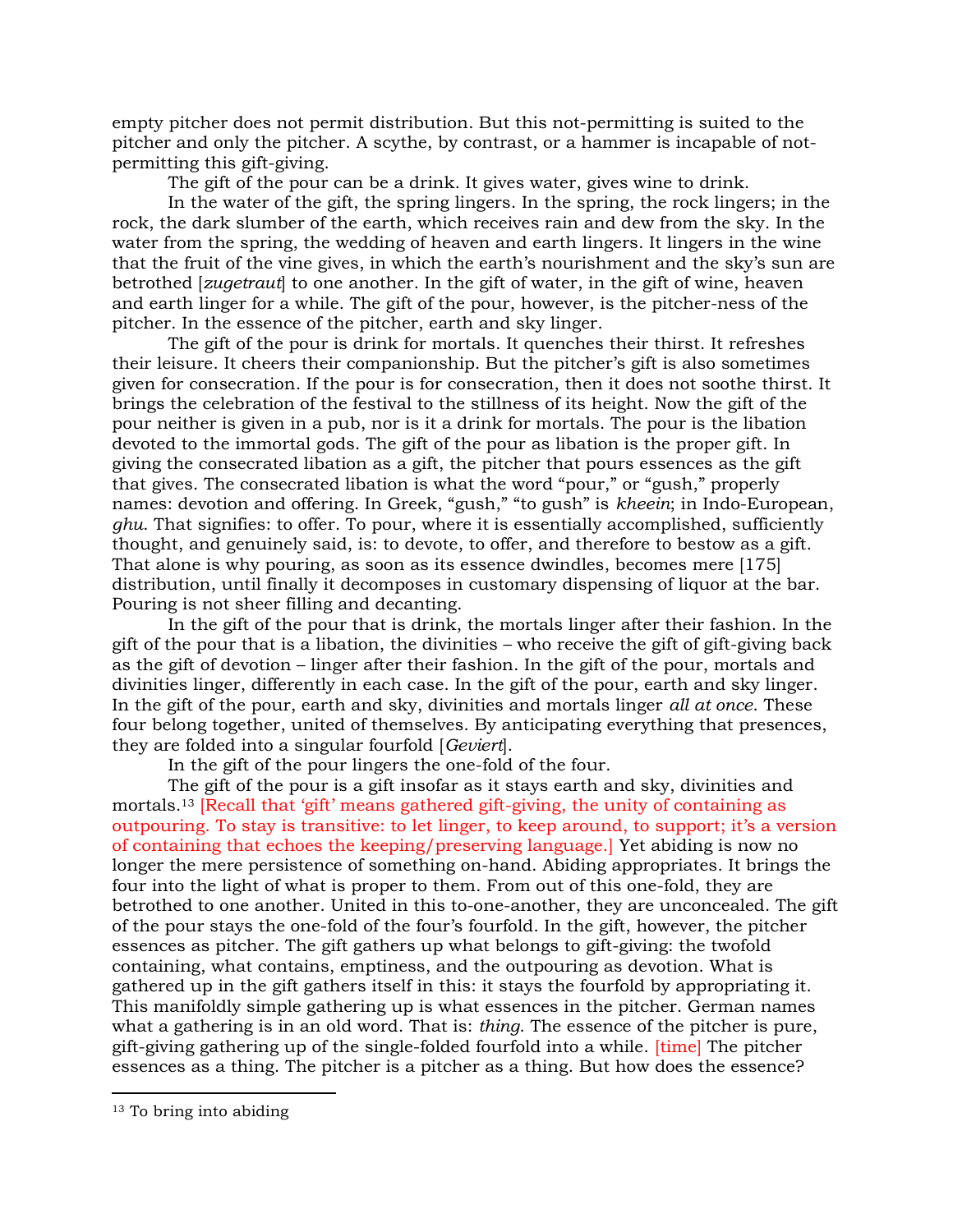The thing things. Thinging gathers up. By appropriating the fourfold, it gathers its while into something that is for a while each time: into this or that thing. [176] … [179]

 The pitcher is a thing neither in the sense of the Roman res, nor in the sense of the medieval ens, nor even in the sense of the modern object. The pitcher is a thing insofar as it things. Only from out of the thing's thinging does the presencing of something present, of the kind 'pitcher,' take place and determine itself.

 Today, everything present is equally near and equally remote. The distance-less reigns. All abridging and eliminating of distances nevertheless brings no nearness. What is nearness? To find the essence of nearness, we considered the nearby pitcher. We looked for the essence of nearness and found the essence of the pitcher as thing. But in this discovery, we glimpse at the same time the essence of nearness. The thing things. In thinging, it stays earth and sky, divinities and mortals; in staying, the thing brings the four near in their remoteness from one another. This bringing near is nearing. Nearing is the essence of nearness. Nearing nears the remote, namely, as remote. Nearness keeps remoteness safe. In keeping remoteness safe, nearness essences in its nearing. Nearing in such a manner, nearness conceals itself and remains, after its fashion, nearest of all.

 The thing is not "in" nearness, as if the latter were a receptacle. Nearness prevails in nearing as the thing's thinging.

 By thinging, the thing stays the united four, earth and sky, divinities and mortals, in the one-fold of their fourfold, united of itself.

 The earth is what bears by building, what blossoms by nourishing, cultivating water and rock, plants and animals.

 If we say earth, then we already think the other three along with it from out of the four's one-fold.

 The sky is the sun's course, the moon's phases, the glittering of stars, the time of the year, light and dimness of the day, darkness and brightness of the night, the favor and inhospitality of weather, cloud drifts and bluing depth of the aether.

 If we say sky, then we already think the other three along with it from out of the four's one-fold.

 The divinities are the beckoning messengers of godhood. From godhood's concealed prevailing, the god appears in his essence, which him from every comparison with what presences.

 If we name the divinities, then we already think the other three along with it from out of the four's one-fold.

 The mortals are human beings. They are called mortals because they can die. To die means: to be capable of death as death. Only the human being dies. The animal perishes. It has its death neither before it nor behind it. Death is the shrine of the nothing, namely, of that which in all respects is never some mere entity, of that which nonetheless essences, even as the mystery of being itself. Death, as the shrine of the nothing, shelters in itself the essencing aspect of being. Death, as the shrine of the nothing, is the mountain shelter [Gebirg] of being. We now call the mortals mortal – not because their earthly life ends, but because they are capable of death as death. The mortals are the ones they are, as mortals, by essencing in the mountain shelter of being. They are the essencing relationship to being as being.

 Metaphysics, by contrast, represents the human as animal, as living being. Even when the ratio thoroughly governs the animalitas, being-human remains determined starting from life and lived experience. Rational living beings must first become mortals.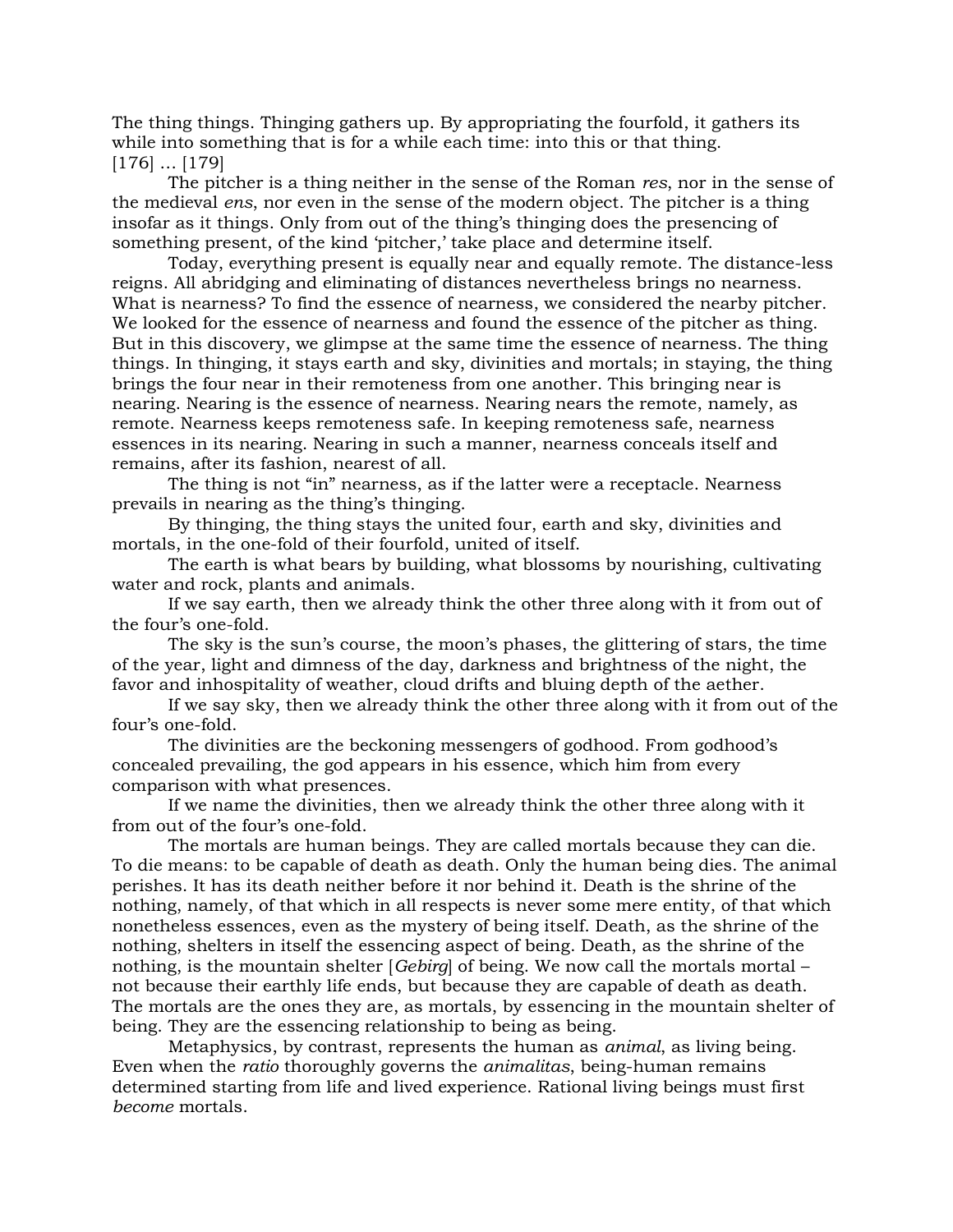If we say: the mortals, then we already think the other three along with it from out of the four's one-fold.

 Earth and sky, divinities and mortals, united to one another of themselves, belong together from out of the onefold of the united fourfold. Each of the four mirrors, in its own fashion, the essence of the rest. Each, after its own fashion, reflects itself back into its own within the onefold of the four. This mirroring is no displaying of a likeness [Abbild]. By clearing each of the four, the mirroring appropriates their own essence into the single-folded propriation to one another. Mirroring in this appropriating and clearing manner, each of the four passes itself to each of the rest. The mirroring that appropriates sets each of the four free into its own, but binds those free ones into the onefold of their essential to-one-another.

 The mirroring that binds into the free region is the play that betroths each of the four to each from out of the enfolding hold of propriation. None of the four insists on its separate particularity. Each of the four, within their propriation, has much rather been expropriated to what is its own. This expropriating propriation is the mirror-play of the fourfold. From it, the onefold of the four has been wedded/risked [getraut].

 We call 'world' the appropriating mirror-play of the onefold of earth and sky, divinities and mortals. World essences by worlding. That means: neither can the worlding of world be explained through something else, nor can it be fathomed in its ground from something else. This impossibility does not depend on the incapacity of our human thinking for such explaining and accounting. Rather, the inexplicability and unaccountability of the world's worlding rest in the fact that something like causes and grounds remains unsuited to the worlding of world. If human knowing desires an explaining here, it does not transcend the essence of world but falls below that essence. The human will to explain does not at all reach into the simplicity of the onefold of worlding. The united four are already suffocated in their essence when one represents them merely as individual actualities that are supposed to be accounted for through one another and explained from one another.

 The unity of the fourfold is the squaring. Yet the squaring constitutes itself in no way such that it embraces the four and, as this embrace, is added to them only afterwards. The squaring just as little exhausts itself in that the four, now on-hand, just stand next to another.

 The squaring essences as the appropriating mirror-play of those onefoldedly betrothed to one another. The squaring essences as the worlding of world. The mirrorplay of world is the ring-dancing of appropriating [Reigen des Ereignens]. [182] For that reason, the ring-dancing does not first encompass the four like a hoop. Ringdancing is the ring that rings, rules by joining [fügend], in that it plays as the mirroring. Appropriating, it clears the four into the glitter of their onefold. Glittering, the ring propriates the four everywhere openly into the enigma of their essence. The gathered essence of the world's mirror-play that thus rings is the slim-ring/circlet [Gering].14 In the slim-ring15 of the mirroring and playing ring, the four fit snugly into their united essence that is nonetheless proper to each. Thus snugly fitted, they compliantly join the world by worlding it.

 Snugly fitted, malleable, pliant, compliant, light mean in our old German language *ring* and *gering*. The mirror-play of the worlding world, as the slim-ring of the

<sup>&</sup>lt;sup>14</sup> the gathering up of the joining that folds in the four's belonging together

<sup>&</sup>lt;sup>15</sup> what gathers up into what rings the binding that encloses, which yet sets free the truths of the open region – of the free region